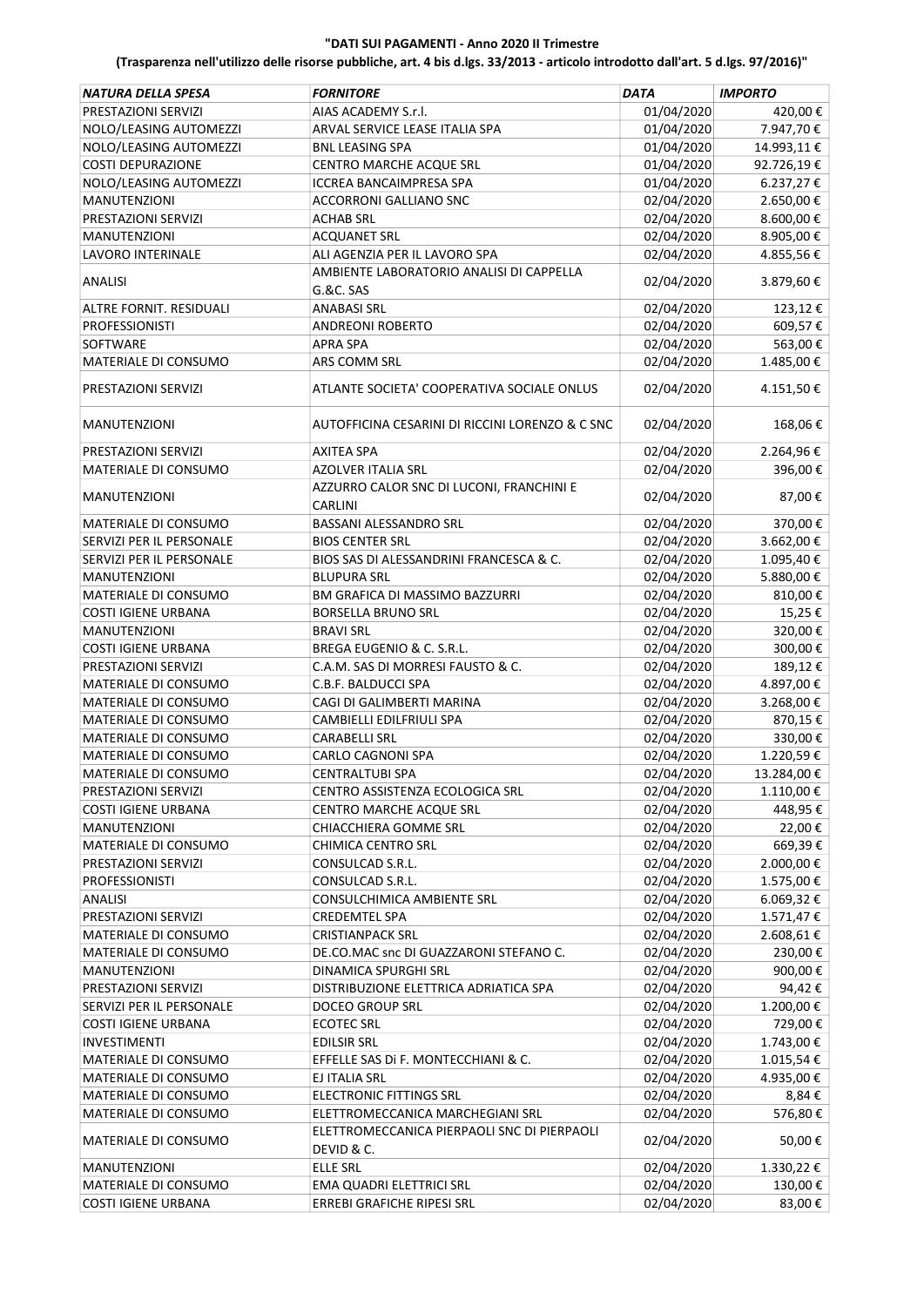| NATURA DELLA SPESA          | <b>FORNITORE</b>                        | <b>DATA</b> | <b>IMPORTO</b>     |
|-----------------------------|-----------------------------------------|-------------|--------------------|
| <b>INVESTIMENTI</b>         | <b>ESSEPIEMME IMPIANTI SRLS</b>         | 02/04/2020  | 2.394,00€          |
| <b>MANUTENZIONI</b>         | <b>ESSEPIEMME IMPIANTI SRLS</b>         | 02/04/2020  | 775,00€            |
| MATERIALE DI CONSUMO        | <b>EUROCARTA SRL</b>                    | 02/04/2020  | 645,60€            |
| <b>MANUTENZIONI</b>         | <b>EUSEBI SPA</b>                       | 02/04/2020  | 61,71€             |
| SOFTWARE                    | <b>EVOTRE SRL</b>                       | 02/04/2020  | 14.752,30€         |
| <b>MATERIALE DI CONSUMO</b> | FONDERIA MINNOZZI SRL                   | 02/04/2020  | 1.402,00€          |
| <b>SOFTWARE</b>             | FORMULA IMPRESOFT SPA                   | 02/04/2020  | 1.635,00€          |
| <b>COSTI IGIENE URBANA</b>  | <b>FRANCINELLA ENRICO SRL</b>           | 02/04/2020  | 557,40€            |
| <b>MANUTENZIONI</b>         | FRINGUELLI di FRINGUELLI MAURO          | 02/04/2020  | 65,00€             |
| PRESTAZIONI SERVIZI         | FUTURE CONSULTING DI PIRRO ADELE        | 02/04/2020  | 600,00€            |
| MATERIALE DI CONSUMO        | <b>GBR ROSSETTO SPA</b>                 | 02/04/2020  | 54,00€             |
| MATERIALE DI CONSUMO        | <b>GF RICAMBI SRL</b>                   | 02/04/2020  | 787,87€            |
| NOLO/LEASING AUTOMEZZI      | <b>GILMAR SRL</b>                       | 02/04/2020  | 8.400,00€          |
| MATERIALE DI CONSUMO        | <b>GIULIODORI SRL</b>                   | 02/04/2020  | 1.542,34 €         |
| <b>MANUTENZIONI</b>         | GOMMAUTO DI PAOLUCCI & C. SNC           | 02/04/2020  | 437,15€            |
| MATERIALE DI CONSUMO        | <b>GREINER SPA</b>                      | 02/04/2020  | 660,00€            |
| MATERIALE DI CONSUMO        | <b>HACH LANGE SRL</b>                   | 02/04/2020  | 3.541,90€          |
| <b>MATERIALE DI CONSUMO</b> | <b>HGS SAS HUBER GUENTHER &amp; C</b>   | 02/04/2020  | 334,93€            |
| MATERIALE DI CONSUMO        | <b>HILTI ITALIA SPA</b>                 | 02/04/2020  | 199,00€            |
| <b>INVESTIMENTI</b>         | <b>IDRAULICA &amp; AMBIENTE SRL</b>     | 02/04/2020  | 7.126,65€          |
| PRESTAZIONI SERVIZI         | <b>IMBALPLAST SRL</b>                   | 02/04/2020  | 1.927,18€          |
| <b>MATERIALE DI CONSUMO</b> | <b>IMETER SRL</b>                       | 02/04/2020  | 685,14€            |
| PRESTAZIONI SERVIZI         | IMPRESA DI PULIZIE SABBATINI F. & C SNC | 02/04/2020  | 4.777,00€          |
| <b>COSTI IGIENE URBANA</b>  | IMPRESA SANGALLI GIANCARLO & C. SRL     | 02/04/2020  | 4.104,25€          |
| PRESTAZIONI SERVIZI         | <b>INFORDATA SPA</b>                    | 02/04/2020  | 2.483,20€          |
| MANUTENZIONI                | <b>INTERGEN SPA</b>                     | 02/04/2020  | 3.387,50€          |
| <b>MANUTENZIONI</b>         | ITALSPURGO SRL UNIPERSONALE             | 02/04/2020  | 2.734,62€          |
| MATERIALE DI CONSUMO        | <b>JOOG SRL</b>                         | 02/04/2020  | 516,00€            |
| MATERIALE DI CONSUMO        | L.P. FERRAMENTA di LUCA PRINCIPI        | 02/04/2020  | 696,00€            |
| <b>MANUTENZIONI</b>         | <b>LEKTOR SRL</b>                       | 02/04/2020  | 160,00€            |
| MATERIALE DI CONSUMO        | LINDE GAS ITALIA SRL                    | 02/04/2020  | 246,95€            |
| MATERIALE DI CONSUMO        | M.&R. SRL                               | 02/04/2020  | 3.350,00€          |
| <b>MANUTENZIONI</b>         | M.A.I.D. SRL                            | 02/04/2020  | 181,02€            |
| <b>MANUTENZIONI</b>         | M.V.R. IMPIANTI SRL                     | 02/04/2020  | 145,29€            |
| <b>INVESTIMENTI</b>         | <b>MAC SRL</b>                          | 02/04/2020  | 9.224,83€          |
| <b>MANUTENZIONI</b>         | <b>MAC SRL</b>                          | 02/04/2020  | 2.189,40€          |
| <b>COSTI IGIENE URBANA</b>  | MACERO MACERATESE SRL                   | 02/04/2020  | 474,10€            |
| MATERIALE DI CONSUMO        | MARINELLI PAOLO & C. SNC                | 02/04/2020  | 195,00€            |
| INVESTIMENTI                | MARTARELLI PAOLO IMPRESA EDILE          | 02/04/2020  | 1.000,00€          |
| <b>MANUTENZIONI</b>         | ME.TE.MA. SRL                           | 02/04/2020  | 5.520,63€          |
| MATERIALE DI CONSUMO        | MICROPI ELETTRONICA SRL                 | 02/04/2020  | 2.019,00€          |
| SERVIZI PER IL PERSONALE    | MONTENOVO IVANO TOBAGO                  | 02/04/2020  | 194,00€            |
| <b>MANUTENZIONI</b>         | MORETTI ANTONIO & C. SNC                | 02/04/2020  | 106,08€            |
| <b>COSTI IGIENE URBANA</b>  | <b>MST SRL</b>                          | 02/04/2020  | 12.180,70€         |
| MANUTENZIONI                | <b>MTB SRLS</b>                         | 02/04/2020  | 869,20€            |
| MANUTENZIONI                | NUOVA CARROZZERIA ADRIATICA SNC         | 02/04/2020  | 185,00€            |
| MATERIALE DI CONSUMO        | NUOVA SAPI SRL                          | 02/04/2020  | 1.382,63€          |
| MATERIALE DI CONSUMO        | O.R.D.I. SAS DI MARCHIONNE G. & C.      | 02/04/2020  | 280,00€            |
|                             | OFFICE DEPOT ITALIA SRL                 | 02/04/2020  | 293,43€            |
| MATERIALE DI CONSUMO        |                                         | 02/04/2020  |                    |
| MATERIALE DI CONSUMO        | OFFICINE RIGAMONTI SPA                  |             | 673,15€<br>135,00€ |
| MANUTENZIONI                | OMB MARCHE SRL                          | 02/04/2020  |                    |
| <b>MANUTENZIONI</b>         | PARADIGMA DI MASSIMO PIERMARIA          | 02/04/2020  | 445,00€            |
| <b>COSTI IGIENE URBANA</b>  | PAVONI ROSSANO SRL                      | 02/04/2020  | 300,00€            |
| MATERIALE DI CONSUMO        | PESARESI RENATO SRL UNIPERSONALE        | 02/04/2020  | 652,00€            |
| MANUTENZIONI                | PICCININI SRL                           | 02/04/2020  | 3.910,00 €         |
| <b>MANUTENZIONI</b>         | PIETRO FIORENTINI SPA                   | 02/04/2020  | 2.398,55 €         |
| PRESTAZIONI SERVIZI         | PRAUGEST SRL                            | 02/04/2020  | 1.465,00 €         |
| PRESTAZIONI SERVIZI         | PRESSCOM SRL                            | 02/04/2020  | 2.390,00€          |
| MATERIALE DI CONSUMO        | <b>RACI SRL</b>                         | 02/04/2020  | 465,00€            |
| MATERIALE DI CONSUMO        | RAVETTI SRL                             | 02/04/2020  | 620,80€            |
| MATERIALE DI CONSUMO        | REMATARLAZZI SPA                        | 02/04/2020  | 2.539,70€          |
| MATERIALE DI CONSUMO        | RIGANELLI SRL                           | 02/04/2020  | 2.650,00€          |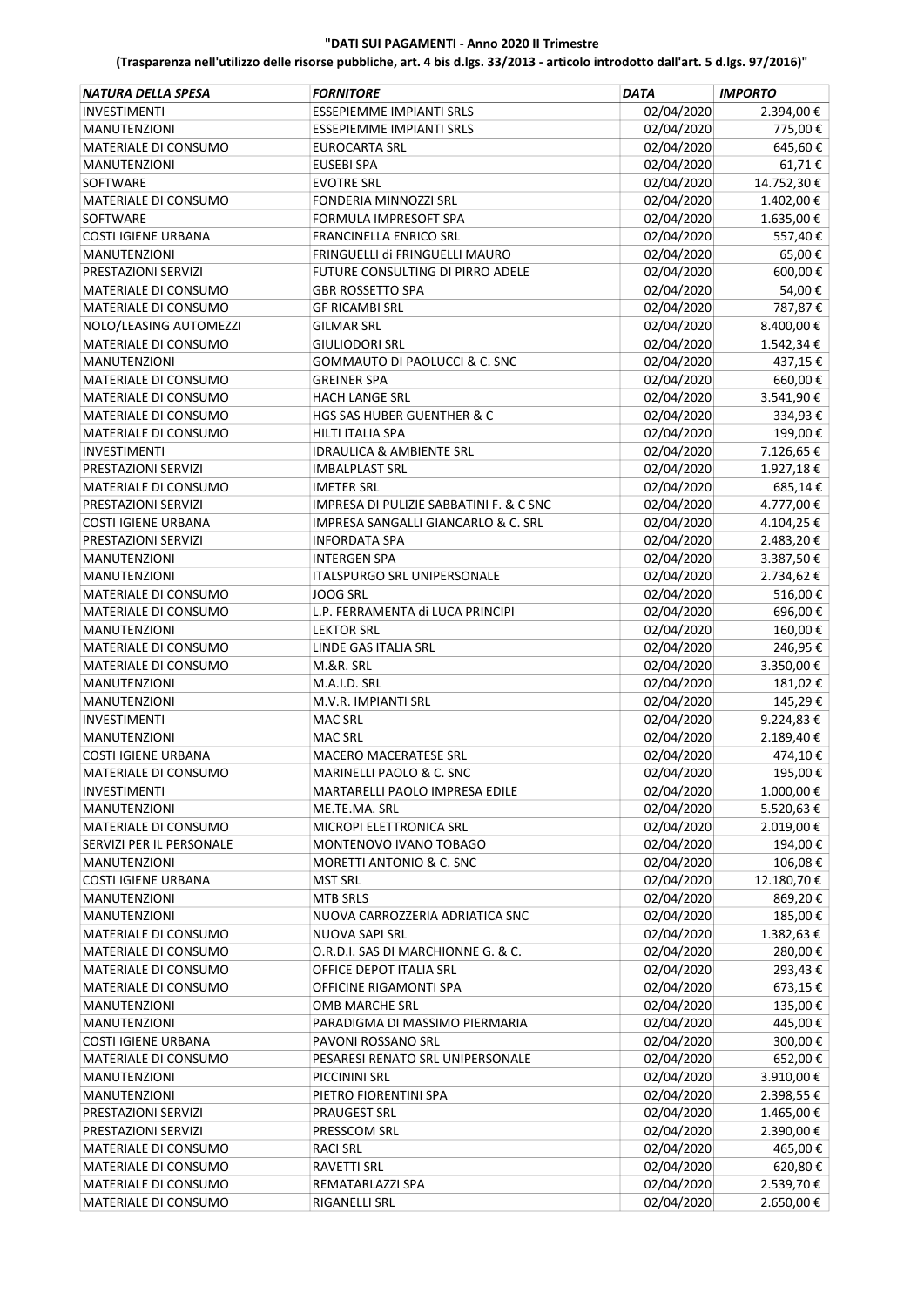| NATURA DELLA SPESA                                          | <b>FORNITORE</b>                              | <b>DATA</b>              | <b>IMPORTO</b>           |
|-------------------------------------------------------------|-----------------------------------------------|--------------------------|--------------------------|
| MATERIALE DI CONSUMO                                        | RIO INERTI SRL                                | 02/04/2020               | 3.297,05€                |
| <b>INVESTIMENTI</b>                                         | RITTMEYER ITALIANA SPA                        | 02/04/2020               | 2.249,50€                |
| <b>PROFESSIONISTI</b>                                       | SANTINELLI CIRO                               | 02/04/2020               | 1.125,00€                |
| MATERIALE DI CONSUMO                                        | <b>SAV SRL</b>                                | 02/04/2020               | 282,00€                  |
| <b>MANUTENZIONI</b>                                         | SAVORETTI SAVERIO & PRINCIPI ADRIANA SNC      | 02/04/2020               | 5.800,00€                |
| MATERIALE DI CONSUMO                                        | <b>SCAR SRL</b>                               | 02/04/2020               | 2.336,40€                |
| <b>MANUTENZIONI</b>                                         | SEAR SNC DI BRACONI G. & M.                   | 02/04/2020               | 56,40€                   |
| PRESTAZIONI SERVIZI                                         | <b>SEDA PARTNERS SRL</b>                      | 02/04/2020               | 5.148,70€                |
| <b>INVESTIMENTI</b>                                         | SELVETTI CARLO E FIGLI SNC                    | 02/04/2020               | 2.835,75€                |
| <b>COSTI IGIENE URBANA</b>                                  | SIDER ROTTAMI ADRIATICA S.P.A.                | 02/04/2020               | 17,00€                   |
| MATERIALE DI CONSUMO                                        | SIR SAFETY SYSTEM SPA UNIPERSONALE            | 02/04/2020               | 614,88€                  |
| SERVIZI PER IL PERSONALE                                    | SODEXO BENEFITS E REWARDS SERVICES ITALIA SRL | 02/04/2020               | 8.952,30€                |
| <b>MANUTENZIONI</b>                                         | STACCHIETTI SERVICE SRL                       | 02/04/2020               | 229,08€                  |
| SOFTWARE                                                    | TALEA CONSULTING SRL                          | 02/04/2020               | 4.760,00€                |
| <b>INVESTIMENTI</b>                                         | <b>TECHNOCOVER S.R.L.</b>                     | 02/04/2020               | 13.697,25€               |
| NOLO/LEASING AUTOMEZZI                                      | <b>TECNO RICAMBI SRL</b>                      | 02/04/2020               | 3.400,00 €               |
| MATERIALE DI CONSUMO                                        | TECO S.R.L.                                   | 02/04/2020               | 1.742,00€                |
| MATERIALE DI CONSUMO                                        | TESI SPA                                      | 02/04/2020               | 208,00€                  |
| <b>COSTI IGIENE URBANA</b>                                  | TM SERVIZI ECOLOGICI SRL                      | 02/04/2020               | 461,20€                  |
| <b>TRASPORTI</b>                                            | TNT GLOBAL EXPRESS SPA                        | 02/04/2020               | 215,41€                  |
| <b>COSTI IGIENE URBANA</b>                                  | TRASPORTI ECOLOGICI CIRIONI ARDUINO SRL       | 02/04/2020               | 795,36€                  |
| <b>MATERIALE DI CONSUMO</b>                                 | VE.MA.PLA. SRL                                | 02/04/2020               | 2.941,40€                |
| PRESTAZIONI SERVIZI                                         | VEDETTA 2 MONDIALPOL SPA                      | 02/04/2020               | 750,00€                  |
| MATERIALE DI CONSUMO                                        | <b>VERTIV SRL</b>                             | 02/04/2020               | 6.400,00 €               |
| MATERIALE DI CONSUMO                                        | <b>WURTH SRL</b>                              | 02/04/2020               | 1.345,65€                |
| COSTI IGIENE URBANA - FACTORING                             | AIMAG SPA                                     | 03/04/2020               | 20.854,25€               |
| SERVIZI ALLA CLIENTELA - FACTORING                          | ANDREANI TRIBUTI SRL                          | 03/04/2020               | 20.787,93€               |
| <b>PROFESSIONISTI</b>                                       | ANDREONI ROBERTO                              | 03/04/2020               | 672,80€                  |
| <b>AUTOCONSUMI</b>                                          | ASTEA - AUTOCONSUMI                           | 03/04/2020               | 3.536,44 €               |
| INVESTIMENTI - FACTORING                                    | <b>BALESTRA GIUSEPPE</b>                      | 03/04/2020               | 20.232,90€               |
| MANUTENZIONI - FACTORING                                    | <b>BARTOLINI SRL</b>                          | 03/04/2020               | 29.361,21€               |
| <b>PROFESSIONISTI</b>                                       | <b>CARESTIA EMANUELE</b>                      | 03/04/2020               | 1.254,50€                |
| <b>PROFESSIONISTI</b>                                       | CITTADINI SANDRO                              | 03/04/2020               | 2.000,00 €               |
| INVESTIMENTI - FACTORING                                    | EDILVIE s.r.l.                                | 03/04/2020               | 18.517,54€               |
| MANUTENZIONI - FACTORING                                    | F.C. SNC DI FALASCONI & CUPIDO                | 03/04/2020               | 13.633,03 €              |
| <b>INVESTIMENTI</b>                                         | <b>FERRANTI PAOLO</b>                         | 03/04/2020               | 4.838,38€                |
| <b>PROFESSIONISTI</b>                                       | <b>FERRI FRANCO</b>                           | 03/04/2020               | 2.121,60€                |
| LOCAZIONI/AFFITTI                                           | FONDAZIONE OPERE LAICHE LAURETANE E CASA      | 03/04/2020               | 702,10€                  |
| INVESTIMENTI - FACTORING                                    | <b>HERMES</b><br><b>FOSSACECA SRL</b>         | 03/04/2020               | 74.649,14€               |
| MANUTENZIONI - FACTORING                                    | FRANCINELLA ENRICO SRL                        | 03/04/2020               |                          |
|                                                             |                                               |                          | 85.142,35 €              |
| INVESTIMENTI - FACTORING                                    | G.C.G. SRL                                    | 03/04/2020               | 162.400,00 €             |
| INVESTIMENTI - FACTORING<br><b>INVESTIMENTI - FACTORING</b> | <b>IDROGAS SRL</b>                            | 03/04/2020               | 22.553,36€               |
|                                                             | <b>IDROPOMPE SRL</b>                          | 03/04/2020               | 10.823,80€               |
| LOCAZIONI/AFFITTI                                           | <b>LUZI GIORGIO</b>                           | 03/04/2020               | 484,41€                  |
| <b>PROFESSIONISTI</b>                                       | MASTROVINCENZO LUCIANO                        | 03/04/2020               | 5.344,00 €               |
| <b>PROFESSIONISTI</b><br>COSTI IGIENE URBANA - FACTORING    | <b>MORRONI MARCO</b><br><b>MST SRL</b>        | 03/04/2020<br>03/04/2020 | 5.344,00 €<br>22.202,33€ |
| <b>PROFESSIONISTI</b>                                       | ORPIANESI CARLO                               | 03/04/2020               | 1.607,81€                |
| MANUTENZIONI - FACTORING                                    | OSIMO SERVIZI SPA                             | 03/04/2020               | 20.150,00€               |
|                                                             |                                               |                          |                          |
| <b>PROFESSIONISTI</b>                                       | PERUZZI SERGIO                                | 03/04/2020               | 623,90€                  |
| <b>MANUTENZIONI</b>                                         | PIOLANTI SRL                                  | 03/04/2020               | 2.000,00 €               |
| <b>PROFESSIONISTI</b>                                       | PROG&CONS SAS                                 | 03/04/2020               | 7.221,50 €               |
| INVESTIMENTI - FACTORING                                    | <b>PSP SRL</b>                                | 03/04/2020               | 20.049,28€               |
| <b>PROFESSIONISTI</b>                                       | RAMAZZOTTI ANDREA                             | 03/04/2020               | 5.344,00 €               |
| MATERIALE DI CONSUMO                                        | REDI S.p.A.                                   | 03/04/2020               | 1.625,20€                |
| <b>COSTI IGIENE URBANA</b>                                  | S.E.S.A. SPA                                  | 03/04/2020               | 7.896,20€                |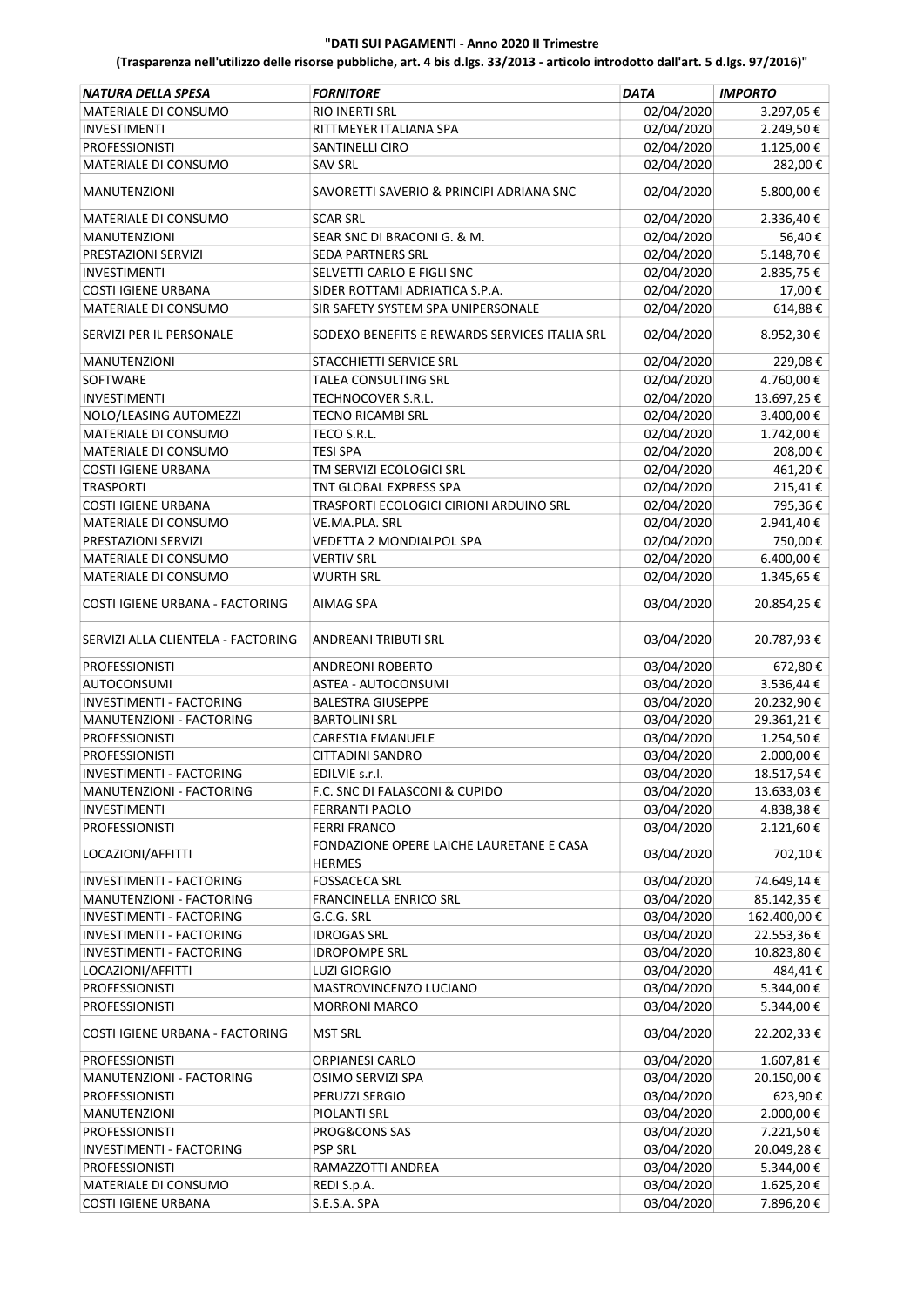| 03/04/2020<br>INVESTIMENTI - FACTORING<br>22.726,11€<br><b>SAVI ENRICO</b><br>MANUTENZIONI - FACTORING<br>SAVORETTI SAVERIO & PRINCIPI ADRIANA SNC<br>03/04/2020<br>22.154,24€<br>03/04/2020<br>56,10€<br><b>PROFESSIONISTI</b><br>SCOCCIANTI ANDREA<br>03/04/2020<br>306,08€<br>LOCAZIONI/AFFITTI<br><b>SDRUBOLINI CECILIA</b><br><b>INVESTIMENTI - FACTORING</b><br>03/04/2020<br>178.899,74€<br>SER.ECO. DEPURAZIONE ACQUE S.R.L.<br>03/04/2020<br>26.320,05€<br>MATERIALE DI CONSUMO - FACTORING SIMONETTI MARIO SRL<br>03/04/2020<br>842,15€<br><b>PROFESSIONISTI</b><br>Studio Legale Bortoluzzi & Associati<br>03/04/2020<br>3.201,80€<br><b>TEKNO PONTEGGI SRL</b><br><b>INVESTIMENTI</b><br>19.287,71€<br>03/04/2020<br>PRESTAZIONI SERVIZI - FACTORING<br><b>TELEKOTTAGE PLUS SRL</b><br>03/04/2020<br>13.000,00€<br>PRESTAZIONI SERVIZI - FACTORING<br>UTILITEAM CO. SRL<br>1.022,00€<br><b>PROFESSIONISTI</b><br><b>VIRGINI PAOLO</b><br>03/04/2020<br>06/04/2020<br>1.180,17€<br>AUTOCONSUMI<br>ASTEA - AUTOCONSUMI<br>06/04/2020<br>2.866,03€<br>PRESTAZIONI SERVIZI<br><b>COMEDATA SRL</b><br>DKV EURO SERVICE GmgH<br>06/04/2020<br>3.872,78€<br><b>CARBURANTI</b><br>06/04/2020<br>1.217,56€<br>PRESTAZIONI SERVIZI<br>GESTORE DEI SERVIZI ENERGETICI SPA<br>06/04/2020<br>6.000,00€<br>PRESTAZIONI SERVIZI<br><b>NOMOS APPALTI SRL</b><br>06/04/2020<br>4.016,69€<br>SERVIZI ALLA CLIENTELA<br>POSTE ITALIANE SPA<br>06/04/2020<br>10.301,68€<br>PRETTO SRL<br><b>INVESTIMENTI</b><br>08/04/2020<br>E-DISTRIBUZIONE SPA<br>363,00€<br>PRESTAZIONI SERVIZI<br>08/04/2020<br>2.417,80€<br><b>MANUTENZIONI</b><br>PIETRO FIORENTINI SPA<br>09/04/2020<br>180,00€<br>SERVIZI PER IL PERSONALE<br><b>DOCEO GROUP SRL</b><br>09/04/2020<br>25,30€<br>REMATARLAZZI SPA<br>MATERIALE DI CONSUMO<br>STUDIO ASSOCIATO ING. FERRETTI & P.I.<br>09/04/2020<br>429,96€<br><b>PROFESSIONISTI</b><br>CAPODACQUA<br>09/04/2020<br>1.500,00€<br><b>WILSON SRL</b><br>PRESTAZIONI SERVIZI<br>ACQUISTO GAS COGENERAZIONE -<br>10/04/2020<br>135.632,77€<br>ASTEA ENERGIA SPA<br><b>FACTORING</b><br>PRESTAZIONI SERVIZI<br>14/04/2020<br>1.480,64€<br>CANTIANI DRIVING PERFORMANCE SRL<br>14/04/2020<br>293,60€<br><b>COSTI IGIENE URBANA</b><br>CE.DI. MARCHE SOCIETA' COOPERATIVA<br>14/04/2020<br>5.770,00€<br>PRESTAZIONI SERVIZI<br><b>IGIENSTUDIO SRL</b><br>SOCIETA' AGRICOLA SEMPLICE RAGGIOVERDE DI<br>14/04/2020<br>1.825,41€<br><b>INVESTIMENTI</b><br><b>PAOLINI</b><br>351,00€<br><b>TCS SRL</b><br>14/04/2020<br><b>MANUTENZIONI</b><br>48.927,55€<br>ACQUAMBIENTE MARCHE SRL<br>15/04/2020<br>ACQUISTO ACQUA - FACTORING<br>15/04/2020<br>94.897,37€<br>CANONI E CONCESSIONI - FACTORING<br>COMUNE DI POTENZA PICENA<br>15/04/2020<br>64,89€<br>CARBURANTI<br>PROSPERI ALDERANO IMP. N.6797 AGIP PETROLI SPA<br>15/04/2020<br>31,00€<br>PRESTAZIONI SERVIZI<br><b>RETE AMBIENTE</b><br>SIR SAFETY SYSTEM SPA<br>15/04/2020<br>1.152,00€<br>MATERIALE DI CONSUMO<br>PRESTAZIONI SERVIZI<br>SKYPE COMMUNICATIONS SARL<br>15/04/2020<br>102,33€<br>15/04/2020<br>28,00€<br><b>MATERIALE DI CONSUMO</b><br>UNI ENTE NAZIONALE ITALIANO DI UNIFICAZIONE<br><b>COREPLA</b><br>16/04/2020<br>2.794,89€<br><b>COSTI IGIENE URBANA</b><br>17/04/2020<br>1.386,84€<br>SERVIZI ALLA CLIENTELA<br>ANDREANI TRIBUTI SRL<br>17/04/2020<br>287,00€<br><b>MANUTENZIONI</b><br>F.A.P.I. SRL<br>17/04/2020<br>813,83€<br>MANUTENZIONI<br><b>ITALAUTO 2 SRL</b><br><b>MOVITEC SRL</b><br>17/04/2020<br>380,20€<br><b>MANUTENZIONI</b><br>17/04/2020<br>777,10€<br>O.R.D.I. SAS DI MARCHIONNE G. & C.<br>MATERIALE DI CONSUMO<br>17/04/2020<br>275,00€<br><b>RCH SRL</b><br>MATERIALE DI CONSUMO<br>20/04/2020<br>4.080,39€<br>DKV EURO SERVICE GmgH<br>CARBURANTI<br>20/04/2020<br>1.420,68€<br>WIND TRE SPA<br><b>TELEFONICHE</b><br>42,55€<br><b>GIANO SRL</b><br>21/04/2020<br><b>COSTI IGIENE URBANA</b><br>COSTI IGIENE URBANA<br>22/04/2020<br>61,60€<br>ECO.TRA.FIL. DI BALDI FT. & C. SNC<br><b>ERMES SRL</b><br>22/04/2020<br>33,70€<br><b>COSTI IGIENE URBANA</b><br>23/04/2020<br>52,40€<br>PRESTAZIONI SERVIZI<br>INPS ISTITUTO NAZIONALE PREVIDENZA SOCIALE<br>1.100,00 €<br>23/04/2020<br>PRESTAZIONI SERVIZI<br>MIDA SAS INDUSTRIE TECNOCHIMICHE | <b>NATURA DELLA SPESA</b> | <b>FORNITORE</b> | <b>DATA</b> | <b>IMPORTO</b> |
|------------------------------------------------------------------------------------------------------------------------------------------------------------------------------------------------------------------------------------------------------------------------------------------------------------------------------------------------------------------------------------------------------------------------------------------------------------------------------------------------------------------------------------------------------------------------------------------------------------------------------------------------------------------------------------------------------------------------------------------------------------------------------------------------------------------------------------------------------------------------------------------------------------------------------------------------------------------------------------------------------------------------------------------------------------------------------------------------------------------------------------------------------------------------------------------------------------------------------------------------------------------------------------------------------------------------------------------------------------------------------------------------------------------------------------------------------------------------------------------------------------------------------------------------------------------------------------------------------------------------------------------------------------------------------------------------------------------------------------------------------------------------------------------------------------------------------------------------------------------------------------------------------------------------------------------------------------------------------------------------------------------------------------------------------------------------------------------------------------------------------------------------------------------------------------------------------------------------------------------------------------------------------------------------------------------------------------------------------------------------------------------------------------------------------------------------------------------------------------------------------------------------------------------------------------------------------------------------------------------------------------------------------------------------------------------------------------------------------------------------------------------------------------------------------------------------------------------------------------------------------------------------------------------------------------------------------------------------------------------------------------------------------------------------------------------------------------------------------------------------------------------------------------------------------------------------------------------------------------------------------------------------------------------------------------------------------------------------------------------------------------------------------------------------------------------------------------------------------------------------------------------------------------------------------------------------------------------------------------------------------------------------------------------------------------------------------------------------------------------------------------------------------------------------------------------------------------------------------------------------------------------------------------------------------------------------------------------------------------------------------------------------------------------------------------------------------------------------------------------------------------------------------------------------------------------------------------------------------------------------------------|---------------------------|------------------|-------------|----------------|
|                                                                                                                                                                                                                                                                                                                                                                                                                                                                                                                                                                                                                                                                                                                                                                                                                                                                                                                                                                                                                                                                                                                                                                                                                                                                                                                                                                                                                                                                                                                                                                                                                                                                                                                                                                                                                                                                                                                                                                                                                                                                                                                                                                                                                                                                                                                                                                                                                                                                                                                                                                                                                                                                                                                                                                                                                                                                                                                                                                                                                                                                                                                                                                                                                                                                                                                                                                                                                                                                                                                                                                                                                                                                                                                                                                                                                                                                                                                                                                                                                                                                                                                                                                                                                                                            |                           |                  |             |                |
|                                                                                                                                                                                                                                                                                                                                                                                                                                                                                                                                                                                                                                                                                                                                                                                                                                                                                                                                                                                                                                                                                                                                                                                                                                                                                                                                                                                                                                                                                                                                                                                                                                                                                                                                                                                                                                                                                                                                                                                                                                                                                                                                                                                                                                                                                                                                                                                                                                                                                                                                                                                                                                                                                                                                                                                                                                                                                                                                                                                                                                                                                                                                                                                                                                                                                                                                                                                                                                                                                                                                                                                                                                                                                                                                                                                                                                                                                                                                                                                                                                                                                                                                                                                                                                                            |                           |                  |             |                |
|                                                                                                                                                                                                                                                                                                                                                                                                                                                                                                                                                                                                                                                                                                                                                                                                                                                                                                                                                                                                                                                                                                                                                                                                                                                                                                                                                                                                                                                                                                                                                                                                                                                                                                                                                                                                                                                                                                                                                                                                                                                                                                                                                                                                                                                                                                                                                                                                                                                                                                                                                                                                                                                                                                                                                                                                                                                                                                                                                                                                                                                                                                                                                                                                                                                                                                                                                                                                                                                                                                                                                                                                                                                                                                                                                                                                                                                                                                                                                                                                                                                                                                                                                                                                                                                            |                           |                  |             |                |
|                                                                                                                                                                                                                                                                                                                                                                                                                                                                                                                                                                                                                                                                                                                                                                                                                                                                                                                                                                                                                                                                                                                                                                                                                                                                                                                                                                                                                                                                                                                                                                                                                                                                                                                                                                                                                                                                                                                                                                                                                                                                                                                                                                                                                                                                                                                                                                                                                                                                                                                                                                                                                                                                                                                                                                                                                                                                                                                                                                                                                                                                                                                                                                                                                                                                                                                                                                                                                                                                                                                                                                                                                                                                                                                                                                                                                                                                                                                                                                                                                                                                                                                                                                                                                                                            |                           |                  |             |                |
|                                                                                                                                                                                                                                                                                                                                                                                                                                                                                                                                                                                                                                                                                                                                                                                                                                                                                                                                                                                                                                                                                                                                                                                                                                                                                                                                                                                                                                                                                                                                                                                                                                                                                                                                                                                                                                                                                                                                                                                                                                                                                                                                                                                                                                                                                                                                                                                                                                                                                                                                                                                                                                                                                                                                                                                                                                                                                                                                                                                                                                                                                                                                                                                                                                                                                                                                                                                                                                                                                                                                                                                                                                                                                                                                                                                                                                                                                                                                                                                                                                                                                                                                                                                                                                                            |                           |                  |             |                |
|                                                                                                                                                                                                                                                                                                                                                                                                                                                                                                                                                                                                                                                                                                                                                                                                                                                                                                                                                                                                                                                                                                                                                                                                                                                                                                                                                                                                                                                                                                                                                                                                                                                                                                                                                                                                                                                                                                                                                                                                                                                                                                                                                                                                                                                                                                                                                                                                                                                                                                                                                                                                                                                                                                                                                                                                                                                                                                                                                                                                                                                                                                                                                                                                                                                                                                                                                                                                                                                                                                                                                                                                                                                                                                                                                                                                                                                                                                                                                                                                                                                                                                                                                                                                                                                            |                           |                  |             |                |
|                                                                                                                                                                                                                                                                                                                                                                                                                                                                                                                                                                                                                                                                                                                                                                                                                                                                                                                                                                                                                                                                                                                                                                                                                                                                                                                                                                                                                                                                                                                                                                                                                                                                                                                                                                                                                                                                                                                                                                                                                                                                                                                                                                                                                                                                                                                                                                                                                                                                                                                                                                                                                                                                                                                                                                                                                                                                                                                                                                                                                                                                                                                                                                                                                                                                                                                                                                                                                                                                                                                                                                                                                                                                                                                                                                                                                                                                                                                                                                                                                                                                                                                                                                                                                                                            |                           |                  |             |                |
|                                                                                                                                                                                                                                                                                                                                                                                                                                                                                                                                                                                                                                                                                                                                                                                                                                                                                                                                                                                                                                                                                                                                                                                                                                                                                                                                                                                                                                                                                                                                                                                                                                                                                                                                                                                                                                                                                                                                                                                                                                                                                                                                                                                                                                                                                                                                                                                                                                                                                                                                                                                                                                                                                                                                                                                                                                                                                                                                                                                                                                                                                                                                                                                                                                                                                                                                                                                                                                                                                                                                                                                                                                                                                                                                                                                                                                                                                                                                                                                                                                                                                                                                                                                                                                                            |                           |                  |             |                |
|                                                                                                                                                                                                                                                                                                                                                                                                                                                                                                                                                                                                                                                                                                                                                                                                                                                                                                                                                                                                                                                                                                                                                                                                                                                                                                                                                                                                                                                                                                                                                                                                                                                                                                                                                                                                                                                                                                                                                                                                                                                                                                                                                                                                                                                                                                                                                                                                                                                                                                                                                                                                                                                                                                                                                                                                                                                                                                                                                                                                                                                                                                                                                                                                                                                                                                                                                                                                                                                                                                                                                                                                                                                                                                                                                                                                                                                                                                                                                                                                                                                                                                                                                                                                                                                            |                           |                  |             |                |
|                                                                                                                                                                                                                                                                                                                                                                                                                                                                                                                                                                                                                                                                                                                                                                                                                                                                                                                                                                                                                                                                                                                                                                                                                                                                                                                                                                                                                                                                                                                                                                                                                                                                                                                                                                                                                                                                                                                                                                                                                                                                                                                                                                                                                                                                                                                                                                                                                                                                                                                                                                                                                                                                                                                                                                                                                                                                                                                                                                                                                                                                                                                                                                                                                                                                                                                                                                                                                                                                                                                                                                                                                                                                                                                                                                                                                                                                                                                                                                                                                                                                                                                                                                                                                                                            |                           |                  |             |                |
|                                                                                                                                                                                                                                                                                                                                                                                                                                                                                                                                                                                                                                                                                                                                                                                                                                                                                                                                                                                                                                                                                                                                                                                                                                                                                                                                                                                                                                                                                                                                                                                                                                                                                                                                                                                                                                                                                                                                                                                                                                                                                                                                                                                                                                                                                                                                                                                                                                                                                                                                                                                                                                                                                                                                                                                                                                                                                                                                                                                                                                                                                                                                                                                                                                                                                                                                                                                                                                                                                                                                                                                                                                                                                                                                                                                                                                                                                                                                                                                                                                                                                                                                                                                                                                                            |                           |                  |             |                |
|                                                                                                                                                                                                                                                                                                                                                                                                                                                                                                                                                                                                                                                                                                                                                                                                                                                                                                                                                                                                                                                                                                                                                                                                                                                                                                                                                                                                                                                                                                                                                                                                                                                                                                                                                                                                                                                                                                                                                                                                                                                                                                                                                                                                                                                                                                                                                                                                                                                                                                                                                                                                                                                                                                                                                                                                                                                                                                                                                                                                                                                                                                                                                                                                                                                                                                                                                                                                                                                                                                                                                                                                                                                                                                                                                                                                                                                                                                                                                                                                                                                                                                                                                                                                                                                            |                           |                  |             |                |
|                                                                                                                                                                                                                                                                                                                                                                                                                                                                                                                                                                                                                                                                                                                                                                                                                                                                                                                                                                                                                                                                                                                                                                                                                                                                                                                                                                                                                                                                                                                                                                                                                                                                                                                                                                                                                                                                                                                                                                                                                                                                                                                                                                                                                                                                                                                                                                                                                                                                                                                                                                                                                                                                                                                                                                                                                                                                                                                                                                                                                                                                                                                                                                                                                                                                                                                                                                                                                                                                                                                                                                                                                                                                                                                                                                                                                                                                                                                                                                                                                                                                                                                                                                                                                                                            |                           |                  |             |                |
|                                                                                                                                                                                                                                                                                                                                                                                                                                                                                                                                                                                                                                                                                                                                                                                                                                                                                                                                                                                                                                                                                                                                                                                                                                                                                                                                                                                                                                                                                                                                                                                                                                                                                                                                                                                                                                                                                                                                                                                                                                                                                                                                                                                                                                                                                                                                                                                                                                                                                                                                                                                                                                                                                                                                                                                                                                                                                                                                                                                                                                                                                                                                                                                                                                                                                                                                                                                                                                                                                                                                                                                                                                                                                                                                                                                                                                                                                                                                                                                                                                                                                                                                                                                                                                                            |                           |                  |             |                |
|                                                                                                                                                                                                                                                                                                                                                                                                                                                                                                                                                                                                                                                                                                                                                                                                                                                                                                                                                                                                                                                                                                                                                                                                                                                                                                                                                                                                                                                                                                                                                                                                                                                                                                                                                                                                                                                                                                                                                                                                                                                                                                                                                                                                                                                                                                                                                                                                                                                                                                                                                                                                                                                                                                                                                                                                                                                                                                                                                                                                                                                                                                                                                                                                                                                                                                                                                                                                                                                                                                                                                                                                                                                                                                                                                                                                                                                                                                                                                                                                                                                                                                                                                                                                                                                            |                           |                  |             |                |
|                                                                                                                                                                                                                                                                                                                                                                                                                                                                                                                                                                                                                                                                                                                                                                                                                                                                                                                                                                                                                                                                                                                                                                                                                                                                                                                                                                                                                                                                                                                                                                                                                                                                                                                                                                                                                                                                                                                                                                                                                                                                                                                                                                                                                                                                                                                                                                                                                                                                                                                                                                                                                                                                                                                                                                                                                                                                                                                                                                                                                                                                                                                                                                                                                                                                                                                                                                                                                                                                                                                                                                                                                                                                                                                                                                                                                                                                                                                                                                                                                                                                                                                                                                                                                                                            |                           |                  |             |                |
|                                                                                                                                                                                                                                                                                                                                                                                                                                                                                                                                                                                                                                                                                                                                                                                                                                                                                                                                                                                                                                                                                                                                                                                                                                                                                                                                                                                                                                                                                                                                                                                                                                                                                                                                                                                                                                                                                                                                                                                                                                                                                                                                                                                                                                                                                                                                                                                                                                                                                                                                                                                                                                                                                                                                                                                                                                                                                                                                                                                                                                                                                                                                                                                                                                                                                                                                                                                                                                                                                                                                                                                                                                                                                                                                                                                                                                                                                                                                                                                                                                                                                                                                                                                                                                                            |                           |                  |             |                |
|                                                                                                                                                                                                                                                                                                                                                                                                                                                                                                                                                                                                                                                                                                                                                                                                                                                                                                                                                                                                                                                                                                                                                                                                                                                                                                                                                                                                                                                                                                                                                                                                                                                                                                                                                                                                                                                                                                                                                                                                                                                                                                                                                                                                                                                                                                                                                                                                                                                                                                                                                                                                                                                                                                                                                                                                                                                                                                                                                                                                                                                                                                                                                                                                                                                                                                                                                                                                                                                                                                                                                                                                                                                                                                                                                                                                                                                                                                                                                                                                                                                                                                                                                                                                                                                            |                           |                  |             |                |
|                                                                                                                                                                                                                                                                                                                                                                                                                                                                                                                                                                                                                                                                                                                                                                                                                                                                                                                                                                                                                                                                                                                                                                                                                                                                                                                                                                                                                                                                                                                                                                                                                                                                                                                                                                                                                                                                                                                                                                                                                                                                                                                                                                                                                                                                                                                                                                                                                                                                                                                                                                                                                                                                                                                                                                                                                                                                                                                                                                                                                                                                                                                                                                                                                                                                                                                                                                                                                                                                                                                                                                                                                                                                                                                                                                                                                                                                                                                                                                                                                                                                                                                                                                                                                                                            |                           |                  |             |                |
|                                                                                                                                                                                                                                                                                                                                                                                                                                                                                                                                                                                                                                                                                                                                                                                                                                                                                                                                                                                                                                                                                                                                                                                                                                                                                                                                                                                                                                                                                                                                                                                                                                                                                                                                                                                                                                                                                                                                                                                                                                                                                                                                                                                                                                                                                                                                                                                                                                                                                                                                                                                                                                                                                                                                                                                                                                                                                                                                                                                                                                                                                                                                                                                                                                                                                                                                                                                                                                                                                                                                                                                                                                                                                                                                                                                                                                                                                                                                                                                                                                                                                                                                                                                                                                                            |                           |                  |             |                |
|                                                                                                                                                                                                                                                                                                                                                                                                                                                                                                                                                                                                                                                                                                                                                                                                                                                                                                                                                                                                                                                                                                                                                                                                                                                                                                                                                                                                                                                                                                                                                                                                                                                                                                                                                                                                                                                                                                                                                                                                                                                                                                                                                                                                                                                                                                                                                                                                                                                                                                                                                                                                                                                                                                                                                                                                                                                                                                                                                                                                                                                                                                                                                                                                                                                                                                                                                                                                                                                                                                                                                                                                                                                                                                                                                                                                                                                                                                                                                                                                                                                                                                                                                                                                                                                            |                           |                  |             |                |
|                                                                                                                                                                                                                                                                                                                                                                                                                                                                                                                                                                                                                                                                                                                                                                                                                                                                                                                                                                                                                                                                                                                                                                                                                                                                                                                                                                                                                                                                                                                                                                                                                                                                                                                                                                                                                                                                                                                                                                                                                                                                                                                                                                                                                                                                                                                                                                                                                                                                                                                                                                                                                                                                                                                                                                                                                                                                                                                                                                                                                                                                                                                                                                                                                                                                                                                                                                                                                                                                                                                                                                                                                                                                                                                                                                                                                                                                                                                                                                                                                                                                                                                                                                                                                                                            |                           |                  |             |                |
|                                                                                                                                                                                                                                                                                                                                                                                                                                                                                                                                                                                                                                                                                                                                                                                                                                                                                                                                                                                                                                                                                                                                                                                                                                                                                                                                                                                                                                                                                                                                                                                                                                                                                                                                                                                                                                                                                                                                                                                                                                                                                                                                                                                                                                                                                                                                                                                                                                                                                                                                                                                                                                                                                                                                                                                                                                                                                                                                                                                                                                                                                                                                                                                                                                                                                                                                                                                                                                                                                                                                                                                                                                                                                                                                                                                                                                                                                                                                                                                                                                                                                                                                                                                                                                                            |                           |                  |             |                |
|                                                                                                                                                                                                                                                                                                                                                                                                                                                                                                                                                                                                                                                                                                                                                                                                                                                                                                                                                                                                                                                                                                                                                                                                                                                                                                                                                                                                                                                                                                                                                                                                                                                                                                                                                                                                                                                                                                                                                                                                                                                                                                                                                                                                                                                                                                                                                                                                                                                                                                                                                                                                                                                                                                                                                                                                                                                                                                                                                                                                                                                                                                                                                                                                                                                                                                                                                                                                                                                                                                                                                                                                                                                                                                                                                                                                                                                                                                                                                                                                                                                                                                                                                                                                                                                            |                           |                  |             |                |
|                                                                                                                                                                                                                                                                                                                                                                                                                                                                                                                                                                                                                                                                                                                                                                                                                                                                                                                                                                                                                                                                                                                                                                                                                                                                                                                                                                                                                                                                                                                                                                                                                                                                                                                                                                                                                                                                                                                                                                                                                                                                                                                                                                                                                                                                                                                                                                                                                                                                                                                                                                                                                                                                                                                                                                                                                                                                                                                                                                                                                                                                                                                                                                                                                                                                                                                                                                                                                                                                                                                                                                                                                                                                                                                                                                                                                                                                                                                                                                                                                                                                                                                                                                                                                                                            |                           |                  |             |                |
|                                                                                                                                                                                                                                                                                                                                                                                                                                                                                                                                                                                                                                                                                                                                                                                                                                                                                                                                                                                                                                                                                                                                                                                                                                                                                                                                                                                                                                                                                                                                                                                                                                                                                                                                                                                                                                                                                                                                                                                                                                                                                                                                                                                                                                                                                                                                                                                                                                                                                                                                                                                                                                                                                                                                                                                                                                                                                                                                                                                                                                                                                                                                                                                                                                                                                                                                                                                                                                                                                                                                                                                                                                                                                                                                                                                                                                                                                                                                                                                                                                                                                                                                                                                                                                                            |                           |                  |             |                |
|                                                                                                                                                                                                                                                                                                                                                                                                                                                                                                                                                                                                                                                                                                                                                                                                                                                                                                                                                                                                                                                                                                                                                                                                                                                                                                                                                                                                                                                                                                                                                                                                                                                                                                                                                                                                                                                                                                                                                                                                                                                                                                                                                                                                                                                                                                                                                                                                                                                                                                                                                                                                                                                                                                                                                                                                                                                                                                                                                                                                                                                                                                                                                                                                                                                                                                                                                                                                                                                                                                                                                                                                                                                                                                                                                                                                                                                                                                                                                                                                                                                                                                                                                                                                                                                            |                           |                  |             |                |
|                                                                                                                                                                                                                                                                                                                                                                                                                                                                                                                                                                                                                                                                                                                                                                                                                                                                                                                                                                                                                                                                                                                                                                                                                                                                                                                                                                                                                                                                                                                                                                                                                                                                                                                                                                                                                                                                                                                                                                                                                                                                                                                                                                                                                                                                                                                                                                                                                                                                                                                                                                                                                                                                                                                                                                                                                                                                                                                                                                                                                                                                                                                                                                                                                                                                                                                                                                                                                                                                                                                                                                                                                                                                                                                                                                                                                                                                                                                                                                                                                                                                                                                                                                                                                                                            |                           |                  |             |                |
|                                                                                                                                                                                                                                                                                                                                                                                                                                                                                                                                                                                                                                                                                                                                                                                                                                                                                                                                                                                                                                                                                                                                                                                                                                                                                                                                                                                                                                                                                                                                                                                                                                                                                                                                                                                                                                                                                                                                                                                                                                                                                                                                                                                                                                                                                                                                                                                                                                                                                                                                                                                                                                                                                                                                                                                                                                                                                                                                                                                                                                                                                                                                                                                                                                                                                                                                                                                                                                                                                                                                                                                                                                                                                                                                                                                                                                                                                                                                                                                                                                                                                                                                                                                                                                                            |                           |                  |             |                |
|                                                                                                                                                                                                                                                                                                                                                                                                                                                                                                                                                                                                                                                                                                                                                                                                                                                                                                                                                                                                                                                                                                                                                                                                                                                                                                                                                                                                                                                                                                                                                                                                                                                                                                                                                                                                                                                                                                                                                                                                                                                                                                                                                                                                                                                                                                                                                                                                                                                                                                                                                                                                                                                                                                                                                                                                                                                                                                                                                                                                                                                                                                                                                                                                                                                                                                                                                                                                                                                                                                                                                                                                                                                                                                                                                                                                                                                                                                                                                                                                                                                                                                                                                                                                                                                            |                           |                  |             |                |
|                                                                                                                                                                                                                                                                                                                                                                                                                                                                                                                                                                                                                                                                                                                                                                                                                                                                                                                                                                                                                                                                                                                                                                                                                                                                                                                                                                                                                                                                                                                                                                                                                                                                                                                                                                                                                                                                                                                                                                                                                                                                                                                                                                                                                                                                                                                                                                                                                                                                                                                                                                                                                                                                                                                                                                                                                                                                                                                                                                                                                                                                                                                                                                                                                                                                                                                                                                                                                                                                                                                                                                                                                                                                                                                                                                                                                                                                                                                                                                                                                                                                                                                                                                                                                                                            |                           |                  |             |                |
|                                                                                                                                                                                                                                                                                                                                                                                                                                                                                                                                                                                                                                                                                                                                                                                                                                                                                                                                                                                                                                                                                                                                                                                                                                                                                                                                                                                                                                                                                                                                                                                                                                                                                                                                                                                                                                                                                                                                                                                                                                                                                                                                                                                                                                                                                                                                                                                                                                                                                                                                                                                                                                                                                                                                                                                                                                                                                                                                                                                                                                                                                                                                                                                                                                                                                                                                                                                                                                                                                                                                                                                                                                                                                                                                                                                                                                                                                                                                                                                                                                                                                                                                                                                                                                                            |                           |                  |             |                |
|                                                                                                                                                                                                                                                                                                                                                                                                                                                                                                                                                                                                                                                                                                                                                                                                                                                                                                                                                                                                                                                                                                                                                                                                                                                                                                                                                                                                                                                                                                                                                                                                                                                                                                                                                                                                                                                                                                                                                                                                                                                                                                                                                                                                                                                                                                                                                                                                                                                                                                                                                                                                                                                                                                                                                                                                                                                                                                                                                                                                                                                                                                                                                                                                                                                                                                                                                                                                                                                                                                                                                                                                                                                                                                                                                                                                                                                                                                                                                                                                                                                                                                                                                                                                                                                            |                           |                  |             |                |
|                                                                                                                                                                                                                                                                                                                                                                                                                                                                                                                                                                                                                                                                                                                                                                                                                                                                                                                                                                                                                                                                                                                                                                                                                                                                                                                                                                                                                                                                                                                                                                                                                                                                                                                                                                                                                                                                                                                                                                                                                                                                                                                                                                                                                                                                                                                                                                                                                                                                                                                                                                                                                                                                                                                                                                                                                                                                                                                                                                                                                                                                                                                                                                                                                                                                                                                                                                                                                                                                                                                                                                                                                                                                                                                                                                                                                                                                                                                                                                                                                                                                                                                                                                                                                                                            |                           |                  |             |                |
|                                                                                                                                                                                                                                                                                                                                                                                                                                                                                                                                                                                                                                                                                                                                                                                                                                                                                                                                                                                                                                                                                                                                                                                                                                                                                                                                                                                                                                                                                                                                                                                                                                                                                                                                                                                                                                                                                                                                                                                                                                                                                                                                                                                                                                                                                                                                                                                                                                                                                                                                                                                                                                                                                                                                                                                                                                                                                                                                                                                                                                                                                                                                                                                                                                                                                                                                                                                                                                                                                                                                                                                                                                                                                                                                                                                                                                                                                                                                                                                                                                                                                                                                                                                                                                                            |                           |                  |             |                |
|                                                                                                                                                                                                                                                                                                                                                                                                                                                                                                                                                                                                                                                                                                                                                                                                                                                                                                                                                                                                                                                                                                                                                                                                                                                                                                                                                                                                                                                                                                                                                                                                                                                                                                                                                                                                                                                                                                                                                                                                                                                                                                                                                                                                                                                                                                                                                                                                                                                                                                                                                                                                                                                                                                                                                                                                                                                                                                                                                                                                                                                                                                                                                                                                                                                                                                                                                                                                                                                                                                                                                                                                                                                                                                                                                                                                                                                                                                                                                                                                                                                                                                                                                                                                                                                            |                           |                  |             |                |
|                                                                                                                                                                                                                                                                                                                                                                                                                                                                                                                                                                                                                                                                                                                                                                                                                                                                                                                                                                                                                                                                                                                                                                                                                                                                                                                                                                                                                                                                                                                                                                                                                                                                                                                                                                                                                                                                                                                                                                                                                                                                                                                                                                                                                                                                                                                                                                                                                                                                                                                                                                                                                                                                                                                                                                                                                                                                                                                                                                                                                                                                                                                                                                                                                                                                                                                                                                                                                                                                                                                                                                                                                                                                                                                                                                                                                                                                                                                                                                                                                                                                                                                                                                                                                                                            |                           |                  |             |                |
|                                                                                                                                                                                                                                                                                                                                                                                                                                                                                                                                                                                                                                                                                                                                                                                                                                                                                                                                                                                                                                                                                                                                                                                                                                                                                                                                                                                                                                                                                                                                                                                                                                                                                                                                                                                                                                                                                                                                                                                                                                                                                                                                                                                                                                                                                                                                                                                                                                                                                                                                                                                                                                                                                                                                                                                                                                                                                                                                                                                                                                                                                                                                                                                                                                                                                                                                                                                                                                                                                                                                                                                                                                                                                                                                                                                                                                                                                                                                                                                                                                                                                                                                                                                                                                                            |                           |                  |             |                |
|                                                                                                                                                                                                                                                                                                                                                                                                                                                                                                                                                                                                                                                                                                                                                                                                                                                                                                                                                                                                                                                                                                                                                                                                                                                                                                                                                                                                                                                                                                                                                                                                                                                                                                                                                                                                                                                                                                                                                                                                                                                                                                                                                                                                                                                                                                                                                                                                                                                                                                                                                                                                                                                                                                                                                                                                                                                                                                                                                                                                                                                                                                                                                                                                                                                                                                                                                                                                                                                                                                                                                                                                                                                                                                                                                                                                                                                                                                                                                                                                                                                                                                                                                                                                                                                            |                           |                  |             |                |
|                                                                                                                                                                                                                                                                                                                                                                                                                                                                                                                                                                                                                                                                                                                                                                                                                                                                                                                                                                                                                                                                                                                                                                                                                                                                                                                                                                                                                                                                                                                                                                                                                                                                                                                                                                                                                                                                                                                                                                                                                                                                                                                                                                                                                                                                                                                                                                                                                                                                                                                                                                                                                                                                                                                                                                                                                                                                                                                                                                                                                                                                                                                                                                                                                                                                                                                                                                                                                                                                                                                                                                                                                                                                                                                                                                                                                                                                                                                                                                                                                                                                                                                                                                                                                                                            |                           |                  |             |                |
|                                                                                                                                                                                                                                                                                                                                                                                                                                                                                                                                                                                                                                                                                                                                                                                                                                                                                                                                                                                                                                                                                                                                                                                                                                                                                                                                                                                                                                                                                                                                                                                                                                                                                                                                                                                                                                                                                                                                                                                                                                                                                                                                                                                                                                                                                                                                                                                                                                                                                                                                                                                                                                                                                                                                                                                                                                                                                                                                                                                                                                                                                                                                                                                                                                                                                                                                                                                                                                                                                                                                                                                                                                                                                                                                                                                                                                                                                                                                                                                                                                                                                                                                                                                                                                                            |                           |                  |             |                |
|                                                                                                                                                                                                                                                                                                                                                                                                                                                                                                                                                                                                                                                                                                                                                                                                                                                                                                                                                                                                                                                                                                                                                                                                                                                                                                                                                                                                                                                                                                                                                                                                                                                                                                                                                                                                                                                                                                                                                                                                                                                                                                                                                                                                                                                                                                                                                                                                                                                                                                                                                                                                                                                                                                                                                                                                                                                                                                                                                                                                                                                                                                                                                                                                                                                                                                                                                                                                                                                                                                                                                                                                                                                                                                                                                                                                                                                                                                                                                                                                                                                                                                                                                                                                                                                            |                           |                  |             |                |
|                                                                                                                                                                                                                                                                                                                                                                                                                                                                                                                                                                                                                                                                                                                                                                                                                                                                                                                                                                                                                                                                                                                                                                                                                                                                                                                                                                                                                                                                                                                                                                                                                                                                                                                                                                                                                                                                                                                                                                                                                                                                                                                                                                                                                                                                                                                                                                                                                                                                                                                                                                                                                                                                                                                                                                                                                                                                                                                                                                                                                                                                                                                                                                                                                                                                                                                                                                                                                                                                                                                                                                                                                                                                                                                                                                                                                                                                                                                                                                                                                                                                                                                                                                                                                                                            |                           |                  |             |                |
|                                                                                                                                                                                                                                                                                                                                                                                                                                                                                                                                                                                                                                                                                                                                                                                                                                                                                                                                                                                                                                                                                                                                                                                                                                                                                                                                                                                                                                                                                                                                                                                                                                                                                                                                                                                                                                                                                                                                                                                                                                                                                                                                                                                                                                                                                                                                                                                                                                                                                                                                                                                                                                                                                                                                                                                                                                                                                                                                                                                                                                                                                                                                                                                                                                                                                                                                                                                                                                                                                                                                                                                                                                                                                                                                                                                                                                                                                                                                                                                                                                                                                                                                                                                                                                                            |                           |                  |             |                |
|                                                                                                                                                                                                                                                                                                                                                                                                                                                                                                                                                                                                                                                                                                                                                                                                                                                                                                                                                                                                                                                                                                                                                                                                                                                                                                                                                                                                                                                                                                                                                                                                                                                                                                                                                                                                                                                                                                                                                                                                                                                                                                                                                                                                                                                                                                                                                                                                                                                                                                                                                                                                                                                                                                                                                                                                                                                                                                                                                                                                                                                                                                                                                                                                                                                                                                                                                                                                                                                                                                                                                                                                                                                                                                                                                                                                                                                                                                                                                                                                                                                                                                                                                                                                                                                            |                           |                  |             |                |
|                                                                                                                                                                                                                                                                                                                                                                                                                                                                                                                                                                                                                                                                                                                                                                                                                                                                                                                                                                                                                                                                                                                                                                                                                                                                                                                                                                                                                                                                                                                                                                                                                                                                                                                                                                                                                                                                                                                                                                                                                                                                                                                                                                                                                                                                                                                                                                                                                                                                                                                                                                                                                                                                                                                                                                                                                                                                                                                                                                                                                                                                                                                                                                                                                                                                                                                                                                                                                                                                                                                                                                                                                                                                                                                                                                                                                                                                                                                                                                                                                                                                                                                                                                                                                                                            |                           |                  |             |                |
|                                                                                                                                                                                                                                                                                                                                                                                                                                                                                                                                                                                                                                                                                                                                                                                                                                                                                                                                                                                                                                                                                                                                                                                                                                                                                                                                                                                                                                                                                                                                                                                                                                                                                                                                                                                                                                                                                                                                                                                                                                                                                                                                                                                                                                                                                                                                                                                                                                                                                                                                                                                                                                                                                                                                                                                                                                                                                                                                                                                                                                                                                                                                                                                                                                                                                                                                                                                                                                                                                                                                                                                                                                                                                                                                                                                                                                                                                                                                                                                                                                                                                                                                                                                                                                                            |                           |                  |             |                |
|                                                                                                                                                                                                                                                                                                                                                                                                                                                                                                                                                                                                                                                                                                                                                                                                                                                                                                                                                                                                                                                                                                                                                                                                                                                                                                                                                                                                                                                                                                                                                                                                                                                                                                                                                                                                                                                                                                                                                                                                                                                                                                                                                                                                                                                                                                                                                                                                                                                                                                                                                                                                                                                                                                                                                                                                                                                                                                                                                                                                                                                                                                                                                                                                                                                                                                                                                                                                                                                                                                                                                                                                                                                                                                                                                                                                                                                                                                                                                                                                                                                                                                                                                                                                                                                            |                           |                  |             |                |
|                                                                                                                                                                                                                                                                                                                                                                                                                                                                                                                                                                                                                                                                                                                                                                                                                                                                                                                                                                                                                                                                                                                                                                                                                                                                                                                                                                                                                                                                                                                                                                                                                                                                                                                                                                                                                                                                                                                                                                                                                                                                                                                                                                                                                                                                                                                                                                                                                                                                                                                                                                                                                                                                                                                                                                                                                                                                                                                                                                                                                                                                                                                                                                                                                                                                                                                                                                                                                                                                                                                                                                                                                                                                                                                                                                                                                                                                                                                                                                                                                                                                                                                                                                                                                                                            |                           |                  |             |                |
|                                                                                                                                                                                                                                                                                                                                                                                                                                                                                                                                                                                                                                                                                                                                                                                                                                                                                                                                                                                                                                                                                                                                                                                                                                                                                                                                                                                                                                                                                                                                                                                                                                                                                                                                                                                                                                                                                                                                                                                                                                                                                                                                                                                                                                                                                                                                                                                                                                                                                                                                                                                                                                                                                                                                                                                                                                                                                                                                                                                                                                                                                                                                                                                                                                                                                                                                                                                                                                                                                                                                                                                                                                                                                                                                                                                                                                                                                                                                                                                                                                                                                                                                                                                                                                                            |                           |                  |             |                |
|                                                                                                                                                                                                                                                                                                                                                                                                                                                                                                                                                                                                                                                                                                                                                                                                                                                                                                                                                                                                                                                                                                                                                                                                                                                                                                                                                                                                                                                                                                                                                                                                                                                                                                                                                                                                                                                                                                                                                                                                                                                                                                                                                                                                                                                                                                                                                                                                                                                                                                                                                                                                                                                                                                                                                                                                                                                                                                                                                                                                                                                                                                                                                                                                                                                                                                                                                                                                                                                                                                                                                                                                                                                                                                                                                                                                                                                                                                                                                                                                                                                                                                                                                                                                                                                            |                           |                  |             |                |
|                                                                                                                                                                                                                                                                                                                                                                                                                                                                                                                                                                                                                                                                                                                                                                                                                                                                                                                                                                                                                                                                                                                                                                                                                                                                                                                                                                                                                                                                                                                                                                                                                                                                                                                                                                                                                                                                                                                                                                                                                                                                                                                                                                                                                                                                                                                                                                                                                                                                                                                                                                                                                                                                                                                                                                                                                                                                                                                                                                                                                                                                                                                                                                                                                                                                                                                                                                                                                                                                                                                                                                                                                                                                                                                                                                                                                                                                                                                                                                                                                                                                                                                                                                                                                                                            |                           |                  |             |                |
|                                                                                                                                                                                                                                                                                                                                                                                                                                                                                                                                                                                                                                                                                                                                                                                                                                                                                                                                                                                                                                                                                                                                                                                                                                                                                                                                                                                                                                                                                                                                                                                                                                                                                                                                                                                                                                                                                                                                                                                                                                                                                                                                                                                                                                                                                                                                                                                                                                                                                                                                                                                                                                                                                                                                                                                                                                                                                                                                                                                                                                                                                                                                                                                                                                                                                                                                                                                                                                                                                                                                                                                                                                                                                                                                                                                                                                                                                                                                                                                                                                                                                                                                                                                                                                                            |                           |                  |             |                |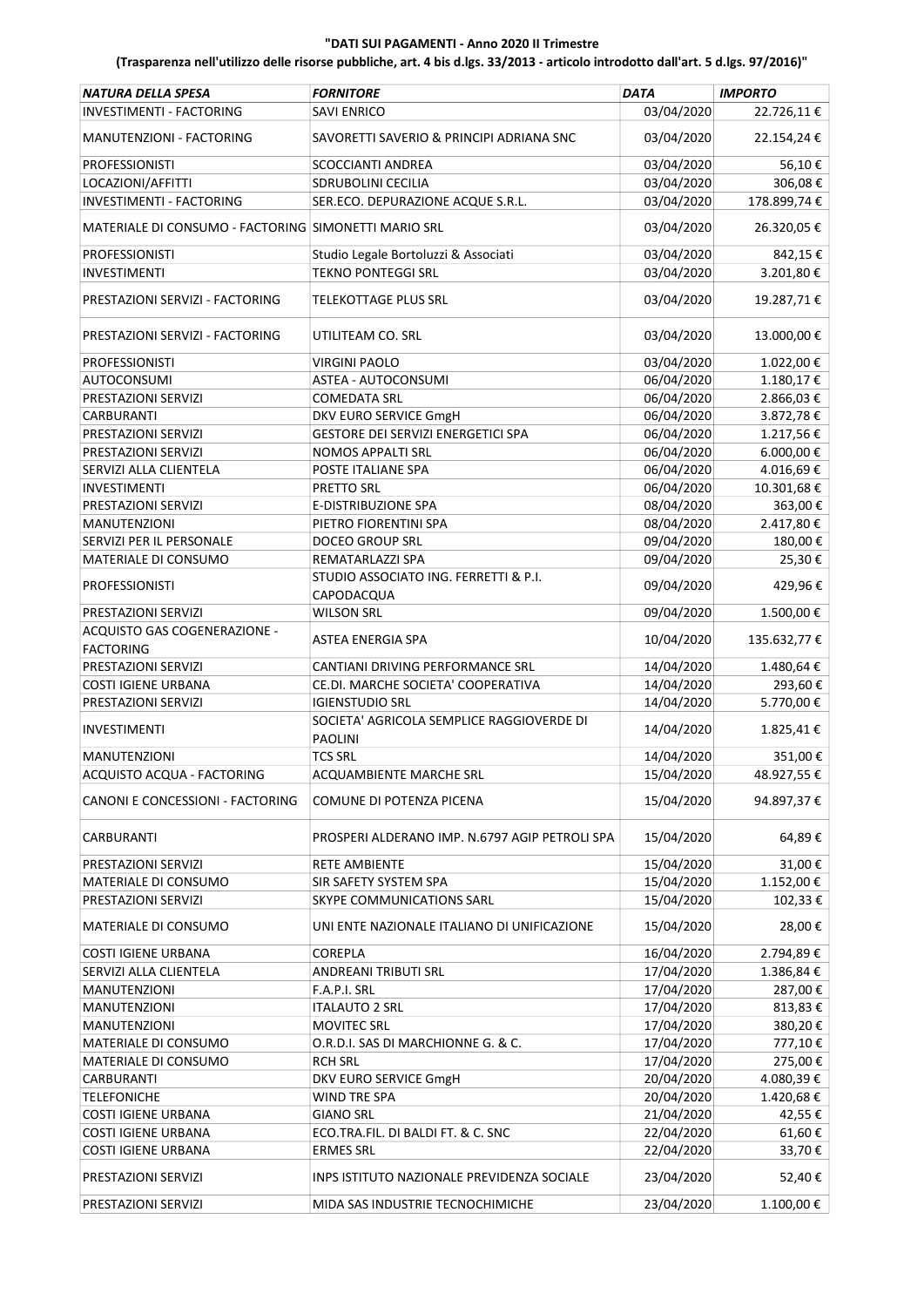| NATURA DELLA SPESA            | <b>FORNITORE</b>                            | <b>DATA</b> | <b>IMPORTO</b> |
|-------------------------------|---------------------------------------------|-------------|----------------|
| <b>TELEFONICHE</b>            | TIM SPA                                     | 24/04/2020  | 5.662,81 €     |
| CARBURANTI                    | ANDREUCCI MARCO E C SAS                     | 27/04/2020  | 51,22€         |
| ACQUISTO E.E./GAS             | ASTEA ENERGIA SPA                           | 27/04/2020  | 61.620,83€     |
| ACQUISTO E.E./GAS - FACTORING | ASTEA ENERGIA SPA                           | 27/04/2020  | 120.147,93€    |
| CARBURANTI                    | BRACALENTE STEFANO STAZIONE SERVIZIO ESSO   | 27/04/2020  | 504,59€        |
| <b>COSTI DEPURAZIONE</b>      | CENTRO MARCHE ACQUE SRL                     | 27/04/2020  | 166.907,36€    |
| CARBURANTI                    | METANO 96                                   | 27/04/2020  | 221,51€        |
| INTERESSI/COMMISSIONI         | <b>NEXI PAYMENTS SPA</b>                    | 27/04/2020  | 64,50€         |
| <b>CARBURANTI</b>             | SIMONETTI MARIO SRL                         | 27/04/2020  | 193,72€        |
| <b>CANONI E CONCESSIONI</b>   | <b>ANAS SPA</b>                             | 28/04/2020  | 27,68€         |
| ACQUISTO E.E./GAS             | ASTEA ENERGIA SPA                           | 28/04/2020  | 700,78€        |
| <b>COSTI IGIENE URBANA</b>    | <b>RIECO SPA</b>                            | 28/04/2020  | 915,00€        |
| PRESTAZIONI SERVIZI           | <b>ABBREVIA SPA</b>                         | 29/04/2020  | 480,00€        |
| MATERIALE DI CONSUMO          | ACQUA & TECNOLOGIA SRL                      | 29/04/2020  | 3.813,50€      |
| <b>MANUTENZIONI</b>           | <b>ACQUANET SRL</b>                         | 29/04/2020  | 9.871,00€      |
| MATERIALE DI CONSUMO          | ALFA ENGINEER SUPPORT SRL                   | 29/04/2020  | 1.627,20€      |
|                               | AMBIENTE LABORATORIO ANALISI DI CAPPELLA    |             |                |
| <b>ANALISI</b>                | <b>G.&amp;C. SAS</b>                        | 29/04/2020  | 4.486,84€      |
| ALTRE FORNIT. RESIDUALI       | <b>ARANCIA SRL</b>                          | 29/04/2020  | 3.560,00€      |
| MATERIALE DI CONSUMO          | <b>ARBO SPA</b>                             | 29/04/2020  | 679,50€        |
| MATERIALE DI CONSUMO          | ASSA ABLOY ITALIA SPA                       | 29/04/2020  | 674,10€        |
| PRESTAZIONI SERVIZI           | ATLANTE SOCIETA' COOPERATIVA SOCIALE ONLUS  | 29/04/2020  | 13.190,80€     |
| PRESTAZIONI SERVIZI           | AXITEA SPA                                  | 29/04/2020  | 82,46€         |
| <b>COSTI IGIENE URBANA</b>    | AZIENDA SERVIZI AMBIENTALI SRL              | 29/04/2020  | 12.606,01€     |
| MATERIALE DI CONSUMO          | <b>BIEMME SRL</b>                           | 29/04/2020  | 448,04 €       |
| SERVIZI PER IL PERSONALE      | <b>BIOS CENTER SRL</b>                      | 29/04/2020  | 3.460,00 €     |
| SERVIZI PER IL PERSONALE      | BIOS SAS DI ALESSANDRINI FRANCESCA & C.     | 29/04/2020  | 1.353,79€      |
| MATERIALE DI CONSUMO          | <b>BONTEMPI MICHELE SRL</b>                 | 29/04/2020  | 1.672,74€      |
| MATERIALE DI CONSUMO          | <b>BOSICA SRL</b>                           | 29/04/2020  | 330,00€        |
| PRESTAZIONI SERVIZI           | BT & T CONSULENZA S.R.L.                    | 29/04/2020  | 4.362,00€      |
| MATERIALE DI CONSUMO          | <b>BULLONERIE SERVADEI SRL</b>              | 29/04/2020  | 1.282,41€      |
| PRESTAZIONI SERVIZI           | C.A.M. SAS DI MORRESI FAUSTO & C.           | 29/04/2020  | 2.725,83€      |
| <b>INVESTIMENTI</b>           | C.P.E. SAS                                  | 29/04/2020  | 843,00€        |
| <b>MANUTENZIONI</b>           | C.P.E. SAS                                  | 29/04/2020  | 588,00€        |
| MATERIALE DI CONSUMO          | CAGI DI GALIMBERTI MARINA                   | 29/04/2020  | 1.661,10€      |
| <b>MATERIALE DI CONSUMO</b>   | CAMBIELLI EDILFRIULI SPA                    | 29/04/2020  | 562,13€        |
| <b>COSTI IGIENE URBANA</b>    | CARBONAFTA & CARBOMETALLI SRL               | 29/04/2020  | 1.567,70€      |
| MATERIALE DI CONSUMO          | <b>CARLO CAGNONI SPA</b>                    | 29/04/2020  | 10.753,61€     |
| MANUTENZIONI                  | CARPENTERIA METALLICA SRL UNIPERSONALE      | 29/04/2020  | 150,00€        |
| MATERIALE DI CONSUMO          | CARPENTERIA METALLICA SRL UNIPERSONALE      | 29/04/2020  | 450,00€        |
|                               | CATENA COSTRUZIONI DI CATENA ALESSANDRO & C |             |                |
| LOCAZIONI/AFFITTI             | SAS                                         | 29/04/2020  | 400,00€        |
| MATERIALE DI CONSUMO          | <b>CENTRALTUBI SPA</b>                      | 29/04/2020  | 6.001,80€      |
| PRESTAZIONI SERVIZI           | CENTRO ASSISTENZA ECOLOGICA SRL             | 29/04/2020  | 280,00€        |
| <b>COSTI IGIENE URBANA</b>    | CENTRO MARCHE ACQUE SRL                     | 29/04/2020  | 901,69€        |
| MATERIALE DI CONSUMO          | CIEMME GESCO SRL                            | 29/04/2020  | 1.560,00€      |
| MANUTENZIONI                  | CIMAF SNC DI CESARI & CESARETTI             | 29/04/2020  | 11.185,00€     |
| PRESTAZIONI SERVIZI           | CM COMUNICAZIONE SRL                        | 29/04/2020  | 1.200,00 €     |
| <b>MANUTENZIONI</b>           | CO.M.A.R. SAS DI RAMAZZOTTI & C.            | 29/04/2020  | 4.625,10€      |
| PRESTAZIONI SERVIZI           | <b>COMAP SRL</b>                            | 29/04/2020  | 132,00€        |
| <b>ANALISI</b>                | CONSULCHIMICA AMBIENTE SRL                  | 29/04/2020  | 6.843,46€      |
| MATERIALE DI CONSUMO          | CONSULPROGETT SRL                           | 29/04/2020  | 23,50€         |
| PRESTAZIONI SERVIZI           | <b>CREDEMTEL SPA</b>                        | 29/04/2020  | 386,91€        |
| MANUTENZIONI                  | DINAMICA SPURGHI SRL                        | 29/04/2020  | 2.462,50€      |
| PRESTAZIONI SERVIZI           | DOGMA SYSTEMS SRL                           | 29/04/2020  | 260,00€        |
| <b>COSTI IGIENE URBANA</b>    | <b>ECOSTAR SRL</b>                          | 29/04/2020  | 6.000,00 €     |
| <b>COSTI IGIENE URBANA</b>    | <b>ECOTEC SRL</b>                           | 29/04/2020  | 857,70€        |
| MATERIALE DI CONSUMO          | EFFEBI SPA                                  | 29/04/2020  | 8.908,32€      |
| MATERIALE DI CONSUMO          | EFFELLE SAS DI F. MONTECCHIANI & C.         | 29/04/2020  | 904,70€        |
| MANUTENZIONI                  | ELETTROEFFE SRL                             | 29/04/2020  | 124,00€        |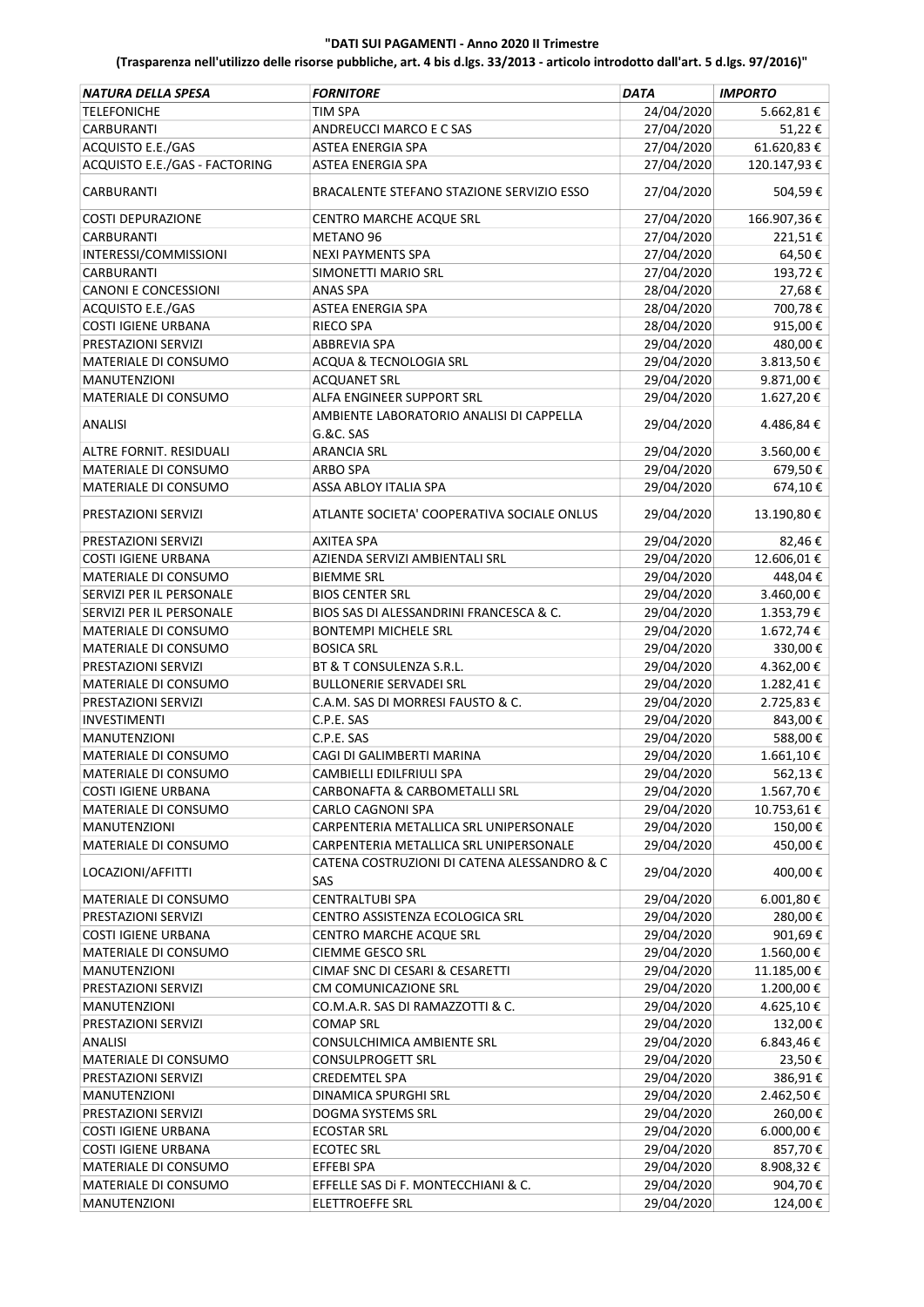| NATURA DELLA SPESA                          | <b>FORNITORE</b>                             | <b>DATA</b>              | <b>IMPORTO</b> |
|---------------------------------------------|----------------------------------------------|--------------------------|----------------|
| MATERIALE DI CONSUMO                        | ELETTROMECCANICA FAGGIOLATI SRL              | 29/04/2020               | 670,00€        |
|                                             | ELETTROMECCANICA PIERPAOLI SNC DI PIERPAOLI  |                          |                |
| <b>MANUTENZIONI</b>                         | DEVID & C.                                   | 29/04/2020               | 45,00€         |
|                                             |                                              |                          |                |
| MATERIALE DI CONSUMO                        | ELETTROTECNICA AV.EL. SNC DI BALDONI F. E C. | 29/04/2020               | 90,00€         |
| <b>COSTI IGIENE URBANA</b>                  | <b>ELISEI SANTE</b>                          | 29/04/2020               | 2.600,00€      |
| NOLO/LEASING AUTOMEZZI                      | <b>ES MOBILITY SRL</b>                       | 29/04/2020               | 83,20€         |
| MATERIALE DI CONSUMO                        | F.A.P.I. SRL                                 | 29/04/2020               | 192,00€        |
| <b>MANUTENZIONI</b>                         | F.C. SNC DI FALASCONI & CUPIDO               | 29/04/2020               | 21.069,61€     |
| MATERIALE DI CONSUMO                        | FONDERIA MINNOZZI SRL                        | 29/04/2020               | 3.193,40€      |
| <b>MANUTENZIONI</b>                         | <b>FORK LIFT SERVICE SRL</b>                 | 29/04/2020               | 4.228,54€      |
| <b>INVESTIMENTI</b>                         | <b>FORME SRL</b>                             | 29/04/2020               | 2.370,00€      |
| SOFTWARE                                    | FORMULA IMPRESOFT SPA                        | 29/04/2020               | 19.617,58€     |
| MATERIALE DI CONSUMO                        | <b>FRANCHI PACK SRL</b>                      | 29/04/2020               | 846,20€        |
| MATERIALE DI CONSUMO                        | <b>FRANCINELLA ENRICO SRL</b>                | 29/04/2020               | 475,05€        |
| <b>COSTI IGIENE URBANA</b>                  | <b>FRANCIONI LUCIANO</b>                     | 29/04/2020               | 11,00€         |
| <b>MANUTENZIONI</b>                         | FRINGUELLI di FRINGUELLI MAURO               | 29/04/2020               | 346,00€        |
| <b>COSTI IGIENE URBANA</b>                  | <b>GASPARETTI SRL</b>                        | 29/04/2020               | 81,50€         |
| PRESTAZIONI SERVIZI                         | <b>GECO SRL</b>                              | 29/04/2020               | 500,00€        |
| MATERIALE DI CONSUMO                        | <b>GENERALE CALCESTRUZZI SRL</b>             | 29/04/2020               | 443,52€        |
|                                             | GESTORE DEI SERVIZI ENERGETICI SPA           | 29/04/2020               | 1.892,93€      |
| PRESTAZIONI SERVIZI<br>MATERIALE DI CONSUMO | <b>GF RICAMBI SRL</b>                        | 29/04/2020               | 120,94€        |
|                                             | <b>GIOVANNI MAZZARINI SRL</b>                |                          |                |
| MATERIALE DI CONSUMO                        |                                              | 29/04/2020<br>29/04/2020 | 614,48€        |
| <b>MANUTENZIONI</b>                         | GOMMAUTO DI PAOLUCCI & C. SNC                |                          | 2.325,57€      |
| MATERIALE DI CONSUMO                        | <b>GREINER SPA</b>                           | 29/04/2020               | 6.954,10€      |
| MATERIALE DI CONSUMO                        | HACH LANGE SRL                               | 29/04/2020               | 8.037,12€      |
| MATERIALE DI CONSUMO                        | HILTI ITALIA SPA                             | 29/04/2020               | 199,00€        |
| MATERIALE DI CONSUMO                        | <b>HYDROSKOP SRL</b>                         | 29/04/2020               | 582,00€        |
| MATERIALE DI CONSUMO                        | <b>IDRATEC SRL</b>                           | 29/04/2020               | 120,00€        |
| PRESTAZIONI SERVIZI                         | Il Sole 24 Ore Spa                           | 29/04/2020               | 954,00€        |
| MATERIALE DI CONSUMO                        | <b>IMAR SRL</b>                              | 29/04/2020               | 4.915,00€      |
| PRESTAZIONI SERVIZI                         | <b>IMBALPLAST SRL</b>                        | 29/04/2020               | $1.866,95$ €   |
| MATERIALE DI CONSUMO                        | <b>IME SERVICE SRL</b>                       | 29/04/2020               | 2.396,00€      |
| MATERIALE DI CONSUMO                        | <b>IMETER SRL</b>                            | 29/04/2020               | 1.291,12€      |
| PRESTAZIONI SERVIZI                         | IMPRESA DI PULIZIE SABBATINI F. & C SNC      | 29/04/2020               | 3.769,00€      |
| <b>COSTI IGIENE URBANA</b>                  | IMPRESA SANGALLI GIANCARLO & C. SRL          | 29/04/2020               | 3.949,65€      |
| PRESTAZIONI SERVIZI                         | <b>ITALIAONLINE SPA</b>                      | 29/04/2020               | 5.910,01€      |
| <b>MANUTENZIONI</b>                         | <b>ITALSPURGO SRL UNIPERSONALE</b>           | 29/04/2020               | 3.415,50€      |
| MATERIALE DI CONSUMO                        | <b>JOOG SRL</b>                              | 29/04/2020               | 258,00€        |
| MATERIALE DI CONSUMO                        | KAESER COMPRESSORI SRL                       | 29/04/2020               | 550,00€        |
| MATERIALE DI CONSUMO                        | <b>KRATOS SRL</b>                            | 29/04/2020               | 1.160,00€      |
| MATERIALE DI CONSUMO                        | L.P. FERRAMENTA di LUCA PRINCIPI             | 29/04/2020               | 1.872,11€      |
| MATERIALE DI CONSUMO                        | LA.RE.TER. SPA                               | 29/04/2020               | 4.634,54€      |
| MANUTENZIONI                                | <b>LASER UFFICIO SRL</b>                     | 29/04/2020               | 38,00€         |
| <b>MANUTENZIONI</b>                         | <b>LEKTOR SRL</b>                            | 29/04/2020               | 640,00€        |
| <b>MANUTENZIONI</b>                         | M.A.I.D. SRL                                 | 29/04/2020               | 146,60€        |
| <b>MANUTENZIONI</b>                         | M.B.B. ASCENSORI SRL                         | 29/04/2020               | 40,00€         |
| MATERIALE DI CONSUMO                        | M.S. ATTREZZATURE SRL                        | 29/04/2020               | 275,00€        |
| MANUTENZIONI                                | <b>MAC SRL</b>                               | 29/04/2020               | 3.546,64€      |
| MATERIALE DI CONSUMO                        | <b>MAC SRL</b>                               | 29/04/2020               | 2.014,50€      |
| INVESTIMENTI                                | MARINELLI GIACOMO                            | 29/04/2020               | 1.077,00 €     |
| MATERIALE DI CONSUMO                        | MARTINI ALFREDO SPA                          | 29/04/2020               | 1.237,71€      |
| COSTI IGIENE URBANA                         | MAZZIERI MICHELE E F.LLI SNC                 | 29/04/2020               | 598,00€        |
| INVESTIMENTI                                | ME.TE.MA. SRL                                | 29/04/2020               | 490,00€        |
| MANUTENZIONI                                | ME.TE.MA. SRL                                | 29/04/2020               | 6.145,90€      |
| MATERIALE DI CONSUMO                        | ME.TE.MA. SRL                                | 29/04/2020               | 9.947,32€      |
| MANUTENZIONI                                | <b>MOVITEC SRL</b>                           | 29/04/2020               | 361,80€        |
| <b>MANUTENZIONI</b>                         | <b>MTB SRLS</b>                              | 29/04/2020               | 188,20€        |
| <b>TELEFONICHE</b>                          | NETOIP.COM SRL                               | 29/04/2020               | 343,94€        |
| MANUTENZIONI                                | NUOVA CARROZZERIA ADRIATICA SNC              | 29/04/2020               | 140,00€        |
| MATERIALE DI CONSUMO                        | NUOVA SAPI SRL                               | 29/04/2020               | 2.094,36€      |
| PRESTAZIONI SERVIZI                         | NUOVE ENERGIE SRL                            | 29/04/2020               | 360,00€        |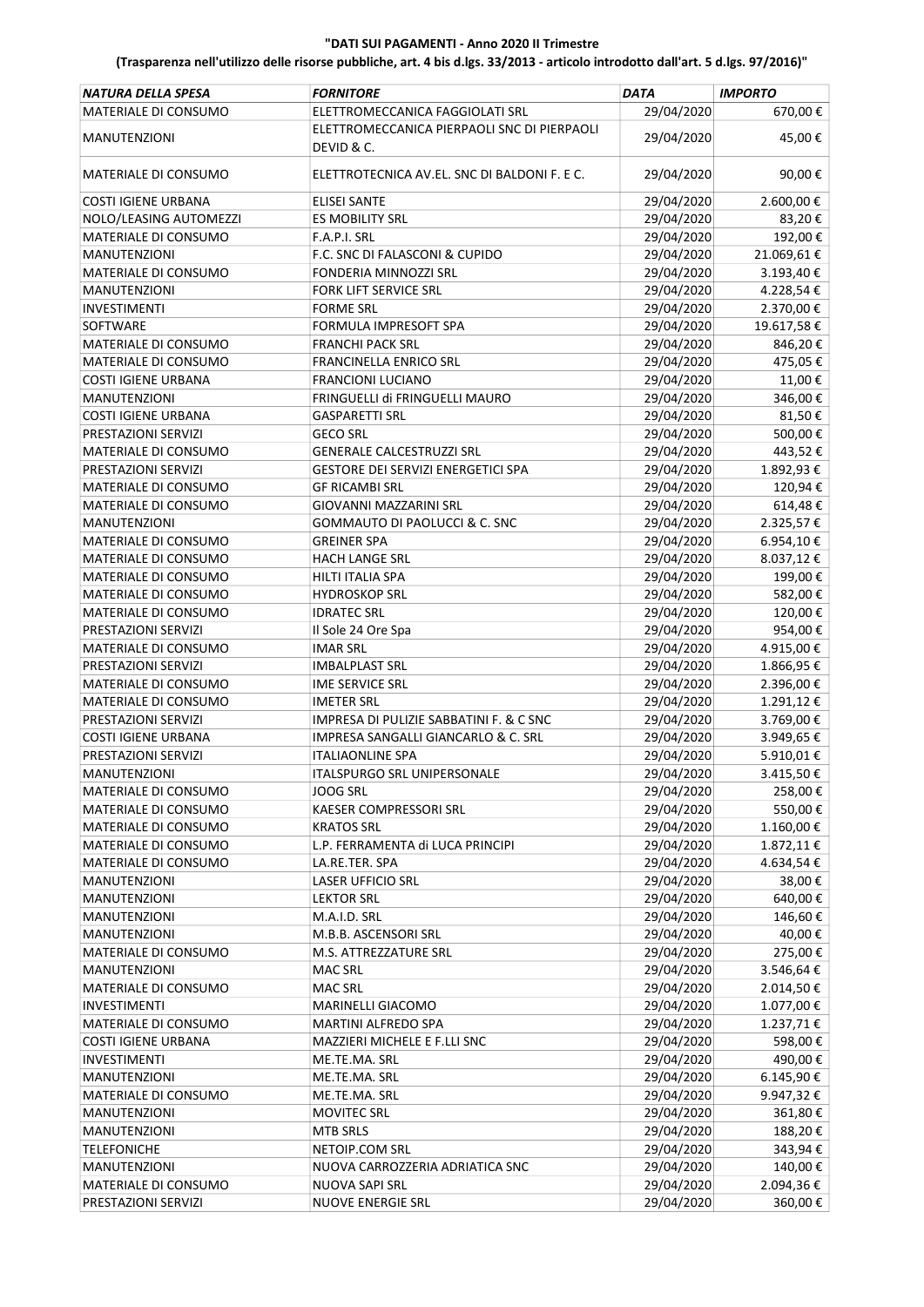| <b>NATURA DELLA SPESA</b>                    | <b>FORNITORE</b>                               | <b>DATA</b>              | <b>IMPORTO</b>       |
|----------------------------------------------|------------------------------------------------|--------------------------|----------------------|
| MATERIALE DI CONSUMO                         | O.R.D.I. SAS DI MARCHIONNE G. & C.             | 29/04/2020               | 654,30€              |
| MATERIALE DI CONSUMO                         | OFFICE DEPOT ITALIA SRL                        | 29/04/2020               | 1.257,60€            |
| MANUTENZIONI                                 | PARADIGMA DI MASSIMO PIERMARIA                 | 29/04/2020               | 750,00€              |
| <b>COSTI IGIENE URBANA</b>                   | PAVONI ROSSANO SRL                             | 29/04/2020               | 2.204,00€            |
| <b>MATERIALE DI CONSUMO</b>                  | PESARESI RENATO SRL UNIPERSONALE               | 29/04/2020               | 1.148,05€            |
| <b>MANUTENZIONI</b>                          | PIETRO FIORENTINI SPA                          | 29/04/2020               | 6.459,95€            |
| MATERIALE DI CONSUMO                         | PIETRO FIORENTINI SPA                          | 29/04/2020               | 5.700,00€            |
| PRESTAZIONI SERVIZI                          | POSTEL SPA                                     | 29/04/2020               | 276,00€              |
| PRESTAZIONI SERVIZI                          | PRESSCOM SRL                                   | 29/04/2020               | 4.450,00€            |
| LOCAZIONI/AFFITTI                            | PRISMA IMMOBILIARE SRL                         | 29/04/2020               | 3.650,00€            |
| NOLO/LEASING AUTOMEZZI                       | PROGRAM DI AUTONOLEGGIO FIORENTINO SRL         | 29/04/2020               | 6.545,84€            |
|                                              | <b>QUATTRINI F.LLI SNC</b>                     |                          |                      |
| MATERIALE DI CONSUMO<br>MATERIALE DI CONSUMO | <b>RACI SRL</b>                                | 29/04/2020<br>29/04/2020 | 400,00€<br>7.060,00€ |
| <b>SOFTWARE</b>                              | RANOCCHI SOFTWARE SRL                          |                          |                      |
|                                              |                                                | 29/04/2020               | 5.392,81€            |
| MATERIALE DI CONSUMO                         | REMATARLAZZI SPA                               | 29/04/2020               | 2.317,55€            |
| MATERIALE DI CONSUMO                         | <b>RICCINI SRL</b>                             | 29/04/2020               | 2.100,00€            |
| <b>COSTI IGIENE URBANA</b>                   | <b>RIECO SPA</b>                               | 29/04/2020               | 678,30€              |
| MATERIALE DI CONSUMO                         | RIO INERTI SRL                                 | 29/04/2020               | 365,73€              |
| MATERIALE DI CONSUMO                         | RUBINETTERIE BRESCIANE BONOMI SPA              | 29/04/2020               | 8.323,00 €           |
| <b>COSTI IGIENE URBANA</b>                   | SALERNO PIETRO SRL                             | 29/04/2020               | 11.600,00€           |
| <b>INVESTIMENTI</b>                          | SALVUCCI CLAUDIO                               | 29/04/2020               | 14.500,33 €          |
| MATERIALE DI CONSUMO                         | SATEC GAS SNC                                  | 29/04/2020               | 582,20€              |
| MATERIALE DI CONSUMO                         | <b>SAV SRL</b>                                 | 29/04/2020               | 380,00€              |
| <b>INVESTIMENTI</b>                          | <b>SAVI ENRICO</b>                             | 29/04/2020               | 11.541,56€           |
| <b>MANUTENZIONI</b>                          | SEAR SNC DI BRACONI G. & M.                    | 29/04/2020               | 248,60€              |
| <b>INVESTIMENTI</b>                          | SECURHOME ITALIA SAS DI TAPPATA' GIAMPAOLO     | 29/04/2020               | 2.180,50€            |
| PRESTAZIONI SERVIZI                          | SELVETTI CARLO E FIGLI SNC                     | 29/04/2020               | 67,69€               |
| MATERIALE DI CONSUMO                         | <b>SENECA SRL</b>                              | 29/04/2020               | 900,00€              |
| MATERIALE DI CONSUMO                         | SILWA SRL                                      | 29/04/2020               | 4.285,63€            |
| <b>COSTI IGIENE URBANA</b>                   | SO.GE.NU.S. SPA                                | 29/04/2020               | 3.310,63€            |
| SERVIZI PER IL PERSONALE                     | SODEXO BENEFITS E REWARDS SERVICES ITALIA SRL  | 29/04/2020               | 10.678,50€           |
| <b>MANUTENZIONI</b>                          | SODI SCIENTIFICA SRL                           | 29/04/2020               | 2.815,08€            |
| <b>MANUTENZIONI</b>                          | STACCHIETTI SERVICE SRL                        | 29/04/2020               | 106,75€              |
| SOFTWARE                                     | <b>TALEA CONSULTING SRL</b>                    | 29/04/2020               | 262,50€              |
| MATERIALE DI CONSUMO                         | TE.MA TECNOLOGIA & MACCHINARI SRL              | 29/04/2020               | 97,00€               |
| NOLO/LEASING AUTOMEZZI                       | TECNO RICAMBI SRL                              | 29/04/2020               | 1.755,00€            |
| MATERIALE DI CONSUMO                         | TELLURE ROTA SPA                               | 29/04/2020               | 392,02€              |
| PRESTAZIONI SERVIZI                          | TERRIBILI RAIMONDO & C. SRL                    | 29/04/2020               | 537,50€              |
| MATERIALE DI CONSUMO                         | TESI SPA                                       | 29/04/2020               | 2.908,60€            |
| MATERIALE DI CONSUMO                         | <b>THERMOVAPOR SRL</b>                         | 29/04/2020               | 465,05€              |
| <b>COSTI IGIENE URBANA</b>                   | TM SERVIZI ECOLOGICI SRL                       | 29/04/2020               | 326,05€              |
| <b>TRASPORTI</b>                             | TNT GLOBAL EXPRESS SPA                         | 29/04/2020               | 197,97€              |
| <b>MATERIALE DI CONSUMO</b>                  | TORCIANTI SAS DI TORCIANTI NAZZARENO & C.      | 29/04/2020               | 520,00€              |
| MATERIALE DI CONSUMO                         | <b>TRAITAL SRL</b>                             | 29/04/2020               | 5.824,24€            |
| <b>COSTI IGIENE URBANA</b>                   | TRASPORTI ECOLOGICI CIRIONI ARDUINO SRL        | 29/04/2020               | 641,76€              |
| MATERIALE DI CONSUMO                         | VACCARINI UFFICIO SRL                          | 29/04/2020               | 13,12€               |
| MATERIALE DI CONSUMO                         | VE.MA.PLA. SRL                                 | 29/04/2020               | 7.273,20€            |
| PRESTAZIONI SERVIZI                          | VEDETTA 2 MONDIALPOL SPA                       | 29/04/2020               | 3.390,00€            |
| MATERIALE DI CONSUMO                         | <b>VIVAX SRL</b>                               | 29/04/2020               | 2.870,00€            |
|                                              |                                                |                          |                      |
| PRESTAZIONI SERVIZI<br>PRESTAZIONI SERVIZI   | <b>VIVERE SRL</b><br>WOLTERS KLUWER ITALIA SRL | 29/04/2020<br>29/04/2020 | 300,00€<br>1.405,32€ |
|                                              |                                                |                          |                      |
| MATERIALE DI CONSUMO                         | <b>WURTH SRL</b>                               | 29/04/2020               | 563,16€              |
| MATERIALE DI CONSUMO                         | XYLEM WATER SOLUTIONS ITALIA SRL               | 29/04/2020               | 1.486,00€            |
| MANUTENZIONI                                 | Z.P.Z. MACCHINE AGRICOLE SRL                   | 29/04/2020               | 1.400,00 €           |
| <b>COSTI IGIENE URBANA</b>                   | AIMAG SPA                                      | 30/04/2020               | 8.771,90€            |
| NOLO/LEASING AUTOMEZZI                       | ALD AUTOMOTIVE ITALIA SRL                      | 30/04/2020               | 944,60€              |
| SERVIZI ALLA CLIENTELA                       | ANDREANI TRIBUTI SRL                           | 30/04/2020               | 6.018,89 €           |
| NOLO/LEASING AUTOMEZZI                       | ARVAL SERVICE LEASE ITALIA SPA                 | 30/04/2020               | 7.594,79€            |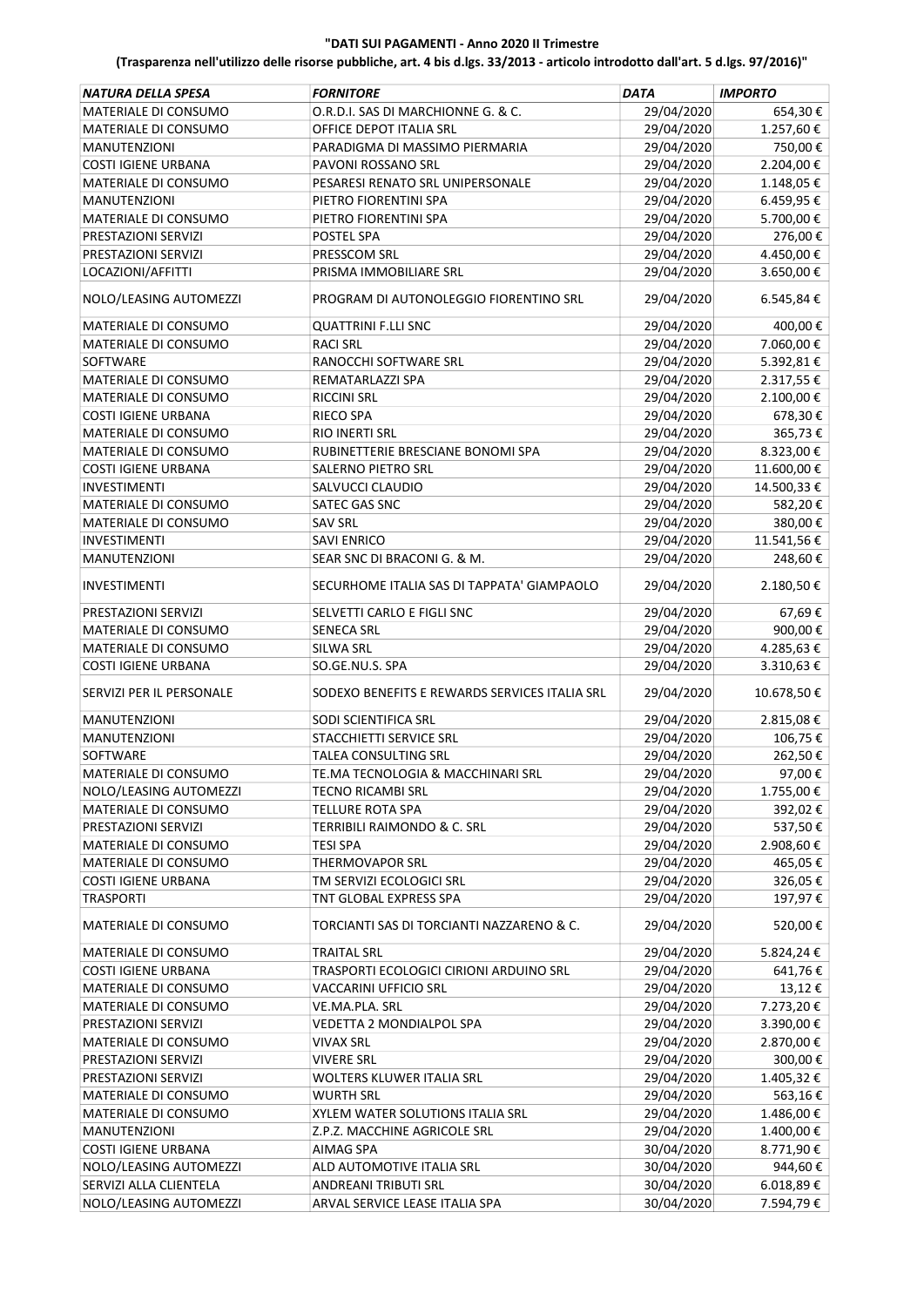| NATURA DELLA SPESA                                   | <b>FORNITORE</b>                                          | <b>DATA</b> | <b>IMPORTO</b>     |
|------------------------------------------------------|-----------------------------------------------------------|-------------|--------------------|
| <b>TRASPORTI</b>                                     | AUTOSTRADE PER L'ITALIA SPA                               | 30/04/2020  | 269,43€            |
| MANUTENZIONI - FACTORING                             | <b>BARTOLINI SRL</b>                                      | 30/04/2020  | 30.040,95€         |
|                                                      |                                                           |             |                    |
| COSTI IGIENE URBANA - FACTORING                      | CIR33 SERVIZI S.R.L.                                      | 30/04/2020  | 36.953,86€         |
| <b>MANUTENZIONI</b>                                  | CO.M.A.R. SAS DI RAMAZZOTTI & C.                          | 30/04/2020  | 1.961,95€          |
| PRESTAZIONI SERVIZI                                  | <b>CREDEMTEL SPA</b>                                      | 30/04/2020  | 1.076,80€          |
| INVESTIMENTI - FACTORING                             | EDILASFALTI SRL                                           | 30/04/2020  | 109.235,04€        |
|                                                      |                                                           |             |                    |
| MANUTENZIONI - FACTORING                             | ENGINEERING INGEGNERIA INFORMATICA SPA                    | 30/04/2020  | 15.528,50€         |
| MATERIALE DI CONSUMO                                 | FAEL S.p.A.                                               | 30/04/2020  | 3.960,00€          |
| MATERIALE DI CONSUMO                                 | FIP FORMATURA INIEZIONE POLIMERI SPA                      | 30/04/2020  | 2.030,50€          |
| MATERIALE DI CONSUMO - FACTORING FITT SPA            |                                                           | 30/04/2020  | 29.376,00€         |
| PRESTAZIONI SERVIZI                                  | GESTORE DEI SERVIZI ENERGETICI SPA                        | 30/04/2020  | 473,52€            |
|                                                      |                                                           |             |                    |
| COSTI IGIENE URBANA - FACTORING                      | <b>HERAMBIENTE SPA</b>                                    | 30/04/2020  | 15.414,00€         |
| MATERIALE DI CONSUMO - FACTORING IBIPLAST SRL        |                                                           | 30/04/2020  | 47.500,46€         |
| LOCAZIONI/AFFITTI                                    | <b>IMMOBILIARE BATTISTELLI SRL</b>                        | 30/04/2020  | 535,24€            |
| MATERIALE DI CONSUMO                                 | KLEINE KESSEL S.R.L.                                      | 30/04/2020  | 5.556,00€          |
|                                                      |                                                           |             |                    |
| COSTI IGIENE URBANA - FACTORING                      | <b>MST SRL</b>                                            | 30/04/2020  | 31.664,35€         |
| <b>COSTI IGIENE URBANA</b>                           | NI.MAR. s.r.l.                                            | 30/04/2020  | 3.333,00€          |
| MANUTENZIONI                                         | PIETRO FIORENTINI SPA                                     | 30/04/2020  | 5.812,00€          |
| SERVIZI ALLA CLIENTELA                               | POSTE ITALIANE SPA                                        | 30/04/2020  | 13.165,71€         |
| MATERIALE DI CONSUMO                                 | REDI S.p.A.                                               | 30/04/2020  | 6.905,60€          |
| <b>COSTI IGIENE URBANA</b>                           | S.E.S.A. SPA                                              | 30/04/2020  | 3.932,50€          |
| INVESTIMENTI - FACTORING                             | <b>SAVI ENRICO</b>                                        | 30/04/2020  | 37.200,06€         |
| INVESTIMENTI - FACTORING                             | SER.ECO. DEPURAZIONE ACQUE S.R.L.                         | 30/04/2020  | 198.206,74€        |
| MATERIALE DI CONSUMO - FACTORING SIMONETTI MARIO SRL |                                                           | 30/04/2020  | 27.226,75€         |
| <b>TRASPORTI</b>                                     | <b>TELEPASS SPA</b>                                       | 30/04/2020  | $6,20 \in$         |
| <b>TRASPORTI</b>                                     | TRK SRL                                                   | 30/04/2020  | 1.503,50€          |
| INTERESSI/COMMISSIONI                                | UBI FACTOR S.P.A.                                         | 30/04/2020  | 4.953,56€          |
| <b>LAVORO INTERINALE</b>                             | ALI AGENZIA PER IL LAVORO SPA                             | 04/05/2020  | 4.852,65€          |
| <b>PROFESSIONISTI</b>                                | <b>ANDREONI ROBERTO</b>                                   | 04/05/2020  |                    |
|                                                      | ARVAL SERVICE LEASE ITALIA SPA                            | 04/05/2020  | 672,80€<br>305,71€ |
| NOLO/LEASING AUTOMEZZI                               |                                                           |             |                    |
| <b>PROFESSIONISTI</b>                                | ASTE AVVOCATI ANCONA                                      | 04/05/2020  | 1.750,32€          |
| AUTOCONSUMI                                          | ASTEA - AUTOCONSUMI                                       | 04/05/2020  | 2.854,90€          |
| ACQUISTO ACQUA                                       | AZIENDA PLURISERVIZI MACERATA SPA                         | 04/05/2020  | 16,00€             |
| NOLO/LEASING AUTOMEZZI                               | <b>BNL LEASING SPA</b>                                    | 04/05/2020  | 15.023,14€         |
| MATERIALE DI CONSUMO                                 | Bullonerie Servadei Srl                                   | 04/05/2020  | 1.282,41€          |
| <b>PROFESSIONISTI</b>                                | CARBONETTI FABRIZIO                                       | 04/05/2020  | 300,00€            |
| <b>PROFESSIONISTI</b>                                | <b>CECCACCI LORENZO</b>                                   | 04/05/2020  | 2.918,70€          |
| PRESTAZIONI SERVIZI                                  | DELOITTE & TOUCHE SPA                                     | 04/05/2020  | 9.750,00€          |
| PROFESSIONISTI                                       | <b>FERRETTI PAOLO</b>                                     | 04/05/2020  | 4.702,72€          |
| <b>PROFESSIONISTI</b>                                | FUSARIO MARIO ANTONIO MASSIMO                             | 04/05/2020  | 811,00€            |
| <b>PROFESSIONISTI</b>                                | <b>GATTO MASSIMILIANO</b>                                 | 04/05/2020  | 1.500,00€          |
| NOLO/LEASING AUTOMEZZI                               | <b>ICCREA BANCAIMPRESA SPA</b>                            | 04/05/2020  | 6.297,27€          |
| <b>PROFESSIONISTI</b>                                | PROG&CONS SAS                                             | 04/05/2020  | $6.033,65 \in$     |
| <b>PROFESSIONISTI</b>                                | <b>VIRGINI PAOLO</b>                                      | 04/05/2020  | 4.492,00€          |
| CARBURANTI                                           | DKV EURO SERVICE GmgH                                     | 05/05/2020  | 3.786,23€          |
| LOCAZIONI/AFFITTI                                    | FONDAZIONE OPERE LAICHE LAURETANE E CASA<br><b>HERMES</b> | 05/05/2020  | 702,10€            |
| LOCAZIONI/AFFITTI                                    | FRATICELLI ANTONIETTA                                     | 05/05/2020  | 306,08€            |
| LOCAZIONI/AFFITTI                                    | <b>LUZI GIORGIO</b>                                       | 05/05/2020  | 550,41€            |
| <b>TELEFONICHE</b>                                   | <b>TIM SPA</b>                                            | 05/05/2020  | 15.975,50€         |
|                                                      | AZIENDA SPECIALE DELLA CAMERA DI COMMERCIO                |             |                    |
| PRESTAZIONI SERVIZI                                  | DI ASTI                                                   | 06/05/2020  | 230,00€            |
| <b>COSTI IGIENE URBANA</b>                           | <b>ERMES SRL</b>                                          | 07/05/2020  | 58,25€             |
| MATERIALE DI CONSUMO                                 | IPS ELECTRONICS EUROPE SRL                                | 07/05/2020  | 5.320,00€          |
| MATERIALE DI CONSUMO                                 | L.P. FERRAMENTA di LUCA PRINCIPI                          | 07/05/2020  | 1.230,40€          |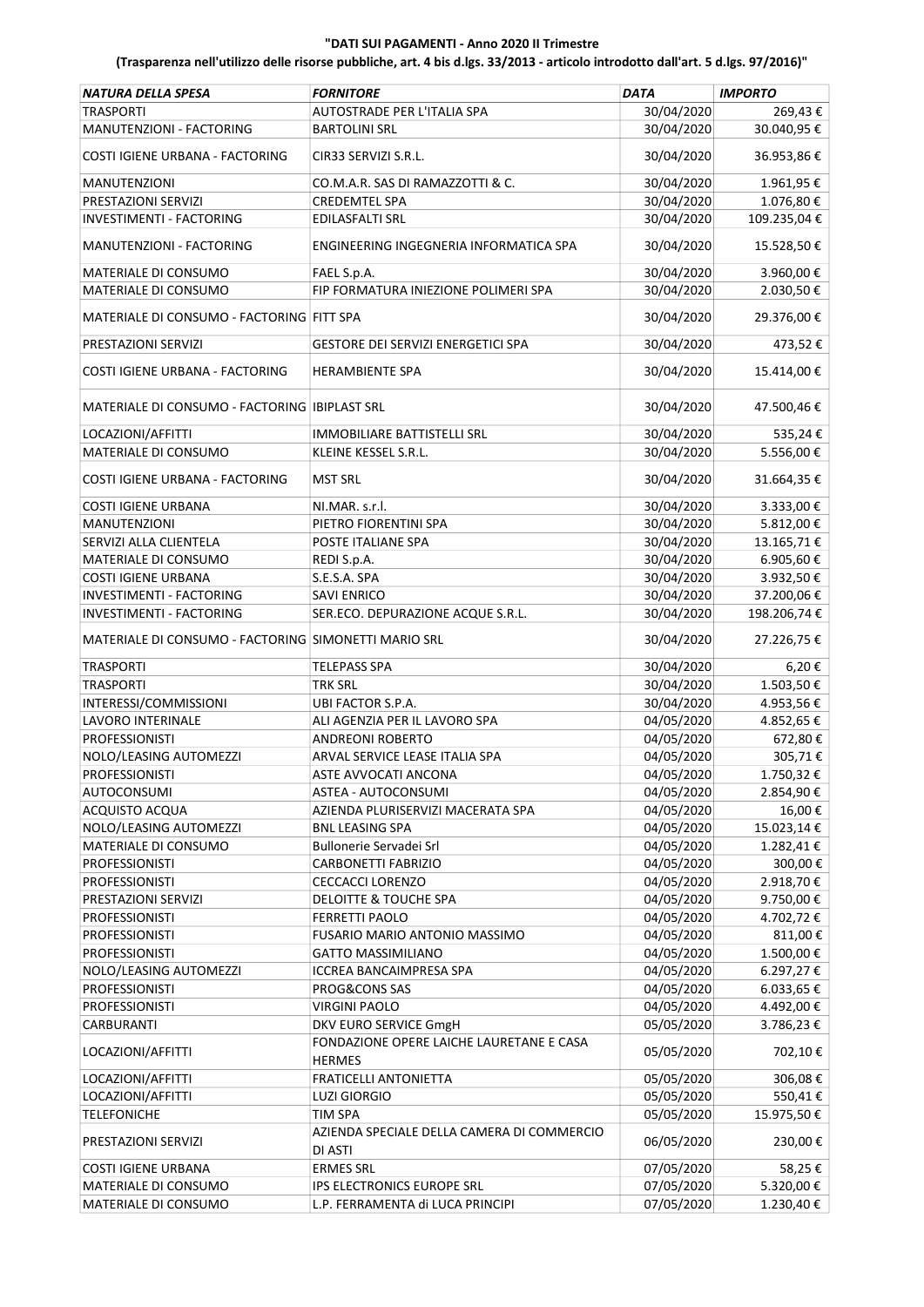| <b>NATURA DELLA SPESA</b><br><b>FORNITORE</b><br><b>DATA</b>            | <b>IMPORTO</b>        |
|-------------------------------------------------------------------------|-----------------------|
| <b>NUOVA SAPI SRL</b>                                                   | 07/05/2020            |
| MATERIALE DI CONSUMO                                                    | 1.244,44 €            |
| MATERIALE DI CONSUMO                                                    | 07/05/2020            |
| O.R.D.I. SAS DI MARCHIONNE G. & C.                                      | 77,40€                |
| MATERIALE DI CONSUMO                                                    | 2.386,00 €            |
| SIR SAFETY SYSTEM SPA UNIPERSONALE                                      | 07/05/2020            |
| MATERIALE DI CONSUMO                                                    | 07/05/2020            |
| TJ POINT SRL                                                            | 720,00€               |
| MATERIALE DI CONSUMO                                                    | 07/05/2020            |
| <b>WURTH SRL</b>                                                        | 616,50€               |
| <b>DOCEO GROUP SRL</b>                                                  | 08/05/2020            |
| SERVIZI PER IL PERSONALE                                                | 680,00€               |
| LOCAZIONI/AFFITTI                                                       | 08/05/2020            |
| SEMINARIO VESCOVILE DI OSIMO                                            | 1.000,00€             |
| ACQUISTO GAS COGENERAZIONE -                                            |                       |
| ASTEA ENERGIA SPA                                                       | 11/05/2020            |
| <b>FACTORING</b>                                                        | 104.323,96€           |
| MATERIALE DI CONSUMO                                                    | 1.282,41€             |
| <b>BULLONERIE SERVADEI SRL</b>                                          | 11/05/2020            |
| DISTRIBUZIONE ELETTRICA ADRIATICA SPA                                   | 12/05/2020            |
| PRESTAZIONI SERVIZI                                                     | 219.434,32€           |
| <b>COSTI IGIENE URBANA</b>                                              | 13/05/2020            |
| <b>GIANO SRL</b>                                                        | 48,70€                |
| NUOVA MORICI ALBINO SRL                                                 | 13/05/2020            |
| <b>MANUTENZIONI</b>                                                     | 800,00€               |
| MANUTENZIONI                                                            | 10.500,00€            |
| ONE TEAM SRL                                                            | 13/05/2020            |
| <b>TELEFONICHE</b>                                                      | 13/05/2020            |
| <b>TIM SPA</b>                                                          | 7.567,83 €            |
| <b>MANUTENZIONI</b>                                                     | 3.573,33 €            |
| <b>ACQUANET SRL</b>                                                     | 14/05/2020            |
| <b>INVESTIMENTI</b>                                                     | 14/05/2020            |
| <b>CIMINI SRL</b>                                                       | 23.410,00€            |
| SIR SAFETY SYSTEM SPA UNIPERSONALE                                      | 14/05/2020            |
| PRESTAZIONI SERVIZI                                                     | 580,00€               |
| STUDIO ASSOCIATO ING. FERRETTI & P.I.                                   |                       |
| <b>PROFESSIONISTI</b>                                                   | 14/05/2020            |
| CAPODACQUA                                                              | 214,98€               |
| ACQUISTO ACQUA - FACTORING                                              | 15/05/2020            |
| ACQUAMBIENTE MARCHE SRL                                                 | 42.692,13€            |
| CANONI E CONCESSIONI                                                    | 15/05/2020            |
| <b>ARPA MARCHE</b>                                                      | 4.257,50€             |
| <b>COSTI IGIENE URBANA</b>                                              | 15/05/2020            |
| <b>COREPLA</b>                                                          | 1.902,66€             |
| <b>INVESTIMENTI - FACTORING</b>                                         | 15/05/2020            |
| <b>COSTRUZIONI MONTESI SRL</b>                                          | 35.197,20€            |
| ECO.TRA.FIL. DI BALDI FT. & C. SNC                                      | 15/05/2020            |
| <b>COSTI IGIENE URBANA</b>                                              | 85,35€                |
| <b>TELEFONICHE</b>                                                      | 15/05/2020            |
| <b>GO INTERNET SPA</b>                                                  | 75,00€                |
| PRESTAZIONI SERVIZI                                                     | 15/05/2020            |
| <b>MAGGIOLI SPA</b>                                                     | 32,30€                |
| <b>MAGGIOLI SPA</b>                                                     | 14,90€                |
| PRESTAZIONI SERVIZI                                                     | 15/05/2020            |
|                                                                         |                       |
| PRESTAZIONI SERVIZI                                                     | 15/05/2020            |
| UNI ENTE NAZIONALE ITALIANO DI UNIFICAZIONE                             | 60,00€                |
| CANONI E CONCESSIONI                                                    | 18/05/2020            |
| <b>ARPA MARCHE</b>                                                      | 381,09€               |
| ACQUISTO E.E./GAS                                                       | 18/05/2020            |
| ASTEA ENERGIA SPA                                                       | 100,00€               |
| CATENA COSTRUZIONI DI CATENA ALESSANDRO & C<br>LOCAZIONI/AFFITTI<br>SAS | 18/05/2020<br>400,00€ |
| <b>ES MOBILITY SRL</b>                                                  | 18/05/2020            |
| NOLO/LEASING AUTOMEZZI                                                  | 952,42€               |
| SERVIZI ALLA CLIENTELA                                                  | 18/05/2020            |
| POSTE ITALIANE SPA                                                      | 9.077,13€             |
| MATERIALE DI CONSUMO                                                    | 19/05/2020            |
| <b>COMET</b>                                                            | 400,00€               |
| IMMOBILIARE BATTISTELLI SRL                                             | 19/05/2020            |
| LOCAZIONI/AFFITTI                                                       | 535,24€               |
| DKV EURO SERVICE GmgH                                                   | 20/05/2020            |
| CARBURANTI                                                              | 4.156,86€             |
| <b>TELEFONICHE</b>                                                      | 20/05/2020            |
| <b>TIM SPA</b>                                                          | 5.837,63€             |
| <b>COSTI IGIENE URBANA</b>                                              | 21/05/2020            |
| <b>ELISEI SANTE</b>                                                     | 5.270,00€             |
| <b>TELEFONICHE</b>                                                      | 21/05/2020            |
| WIND TRE SPA                                                            | 1.812,17€             |
| <b>CANONI E CONCESSIONI</b>                                             | 22/05/2020            |
| ANAS SPA                                                                | 231,09€               |
| <b>PROFESSIONISTI</b>                                                   | 25/05/2020            |
| <b>ANDREONI ROBERTO</b>                                                 | 877,58€               |
| ACQUISTO E.E./GAS                                                       | 25/05/2020            |
| <b>ASTEA ENERGIA SPA</b>                                                | 65.419,88€            |
| ACQUISTO E.E./GAS - FACTORING                                           | 25/05/2020            |
| ASTEA ENERGIA SPA                                                       | 104.225,61€           |
| SERVIZI ALLA CLIENTELA                                                  | 25/05/2020            |
| POSTE ITALIANE SPA                                                      | 1.169,84€             |
| SIMONETTI MARIO SRL                                                     | 25/05/2020            |
| CARBURANTI                                                              | 80,51€                |
| DES IMMOBILIARE S.R.L.                                                  | 26/05/2020            |
| <b>INVESTIMENTI</b>                                                     | 9.884,00€             |
| <b>INVESTIMENTI</b>                                                     | 27/05/2020            |
| PIOLANTI SRL                                                            | 9.760,00€             |
| COSTI IGIENE URBANA                                                     | 27/05/2020            |
| RIECO SPA                                                               | 457,50€               |
| VODAFONE ITALIA S.P.A.                                                  | 27/05/2020            |
| <b>TELEFONICHE</b>                                                      | 3,90€                 |
| PRESTAZIONI SERVIZI                                                     | 28/05/2020            |
| ABBREVIA SPA                                                            | 592,00€               |
| MATERIALE DI CONSUMO                                                    | 28/05/2020            |
| LAMPACRESCIA 2 SRL                                                      | 78,53€                |
| <b>MAC SRL</b>                                                          | 28/05/2020            |
| <b>INVESTIMENTI</b>                                                     | 1.696,50€             |
| MANUTENZIONI                                                            | 28/05/2020            |
| OTIS SERVIZI SRL                                                        | 1.061,28€             |
| MANUTENZIONI                                                            | 29/05/2020            |
| <b>ACQUANET SRL</b>                                                     | 7.093,33 €            |
| MATERIALE DI CONSUMO                                                    | 29/05/2020            |
| <b>AERZEN ITALIA SRL</b>                                                | 1.473,38€             |
| <b>COSTI IGIENE URBANA</b>                                              | 29/05/2020            |
| AIMAG SPA                                                               | 5.988,17€             |
| NOLO/LEASING AUTOMEZZI                                                  | 29/05/2020            |
| ALD AUTOMOTIVE ITALIA SRL                                               | 944,60€               |
| MATERIALE DI CONSUMO                                                    | 29/05/2020            |
| ALFA ENGINEER SUPPORT SRL                                               | 969,20€               |
| LAVORO INTERINALE                                                       | 29/05/2020            |
| ALI AGENZIA PER IL LAVORO SPA                                           | 4.544,46 €            |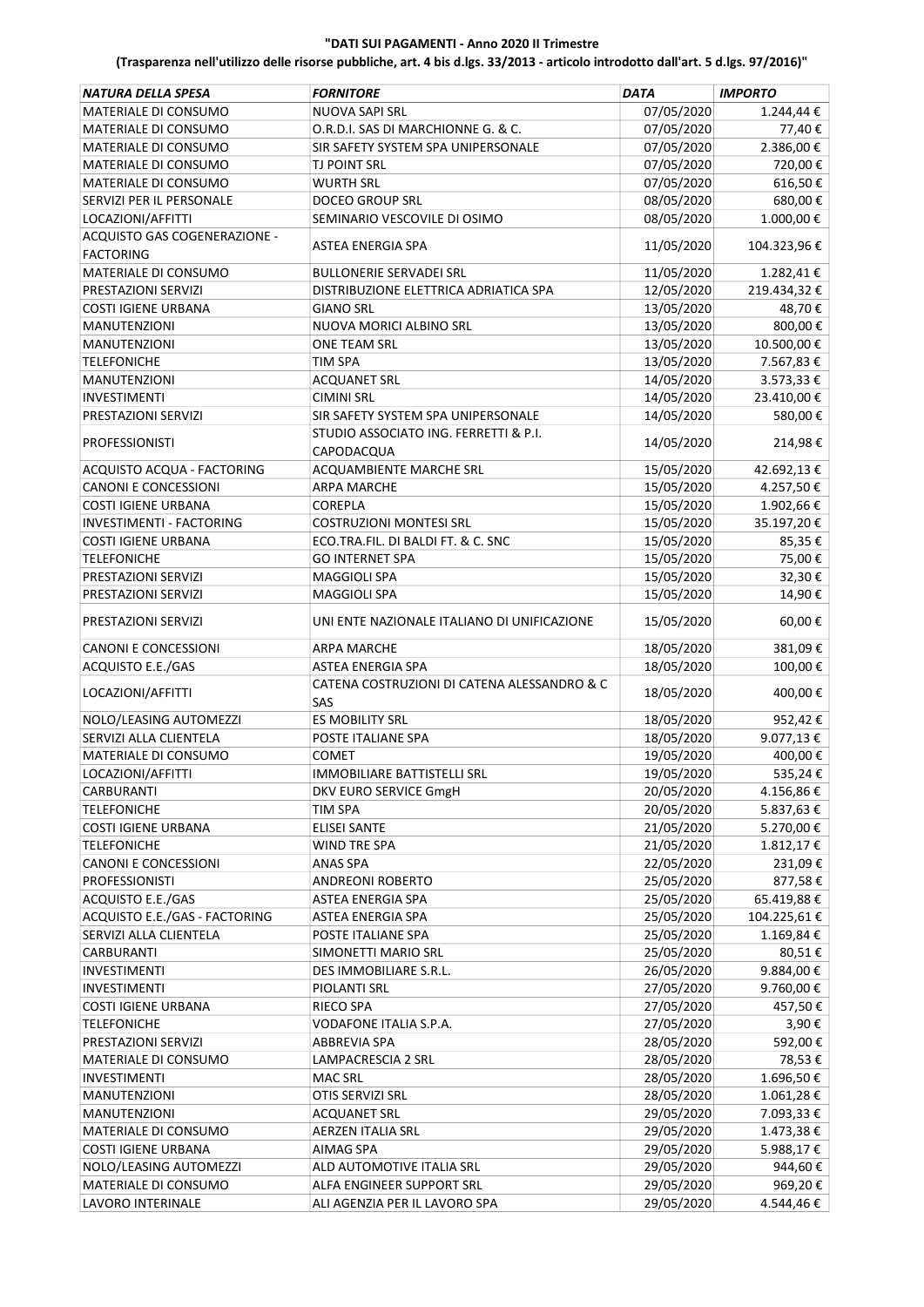| NATURA DELLA SPESA          | <b>FORNITORE</b>                                          | <b>DATA</b> | <b>IMPORTO</b> |
|-----------------------------|-----------------------------------------------------------|-------------|----------------|
| <b>ANALISI</b>              | AMBIENTE LABORATORIO ANALISI DI CAPPELLA                  | 29/05/2020  | 7.934,73€      |
|                             | G.&C. SAS                                                 |             |                |
| <b>CARBURANTI</b>           | ANDREUCCI MARCO E C SAS                                   | 29/05/2020  | 13,09€         |
| SOFTWARE                    | <b>APRA SPA</b>                                           | 29/05/2020  | 4.485,92€      |
| PRESTAZIONI SERVIZI         | ATLANTE SOCIETA' COOPERATIVA SOCIALE ONLUS                | 29/05/2020  | 7.308,85€      |
| <b>COSTI IGIENE URBANA</b>  | AUTOSPURGHI C.M. SRL                                      | 29/05/2020  | 987,00€        |
| PRESTAZIONI SERVIZI         | <b>AXITEA SPA</b>                                         | 29/05/2020  | 82,46€         |
| <b>ACQUISTO ACQUA</b>       | AZIENDA PLURISERVIZI MACERATA SPA                         | 29/05/2020  | 800,42€        |
| <b>MANUTENZIONI</b>         | <b>BARTOLINI SRL</b>                                      | 29/05/2020  | 198,86€        |
| MATERIALE DI CONSUMO        | <b>BASSANI ALESSANDRO SRL</b>                             | 29/05/2020  | 8.501,00€      |
| SERVIZI PER IL PERSONALE    | <b>BIOS CENTER SRL</b>                                    | 29/05/2020  | 2.889,00€      |
| SERVIZI PER IL PERSONALE    | BIOS SAS DI ALESSANDRINI FRANCESCA & C.                   | 29/05/2020  | 60,06€         |
| <b>MANUTENZIONI</b>         | <b>BLUPURA SRL</b>                                        | 29/05/2020  | 5.880,00€      |
| <b>CARBURANTI</b>           | BRACALENTE STEFANO STAZIONE SERVIZIO ESSO                 | 29/05/2020  | 559,48€        |
| <b>COSTI IGIENE URBANA</b>  | BREGA EUGENIO & C. S.R.L.                                 | 29/05/2020  | 150,00€        |
| MATERIALE DI CONSUMO        | <b>BULLONERIE SERVADEI SRL</b>                            | 29/05/2020  | 165,00€        |
| PRESTAZIONI SERVIZI         | C.A.M. SAS DI MORRESI FAUSTO & C.                         | 29/05/2020  | 189,12€        |
| PRESTAZIONI SERVIZI         | CAGI DI GALIMBERTI MARINA                                 | 29/05/2020  | 1.432,70€      |
| MATERIALE DI CONSUMO        | CAMBIELLI EDILFRIULI SPA                                  | 29/05/2020  | 1.833,15€      |
| MATERIALE DI CONSUMO        | CAPRETTI ALESSANDRO                                       | 29/05/2020  | 296,55€        |
| MATERIALE DI CONSUMO        | <b>CARABELLI SRL</b>                                      | 29/05/2020  | 755,00€        |
| <b>COSTI IGIENE URBANA</b>  | CARBONAFTA & CARBOMETALLI SRL                             | 29/05/2020  | 1.592,90€      |
| MATERIALE DI CONSUMO        | <b>CARLO CAGNONI SPA</b>                                  | 29/05/2020  | 4.418,31€      |
| MATERIALE DI CONSUMO        | CELIANI DI ROBERTO CELIANI & C. SAS                       | 29/05/2020  | 409,80€        |
| PRESTAZIONI SERVIZI         | CENTRO ASSISTENZA ECOLOGICA SRL                           | 29/05/2020  | 1.130,00€      |
| <b>COSTI IGIENE URBANA</b>  | CENTRO MARCHE ACQUE SRL                                   | 29/05/2020  | 438,73€        |
| <b>MANUTENZIONI</b>         | CHIACCHIERA GOMME SRL                                     | 29/05/2020  | 65,00€         |
| MATERIALE DI CONSUMO        | CHIAVI SERRATURE OSIMO SNC                                | 29/05/2020  | 69,10€         |
| MATERIALE DI CONSUMO        | <b>CHIMICA CENTRO SRL</b>                                 | 29/05/2020  | 265,50€        |
| PRESTAZIONI SERVIZI         | Cieffe Multiservizi Srl                                   | 29/05/2020  | 4.810,00€      |
| <b>MANUTENZIONI</b>         | CIMAF SNC DI CESARI & CESARETTI                           | 29/05/2020  | 200,00€        |
| <b>ANALISI</b>              | CONSULCHIMICA AMBIENTE SRL                                | 29/05/2020  | 7.515,81€      |
| PRESTAZIONI SERVIZI         | <b>CREDEMTEL SPA</b>                                      | 29/05/2020  | 1.409,95€      |
| <b>MATERIALE DI CONSUMO</b> | <b>CSA SRL</b>                                            | 29/05/2020  | 1.538,00€      |
| MANUTENZIONI                | DINAMICA SPURGHI SRL                                      | 29/05/2020  | 715,00€        |
| PRESTAZIONI SERVIZI         | DISTRIBUZIONE ELETTRICA ADRIATICA SPA                     | 29/05/2020  | 369,98€        |
| PRESTAZIONI SERVIZI         | DOGMA SYSTEMS SRL                                         | 29/05/2020  | 260,00€        |
| MATERIALE DI CONSUMO        | <b>ECO CHIM SAS</b>                                       | 29/05/2020  | 80,00€         |
| MATERIALE DI CONSUMO        | <b>ECOS SRL</b>                                           | 29/05/2020  | 5.408,00€      |
| MATERIALE DI CONSUMO        | <b>EDIF SPA</b>                                           | 29/05/2020  | 7.260,84€      |
| SOFTWARE                    | EDP SQUARED SRL SEMPLIFICATA                              | 29/05/2020  | 3.002,00 €     |
| MATERIALE DI CONSUMO        | EFFEBI SPA                                                | 29/05/2020  | 178,26€        |
| MATERIALE DI CONSUMO        | EFFELLE SAS Di F. MONTECCHIANI & C.                       | 29/05/2020  | 982,60€        |
| <b>INVESTIMENTI</b>         | ELETTROMECCANICA FAGGIOLATI SRL                           | 29/05/2020  | 858,00€        |
| MATERIALE DI CONSUMO        | ELETTROMECCANICA PIERPAOLI SNC DI PIERPAOLI<br>DEVID & C. | 29/05/2020  | 140,00€        |
| MATERIALE DI CONSUMO        | ELETTROTECNICA AV.EL. SNC DI BALDONI F. E C.              | 29/05/2020  | 950,00€        |
| <b>MANUTENZIONI</b>         | <b>ELLE SRL</b>                                           | 29/05/2020  | 1.350,00€      |
| SOFTWARE                    | ENGINEERING INGEGNERIA INFORMATICA SPA                    | 29/05/2020  | 1.487,00 €     |
| <b>COSTI IGIENE URBANA</b>  | ERREBI GRAFICHE RIPESI SRL                                | 29/05/2020  | 194,70€        |
| MATERIALE DI CONSUMO        | <b>ERREBIAN SPA</b>                                       | 29/05/2020  | 1.294,80€      |
| <b>MANUTENZIONI</b>         | ESSEPIEMME IMPIANTI SRLS                                  | 29/05/2020  | 3.600,00 €     |
| MATERIALE DI CONSUMO        | ETHICA S.C.A.R.L.                                         | 29/05/2020  | 895,86€        |
| <b>PROFESSIONISTI</b>       | EXA ENGINEERING FOR ARCHITECTURE                          | 29/05/2020  | 3.640,00 €     |
| PRESTAZIONI SERVIZI         | <b>EXALIA SRL</b>                                         | 29/05/2020  | 1.925,00€      |
| <b>INVESTIMENTI</b>         | F.A.P.I. SRL                                              | 29/05/2020  | 1.500,00€      |
| MANUTENZIONI                | F.A.P.I. SRL                                              | 29/05/2020  | 706,00€        |
| MANUTENZIONI                | F.C. SNC DI FALASCONI & CUPIDO                            | 29/05/2020  | 12.354,73€     |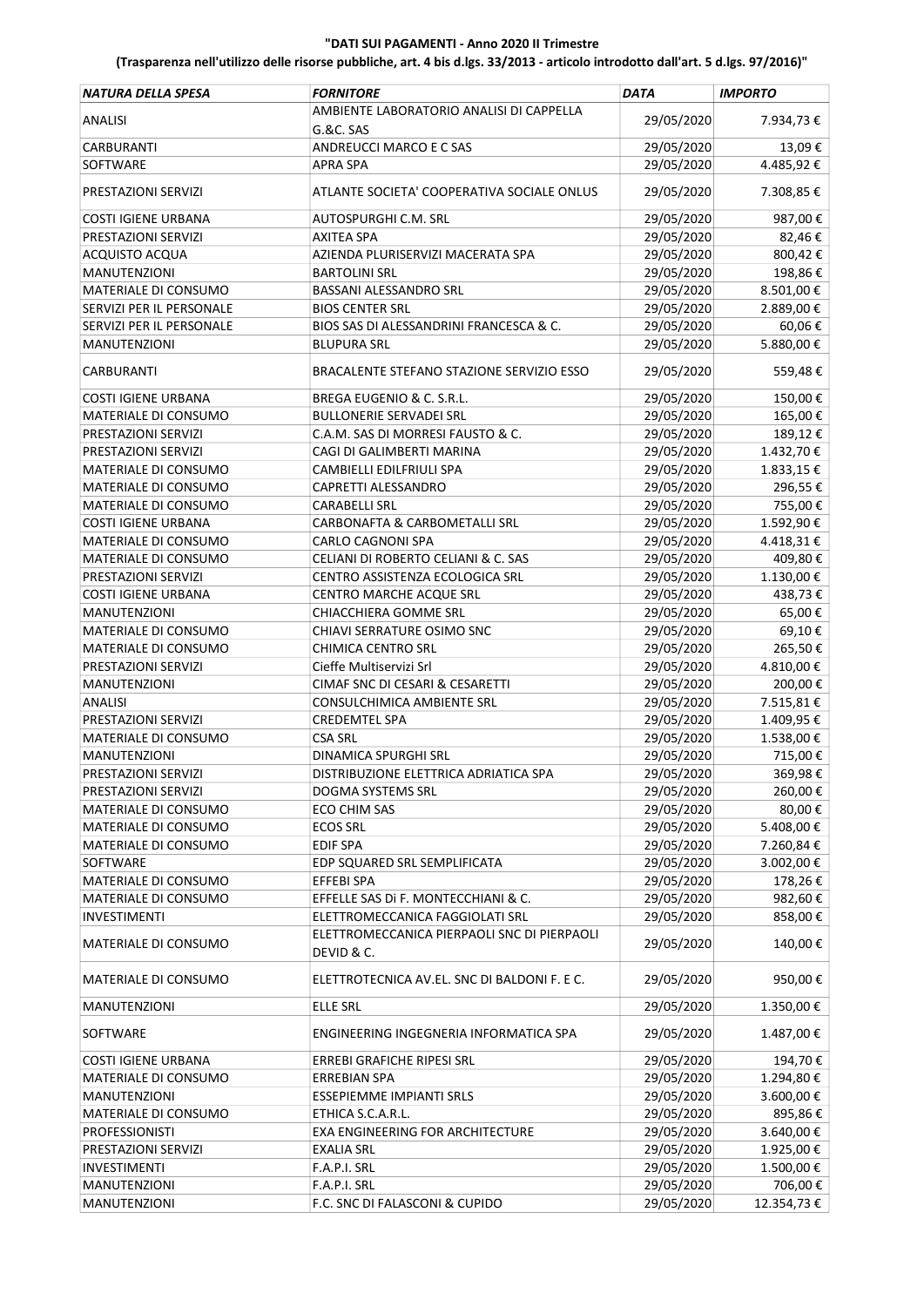| NATURA DELLA SPESA         | <b>FORNITORE</b>                                                    | <b>DATA</b> | <b>IMPORTO</b> |
|----------------------------|---------------------------------------------------------------------|-------------|----------------|
| MATERIALE DI CONSUMO       | FIP FORMATURA INIEZIONE POLIMERI SPA                                | 29/05/2020  | 955,10€        |
| MATERIALE DI CONSUMO       | <b>FITT SPA</b>                                                     | 29/05/2020  | 12.651,85€     |
| <b>COSTI IGIENE URBANA</b> | <b>FLAMINI SRL</b>                                                  | 29/05/2020  | 34,30€         |
| MATERIALE DI CONSUMO       | <b>FONDERIA MINNOZZI SRL</b>                                        | 29/05/2020  | 2.304,00 €     |
| <b>MANUTENZIONI</b>        | <b>FORK LIFT SERVICE SRL</b>                                        | 29/05/2020  | 868,55€        |
| SOFTWARE                   | FORMULA IMPRESOFT SPA                                               | 29/05/2020  | 3.175,00€      |
| <b>COSTI IGIENE URBANA</b> | <b>FRANCINELLA ENRICO SRL</b>                                       | 29/05/2020  | 317,85€        |
| MANUTENZIONI               | <b>FRANCINELLA ENRICO SRL</b>                                       | 29/05/2020  | 550,00€        |
| ALTRE FORNIT. RESIDUALI    | <b>GALASSI SNC DI GALASSI ROBERO E RENZO</b>                        | 29/05/2020  | 8.370,00€      |
| MATERIALE DI CONSUMO       | <b>GBR ROSSETTO SPA</b>                                             | 29/05/2020  | 54,00€         |
| MATERIALE DI CONSUMO       | <b>GENERALE CALCESTRUZZI SRL</b>                                    | 29/05/2020  | 221,76€        |
| PRESTAZIONI SERVIZI        | GESTORE DEI SERVIZI ENERGETICI SPA                                  | 29/05/2020  | 6.817,95€      |
| MATERIALE DI CONSUMO       | GIAMPIERO SCHIAVONI & C. SAS                                        | 29/05/2020  | 5.478,15€      |
| MATERIALE DI CONSUMO       | <b>GOLMAR ADRIATICA SRL</b>                                         | 29/05/2020  | 1.612,30€      |
| <b>MANUTENZIONI</b>        | <b>GOMMAUTO DI PAOLUCCI &amp; C. SNC</b>                            | 29/05/2020  | 1.880,79€      |
| MATERIALE DI CONSUMO       | <b>GREINER SPA</b>                                                  | 29/05/2020  | 2.110,90€      |
| MATERIALE DI CONSUMO       | <b>HANS BRAND SRL</b>                                               | 29/05/2020  | 598,65€        |
| <b>COSTI IGIENE URBANA</b> | <b>HERAMBIENTE SPA</b>                                              | 29/05/2020  | 9.307,20€      |
| MATERIALE DI CONSUMO       | <b>IMAC SRL</b>                                                     | 29/05/2020  | 145,00€        |
| PRESTAZIONI SERVIZI        | <b>IMBALPLAST SRL</b>                                               | 29/05/2020  | 1.682,51€      |
| MATERIALE DI CONSUMO       | <b>IMETER SRL</b>                                                   | 29/05/2020  | 160,88€        |
| PRESTAZIONI SERVIZI        | IMPRESA DI PULIZIE SABBATINI F. & C SNC                             | 29/05/2020  | 4.058,00 €     |
| <b>COSTI IGIENE URBANA</b> | IMPRESA SANGALLI GIANCARLO & C. SRL                                 | 29/05/2020  | 3.781,00€      |
| MATERIALE DI CONSUMO       | INDUSTRIE POLIECO - MPB SRL                                         | 29/05/2020  | 6.310,00 €     |
| PRESTAZIONI SERVIZI        | IREN S.p.A.                                                         | 29/05/2020  | 14.002,00 €    |
| <b>MANUTENZIONI</b>        | ITALSPURGO SRL UNIPERSONALE                                         | 29/05/2020  | 2.080,50€      |
| MATERIALE DI CONSUMO       | <b>JOOG SRL</b>                                                     | 29/05/2020  | 258,00€        |
| MATERIALE DI CONSUMO       | KAESER COMPRESSORI SRL                                              | 29/05/2020  | 560,00€        |
| MATERIALE DI CONSUMO       | <b>KRATOS SRL</b>                                                   | 29/05/2020  | 335,29€        |
| INVESTIMENTI - FACTORING   | LA FENICE APPALTI S.N.C.                                            | 29/05/2020  | 33.300,00 €    |
| MATERIALE DI CONSUMO       | LAMPA PACKAGING SRL                                                 | 29/05/2020  | 2.049,84€      |
| <b>MANUTENZIONI</b>        | LAMPACRESCIA 2 SRL                                                  | 29/05/2020  | 137,38€        |
| MATERIALE DI CONSUMO       | <b>LASER UFFICIO SRL</b>                                            | 29/05/2020  | 496,68€        |
| MANUTENZIONI               | M.V.R. IMPIANTI SRL                                                 | 29/05/2020  | 53,54€         |
| <b>INVESTIMENTI</b>        | <b>MAC SRL</b>                                                      | 29/05/2020  | 3.103,80€      |
| <b>MANUTENZIONI</b>        | <b>MAC SRL</b>                                                      | 29/05/2020  | 522,70€        |
| <b>MANUTENZIONI</b>        | MANGIATERRA SANDRO LA MOTOAGRICOLA                                  | 29/05/2020  | 150,33€        |
| MATERIALE DI CONSUMO       | MARINELLI PAOLO & C. SNC                                            | 29/05/2020  | 258,36€        |
| COSTI IGIENE URBANA        | ME.CO.FER SRL                                                       | 29/05/2020  | 1.200,00€      |
| <b>MANUTENZIONI</b>        | ME.TE.MA. SRL                                                       | 29/05/2020  | 6.188,95€      |
| MATERIALE DI CONSUMO       | ME.TE.MA. SRL                                                       | 29/05/2020  | 1.290,00€      |
| CARBURANTI                 | METANO 96                                                           | 29/05/2020  | 215,69€        |
| MANUTENZIONI               | <b>MGA AUTOMATION SRL</b>                                           | 29/05/2020  | 150,00€        |
| <b>COSTI IGIENE URBANA</b> | MI.VER. SRL                                                         | 29/05/2020  | 151,20€        |
| <b>MANUTENZIONI</b>        | MORETTI ANTONIO & C. SNC                                            | 29/05/2020  | 455,40€        |
| MANUTENZIONI               | <b>MOVITEC SRL</b>                                                  | 29/05/2020  | 161,00€        |
| <b>COSTI IGIENE URBANA</b> | <b>MST SRL</b>                                                      | 29/05/2020  | 7.193,52€      |
| <b>MANUTENZIONI</b>        | <b>MTB SRLS</b>                                                     | 29/05/2020  | 5.135,20€      |
| PRESTAZIONI SERVIZI        | <b>NAMIRIAL SPA</b>                                                 | 29/05/2020  | 258,00€        |
| MATERIALE DI CONSUMO       | NTI-NKE SRL                                                         | 29/05/2020  | 2.650,00€      |
| MANUTENZIONI               | NUOVA CARROZZERIA ADRIATICA SNC                                     | 29/05/2020  | 50,00€         |
| MATERIALE DI CONSUMO       | NUOVA PR S.R.L.                                                     | 29/05/2020  | 3.750,00€      |
| MATERIALE DI CONSUMO       | O.M. OLEODINAMICA SRL                                               | 29/05/2020  | 444,02€        |
| MATERIALE DI CONSUMO       | O.R.D.I. SAS DI MARCHIONNE G. & C.                                  | 29/05/2020  | 3.637,20€      |
| <b>MANUTENZIONI</b>        | OFFICINA MECCANICA 3M SNC DI MOSCA G. -<br>MENGONI E. - MANGARRE D. | 29/05/2020  | 59,73€         |
| SOFTWARE                   | <b>OLIPRESS SRL</b>                                                 | 29/05/2020  | 950,00€        |
| PRESTAZIONI SERVIZI        | <b>OPTIMA SRL</b>                                                   | 29/05/2020  | 3.350,00 €     |
| ALTRE FORNIT. RESIDUALI    | OSIMO EDIZIONI DI VALERIA DENTAMARO                                 | 29/05/2020  | 1.920,00€      |
| INVESTIMENTI               | Palmili Luciano                                                     | 29/05/2020  | 4.670,00€      |
| INVESTIMENTI               | PAMO COMPUTERS SRL                                                  | 29/05/2020  | 9.482,76€      |
| MATERIALE DI CONSUMO       | PAMO COMPUTERS SRL                                                  | 29/05/2020  | 51,80€         |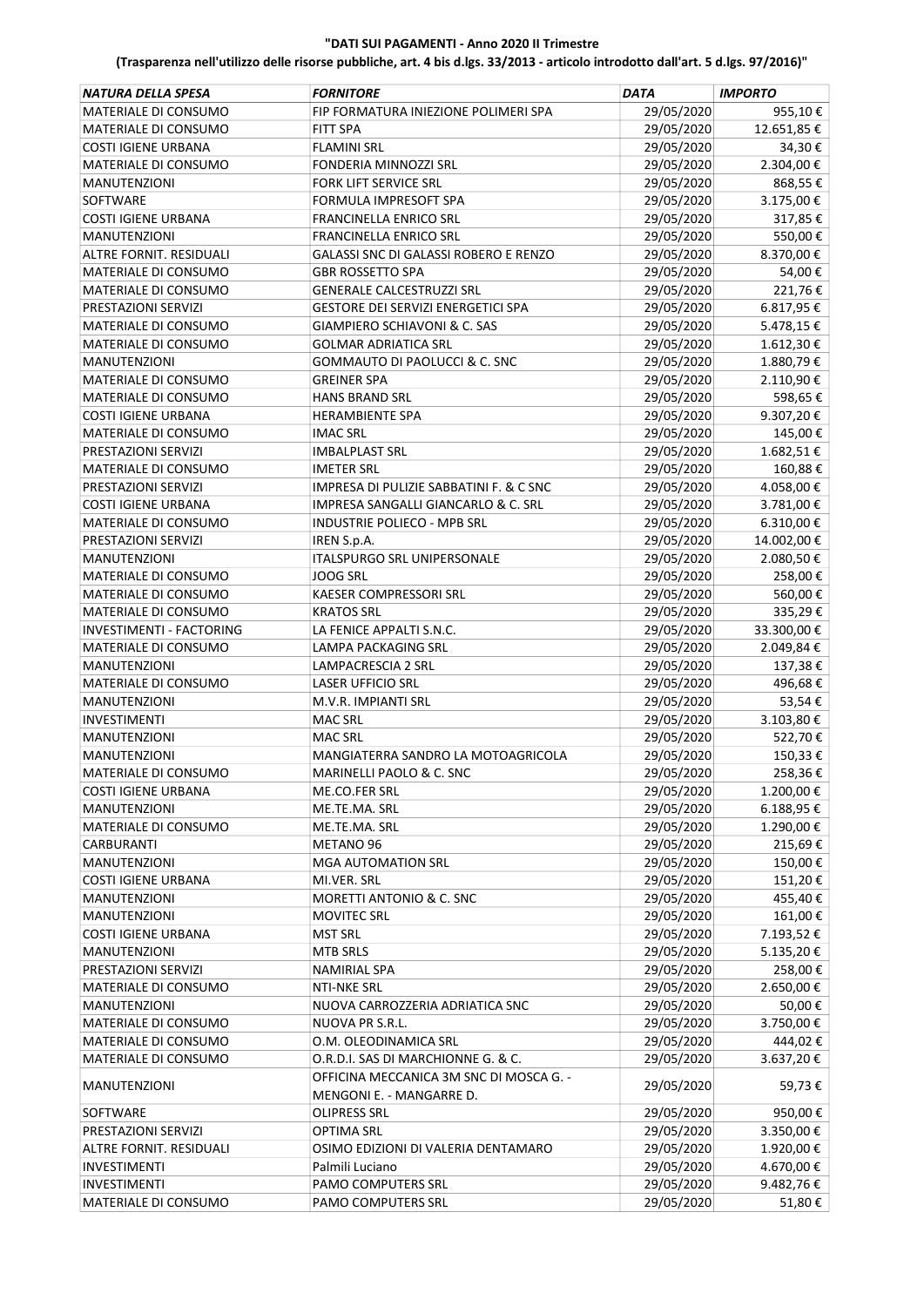| NATURA DELLA SPESA                                   | <b>FORNITORE</b>                               | <b>DATA</b>              | <b>IMPORTO</b>           |
|------------------------------------------------------|------------------------------------------------|--------------------------|--------------------------|
| <b>COSTI IGIENE URBANA</b>                           | PAVONI ROSSANO SRL                             | 29/05/2020               | 600,00€                  |
| MATERIALE DI CONSUMO                                 | PEGORARO GAS TECHNOLOGIES SRL                  | 29/05/2020               | 2.252,00€                |
| MATERIALE DI CONSUMO                                 | PESARESI RENATO SRL UNIPERSONALE               | 29/05/2020               | 3.361,95€                |
| <b>COSTI IGIENE URBANA</b>                           | <b>PRAUGEST SRL</b>                            | 29/05/2020               | 235,00€                  |
| PRESTAZIONI SERVIZI                                  | PRESENT S.P.A                                  | 29/05/2020               | 875,00€                  |
| PRESTAZIONI SERVIZI                                  | PRESSCOM SRL                                   | 29/05/2020               | 7.350,00 €               |
| LOCAZIONI/AFFITTI                                    | PRISMA IMMOBILIARE SRL                         | 29/05/2020               | 3.650,00€                |
|                                                      |                                                |                          |                          |
| NOLO/LEASING AUTOMEZZI                               | PROGRAM DI AUTONOLEGGIO FIORENTINO SRL         | 29/05/2020               | 6.285,45€                |
| PRESTAZIONI SERVIZI                                  | PUBLICITTA' SPA                                | 29/05/2020               | 492,11€                  |
| MATERIALE DI CONSUMO                                 | <b>QUATTRINI F.LLI SNC</b>                     | 29/05/2020               | 469,98€                  |
| MATERIALE DI CONSUMO                                 | <b>RACI SRL</b>                                | 29/05/2020               | 3.231,00€                |
| CARBURANTI                                           | RECAR DI SEVERINI ARMANDO SNC                  | 29/05/2020               | 46,72€                   |
| MATERIALE DI CONSUMO                                 | REMATARLAZZI SPA                               | 29/05/2020               | 15.977,82€               |
| <b>COSTI IGIENE URBANA</b>                           | <b>RIECO SPA</b>                               | 29/05/2020               | 680,20€                  |
| MATERIALE DI CONSUMO                                 | ROMAGNA CAVI SPA                               | 29/05/2020               | 5.216,21 €               |
| MATERIALE DI CONSUMO                                 | RUBINETTERIE BRESCIANE BONOMI SPA              | 29/05/2020               | 4.895,52€                |
| PRESTAZIONI SERVIZI                                  | S.M. IMPIANTI ELETTRICI DI SGARDI MICHELE      | 29/05/2020               | 192,72€                  |
| PRESTAZIONI SERVIZI                                  | <b>SAUBER &amp; SAUBER SRLS</b>                | 29/05/2020               | 5.470,00 €               |
| MATERIALE DI CONSUMO                                 | <b>SCAR SRL</b>                                | 29/05/2020               | 229,50€                  |
| <b>INVESTIMENTI</b>                                  | <b>SIEM SRL</b>                                | 29/05/2020               | 1.445,00€                |
| MATERIALE DI CONSUMO                                 | SILWA SRL                                      | 29/05/2020               | 42,40€                   |
| MATERIALE DI CONSUMO                                 | SIR SAFETY SYSTEM SPA UNIPERSONALE             | 29/05/2020               | 6.507,92€                |
| ALTRE FORNIT. RESIDUALI                              | SOCIETA' PUBBLICITA' EDITORIALE E DIGITALE SPA | 29/05/2020               | 2.057,00€                |
| SERVIZI PER IL PERSONALE                             | SODEXO BENEFITS E REWARDS SERVICES ITALIA SRL  | 29/05/2020               | 6.961,50€                |
| MATERIALE DI CONSUMO                                 | <b>STURA SRL</b>                               | 29/05/2020               | 35,07€                   |
| PRESTAZIONI SERVIZI                                  | T.I.S. NUOVAL SRL                              | 29/05/2020               | 1.433,00 €               |
| MANUTENZIONI                                         | <b>TCS SRL</b>                                 | 29/05/2020               | 673,05€                  |
| MATERIALE DI CONSUMO                                 | <b>TECNO RICAMBI SRL</b>                       | 29/05/2020               | 965,00€                  |
| <b>INVESTIMENTI</b>                                  | TECNOSONDAGGI DI BRUGIAPAGLIA CLAUDIO          | 29/05/2020               | 3.373,00 €               |
| <b>TELEFONICHE</b>                                   | TIM SPA                                        | 29/05/2020               | 17.298,66€               |
| <b>COSTI IGIENE URBANA</b>                           | TM SERVIZI ECOLOGICI SRL                       | 29/05/2020               | 291,80€                  |
| <b>TRASPORTI</b>                                     | TNT GLOBAL EXPRESS SPA                         | 29/05/2020               | 60,53€                   |
|                                                      | <b>TOPCON POSITIONING ITALY SRL</b>            | 29/05/2020               | 210,00€                  |
| <b>MANUTENZIONI</b>                                  |                                                |                          |                          |
| <b>COSTI IGIENE URBANA</b>                           | TRASPORTI ECOLOGICI CIRIONI ARDUINO SRL        | 29/05/2020               | 645,18€                  |
| <b>TRASPORTI</b>                                     | TRK SRL                                        | 29/05/2020               | 1.503,50 €               |
| MATERIALE DI CONSUMO                                 | VE.MA.PLA. SRL                                 | 29/05/2020               | 5.347,81€                |
| PRESTAZIONI SERVIZI                                  | VEDETTA 2 MONDIALPOL SPA                       | 29/05/2020               | 750,00€                  |
| MATERIALE DI CONSUMO                                 | <b>VERTIV SRL</b>                              | 29/05/2020               | 4.035,00€                |
| <b>COSTI IGIENE URBANA</b>                           | VIVA SERVIZI SPA                               | 29/05/2020               | 700,23€                  |
| MATERIALE DI CONSUMO                                 | <b>WATERTECH SPA</b>                           | 29/05/2020               | 63,00€                   |
| MATERIALE DI CONSUMO                                 | <b>WURTH SRL</b>                               | 29/05/2020               | 432,00€                  |
| MANUTENZIONI                                         | Z.P.Z. MACCHINE AGRICOLE SRL                   | 29/05/2020               | 3.000,00 €               |
| <b>INVESTIMENTI</b>                                  | <b>CIMINI SRL</b>                              | 31/05/2020               | 2.440,00 €               |
| PRESTAZIONI SERVIZI<br>COSTI DEPURAZIONE - FACTORING | <b>ABBREVIA SPA</b><br>ACQUAMBIENTE MARCHE SRL | 01/06/2020<br>01/06/2020 | 90,00€<br>197.081,63€    |
|                                                      |                                                |                          |                          |
| SERVIZI ALLA CLIENTELA                               | ANDREANI TRIBUTI SRL                           | 01/06/2020               | 9.000,00€                |
| NOLO/LEASING AUTOMEZZI                               | ARVAL SERVICE LEASE ITALIA SPA                 | 01/06/2020               | 7.526,17€                |
| ACQUISTO GAS COGENERAZIONE -<br><b>FACTORING</b>     | ASTEA ENERGIA SPA                              | 01/06/2020               | 42.147,42€               |
| <b>TRASPORTI</b>                                     | AUTOSTRADE PER L'ITALIA SPA                    | 01/06/2020               | 372,54€                  |
| COSTI IGIENE URBANA - FACTORING                      | AZIENDA SERVIZI AMBIENTALI SRL                 | 01/06/2020               | 37.549,12€               |
| MANUTENZIONI - FACTORING<br>NOLO/LEASING AUTOMEZZI   | <b>BARTOLINI SRL</b><br><b>BNL LEASING SPA</b> | 01/06/2020<br>01/06/2020 | 48.847,07€<br>12.347,39€ |
| COSTI IGIENE URBANA - FACTORING                      | CIR33 SERVIZI S.R.L.                           | 01/06/2020               | 28.315,01€               |
| INVESTIMENTI - FACTORING                             | EDILASFALTI SRL                                | 01/06/2020               | 28.304,08€               |
|                                                      |                                                |                          |                          |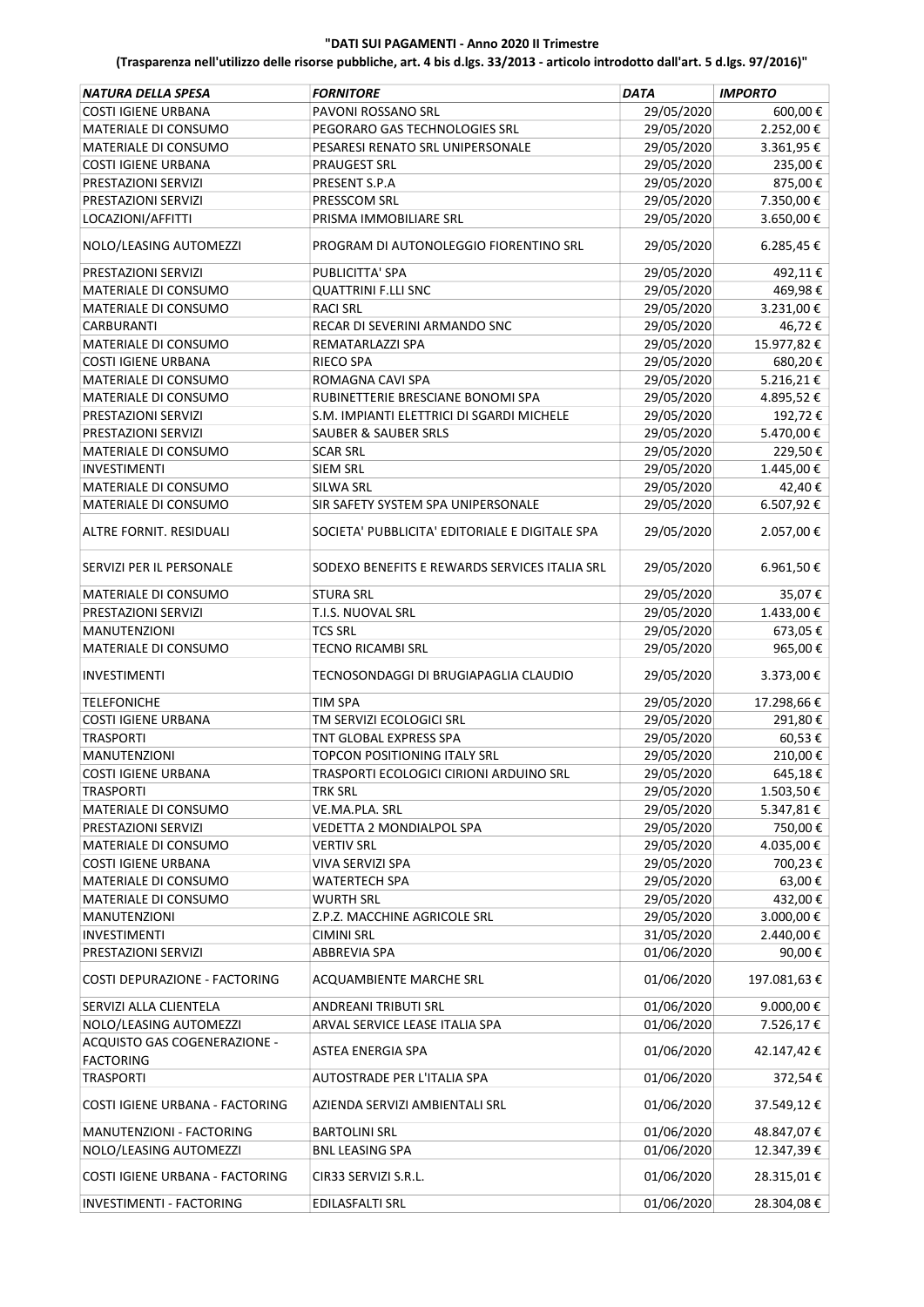| <b>NATURA DELLA SPESA</b>                                    | <b>FORNITORE</b>                                          | <b>DATA</b> | <b>IMPORTO</b> |
|--------------------------------------------------------------|-----------------------------------------------------------|-------------|----------------|
| NOLO/LEASING AUTOMEZZI                                       | <b>ES MOBILITY SRL</b>                                    | 01/06/2020  | 151,23€        |
| <b>INVESTIMENTI - FACTORING</b>                              | <b>FRANCINELLA ENRICO SRL</b>                             | 01/06/2020  | 14.307,48€     |
| MANUTENZIONI - FACTORING                                     | FRANCINELLA ENRICO SRL                                    | 01/06/2020  | 77.048,00 €    |
| MATERIALE DI CONSUMO                                         | <b>FUTURA SPA</b>                                         | 01/06/2020  | 5.148,82€      |
| NOLO/LEASING AUTOMEZZI                                       | <b>ICCREA BANCAIMPRESA SPA</b>                            | 01/06/2020  | $6.237,27$ €   |
| <b>INVESTIMENTI - FACTORING</b>                              | IMPIANTI COPPARI AGOSTINO                                 | 01/06/2020  | 17.800,00€     |
| INVESTIMENTI - FACTORING                                     | <b>INGEGNERIA AMBIENTE SRL</b>                            | 01/06/2020  | 18.385,83€     |
| PRESTAZIONI SERVIZI                                          | <b>INITIAL ITALIA SPA</b>                                 | 01/06/2020  | 153,55€        |
| MANUTENZIONI - FACTORING                                     | <b>INTERGEN SPA</b>                                       | 01/06/2020  | 18.677,27€     |
| MATERIALE DI CONSUMO                                         | <b>ITRON ITALIA SPA</b>                                   | 01/06/2020  | 1.875,00€      |
| MATERIALE DI CONSUMO - FACTORING JCOPLASTIC SPA              |                                                           | 01/06/2020  | 32.898,99€     |
| <b>MANUTENZIONI</b>                                          | KLEINE KESSEL S.R.L.                                      | 01/06/2020  | 1.601,47€      |
| MATERIALE DI CONSUMO - FACTORING METALLURGICA BRANCHETTI SRL |                                                           | 01/06/2020  | 17.578,40€     |
| PRESTAZIONI SERVIZI                                          | MIDA SAS INDUSTRIE TECNOCHIMICHE                          | 01/06/2020  | 6.000,00 €     |
| COSTI IGIENE URBANA - FACTORING                              | <b>MST SRL</b>                                            | 01/06/2020  | 20.794,23€     |
| INVESTIMENTI - FACTORING                                     | <b>PSP SRL</b>                                            | 01/06/2020  | 10.000,00€     |
| MATERIALE DI CONSUMO - FACTORING RAVETTI SRL                 |                                                           | 01/06/2020  | 39.914,93€     |
| MATERIALE DI CONSUMO                                         | REDI S.p.A.                                               | 01/06/2020  | 6.267,64 €     |
| <b>MANUTENZIONI</b>                                          | RENTOKIL INITIAL ITALIA SPA                               | 01/06/2020  | 7.224,52€      |
| COSTI IGIENE URBANA - FACTORING                              | SALERNO PIETRO SRL                                        | 01/06/2020  | 17.588,00 €    |
| MATERIALE DI CONSUMO - FACTORING SIMONETTI MARIO SRL         |                                                           | 01/06/2020  | 28.754,40€     |
| COSTI IGIENE URBANA - FACTORING                              | SO.GE.NU.S. SPA                                           | 01/06/2020  | 31.048,06€     |
| <b>TRASPORTI</b>                                             | <b>TELEPASS SPA</b>                                       | 01/06/2020  | 6,20€          |
| <b>PROFESSIONISTI</b>                                        | <b>ANDREONI ROBERTO</b>                                   | 04/06/2020  | 672,80€        |
| <b>AUTOCONSUMI</b>                                           | ASTEA - AUTOCONSUMI                                       | 04/06/2020  | 2.503,79€      |
| <b>INVESTIMENTI</b>                                          | <b>BALDASSARRI ANDREA</b>                                 | 04/06/2020  | 2.912,00€      |
| MATERIALE DI CONSUMO                                         | CHIAVI SERRATURE OSIMO SNC                                | 04/06/2020  | 103,00€        |
| MATERIALE DI CONSUMO                                         | <b>CRISTIANPACK SRL</b>                                   | 04/06/2020  | 698,01€        |
| <b>CARBURANTI</b>                                            | DKV EURO SERVICE GmgH                                     | 04/06/2020  | 4.096,40€      |
| <b>PROFESSIONISTI</b>                                        | <b>GATTO MASSIMILIANO</b>                                 | 04/06/2020  | 750,00€        |
| PRESTAZIONI SERVIZI                                          | GESTORE DEI SERVIZI ENERGETICI SPA                        | 04/06/2020  | 30,00€         |
| <b>PROFESSIONISTI</b>                                        | PANDOLFI ALBERTO                                          | 04/06/2020  | 326,51€        |
| <b>PROFESSIONISTI</b>                                        | PERUZZI SERGIO                                            | 04/06/2020  | 262,30€        |
| <b>PROFESSIONISTI</b>                                        | PROG&CONS SAS                                             | 04/06/2020  | 5.000,00€      |
| MATERIALE DI CONSUMO                                         | <b>QUATTRINI F.LLI SNC</b>                                | 04/06/2020  | 400,00€        |
| <b>PROFESSIONISTI</b>                                        | <b>SCOCCIANTI ANDREA</b>                                  | 04/06/2020  | 336,60€        |
| <b>PROFESSIONISTI</b>                                        | <b>VIRGINI PAOLO</b>                                      | 04/06/2020  | 1.022,00€      |
| <b>COSTI IGIENE URBANA</b>                                   | CE.DI. MARCHE SOCIETA' COOPERATIVA                        | 05/06/2020  | 394,40€        |
| LOCAZIONI/AFFITTI                                            | FONDAZIONE OPERE LAICHE LAURETANE E CASA<br><b>HERMES</b> | 05/06/2020  | 702,10€        |
| LOCAZIONI/AFFITTI                                            | <b>LUZI GIORGIO</b>                                       | 05/06/2020  | 550,41€        |
| LOCAZIONI/AFFITTI                                            | <b>SDRUBOLINI CECILIA</b>                                 | 05/06/2020  | 306,08€        |
| SERVIZI ALLA CLIENTELA                                       | POSTE ITALIANE SPA                                        | 08/06/2020  | 10.176,12€     |
| ACQUISTO E.E./GAS                                            | ASTEA ENERGIA SPA                                         | 09/06/2020  | 124,00€        |
| PRESTAZIONI SERVIZI                                          | GESTORE DEI SERVIZI ENERGETICI SPA                        | 09/06/2020  | 0,82€          |
| MATERIALE DI CONSUMO                                         | HILTI ITALIA SPA                                          | 09/06/2020  | 299,00€        |
| PRESTAZIONI SERVIZI                                          | <b>WILSON SRL</b>                                         | 09/06/2020  | 1.500,00€      |
| COSTI DEPURAZIONE - FACTORING                                | CENTRO MARCHE ACQUE SRL                                   | 10/06/2020  | 148.361,99€    |
| LOCAZIONI/AFFITTI                                            | CATENA COSTRUZIONI DI CATENA ALESSANDRO & C<br>SAS        | 11/06/2020  | 400,00€        |
| <b>COSTI IGIENE URBANA</b>                                   | <b>GIANO SRL</b>                                          | 11/06/2020  | 27,20€         |
| MANUTENZIONI                                                 | PIETRO FIORENTINI SPA                                     | 11/06/2020  | 2.406,25€      |
| <b>PROFESSIONISTI</b>                                        | STUDIO ASSOCIATO ING. FERRETTI & P.I.<br>CAPODACQUA       | 11/06/2020  | 134,37€        |
|                                                              |                                                           |             |                |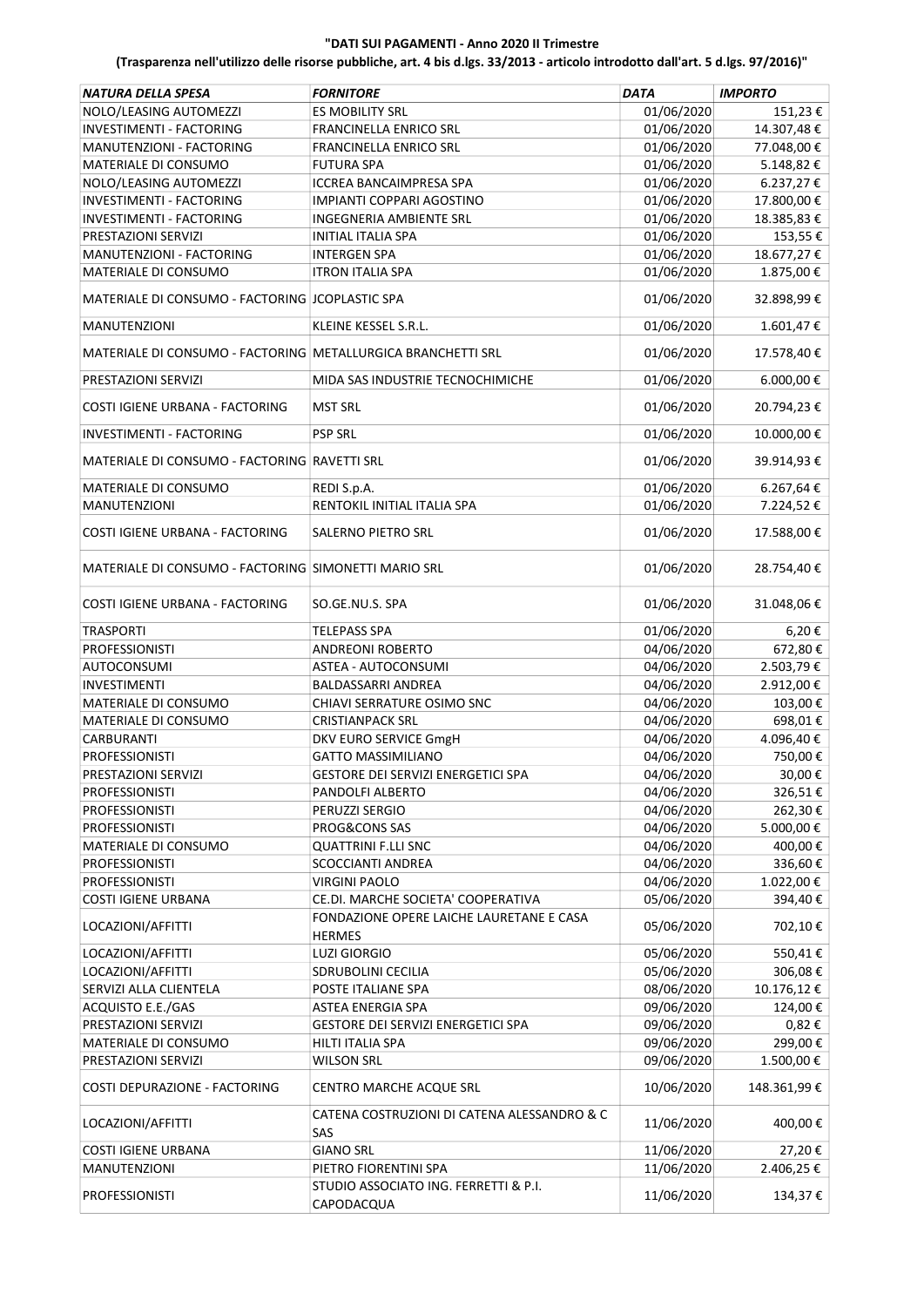| <b>NATURA DELLA SPESA</b>        | <b>FORNITORE</b>                                   | <b>DATA</b> | <b>IMPORTO</b> |
|----------------------------------|----------------------------------------------------|-------------|----------------|
| INTERESSI/COMMISSIONI            | UNIONE BANCHE ITALIANE SPA                         | 11/06/2020  | 16.236,79€     |
| PRESTAZIONI SERVIZI              | <b>WILSON SRL</b>                                  | 11/06/2020  | 1.680,00€      |
| <b>COSTI IGIENE URBANA</b>       | <b>ERMES SRL</b>                                   | 12/06/2020  | 41,70€         |
| ACQUISTO ACQUA - FACTORING       | ACQUAMBIENTE MARCHE SRL                            | 15/06/2020  | 52.902,57€     |
| PRESTAZIONI SERVIZI              | ANIT ASSOCIAZIONE NAZIONALE PER L'ISOLAMENTO       | 15/06/2020  | 120,00€        |
| ACQUISTO GAS COGENERAZIONE -     | TERMI                                              |             |                |
| <b>FACTORING</b>                 | ASTEA ENERGIA SPA                                  | 15/06/2020  | 105.120,51€    |
| LOCAZIONI/AFFITTI                | <b>IMMOBILIARE BATTISTELLI SRL</b>                 | 15/06/2020  | 567,34€        |
| PRESTAZIONI SERVIZI              | <b>IUBENDA SRL</b>                                 | 15/06/2020  | 63,11€         |
| PRESTAZIONI SERVIZI              | <b>MAGGIOLI SPA</b>                                | 15/06/2020  | 260,57€        |
| SERVIZI ALLA CLIENTELA           | POSTE ITALIANE SPA                                 | 15/06/2020  | 9.293,72€      |
| <b>INVESTIMENTI - FACTORING</b>  | PROGECO COSTRUZIONI GENERALI S.R.L.                | 15/06/2020  | 61.725,00€     |
| PRESTAZIONI SERVIZI              | UNI ENTE NAZIONALE ITALIANO DI UNIFICAZIONE        | 15/06/2020  | 334,00€        |
| INTERESSI/COMMISSIONI            | UNIONE BANCHE ITALIANE SPA                         | 15/06/2020  | 16.718,03€     |
| PRESTAZIONI SERVIZI              | <b>ARDESIA SRL</b>                                 | 16/06/2020  | 75,00€         |
| NOLO/LEASING AUTOMEZZI           | <b>FRAIKIN ITALIA SRL</b>                          | 16/06/2020  | 5.840,00€      |
| SOFTWARE                         | <b>EVOTRE SRL</b>                                  | 18/06/2020  | 4.130,00€      |
| <b>INVESTIMENTI</b>              | MARCHE ASFALTI SRL                                 | 18/06/2020  | 7.082,09€      |
| <b>MANUTENZIONI</b>              | STACCHIETTI SERVICE SRL                            | 18/06/2020  | 2.265,00€      |
| PRESTAZIONI SERVIZI              | WOLTERS KLUWER ITALIA SRL                          | 18/06/2020  | 180,00€        |
| <b>CANONI E CONCESSIONI</b>      | <b>ARPA MARCHE</b>                                 | 19/06/2020  | 660,00€        |
| PRESTAZIONI SERVIZI              | CAFFE DELLA PIAZZA DI GIOACCHINI                   | 19/06/2020  | 34,09€         |
| MATERIALE DI CONSUMO             | CARLO CAGNONI SPA                                  | 19/06/2020  | 4,54€          |
| ACQUISTO E.E./GAS                | ASTEA ENERGIA SPA                                  | 22/06/2020  | 56.064,88€     |
| ACQUISTO E.E./GAS - FACTORING    | ASTEA ENERGIA SPA                                  | 22/06/2020  | 102.724,60€    |
| CARBURANTI                       | DKV EURO SERVICE GmgH                              | 22/06/2020  | 4.313,96€      |
| PRESTAZIONI SERVIZI              | GESTORE DEI SERVIZI ENERGETICI SPA                 | 22/06/2020  | 356,79€        |
| <b>TELEFONICHE</b>               | <b>WIND TRE SPA</b>                                | 22/06/2020  | 2.236,98€      |
| <b>COSTI IGIENE URBANA</b>       | <b>RIECO SPA</b>                                   | 23/06/2020  | 457,50€        |
| <b>TELEFONICHE</b>               | TIM SPA                                            | 23/06/2020  | 6.175,50€      |
| <b>AUTOCONSUMI</b>               | ASTEA - AUTOCONSUMI                                | 24/06/2020  | 751,08€        |
| NOLO/LEASING AUTOMEZZI           | <b>BNL LEASING SPA</b>                             | 24/06/2020  | 150,00€        |
| <b>COSTI DEPURAZIONE</b>         | CENTRO MARCHE ACQUE SRL                            | 24/06/2020  | 106.635,14€    |
| PRESTAZIONI SERVIZI              | DISTRIBUZIONE ELETTRICA ADRIATICA SPA              | 24/06/2020  | 54.858,58€     |
| SERVIZI ALLA CLIENTELA           | POSTE ITALIANE SPA                                 | 24/06/2020  | 439,47€        |
| CANONI E CONCESSIONI - FACTORING | COMUNE DI OSIMO                                    | 26/06/2020  | 109.022,51€    |
| PRESTAZIONI SERVIZI              | ABBREVIA SPA                                       | 29/06/2020  | 160,00€        |
| MANUTENZIONI                     | <b>ACQUANET SRL</b>                                | 29/06/2020  | 7.093,34 €     |
| MATERIALE DI CONSUMO             | ALFA ENGINEER SUPPORT SRL                          | 29/06/2020  | 702,00€        |
| LAVORO INTERINALE                | ALI AGENZIA PER IL LAVORO SPA                      | 29/06/2020  | 4.439,84€      |
|                                  | AMBIENTE LABORATORIO ANALISI DI CAPPELLA           |             |                |
| <b>ANALISI</b>                   | <b>G.&amp;C. SAS</b>                               | 29/06/2020  | 2.187,68€      |
| MATERIALE DI CONSUMO             | ARS COMM SRL                                       | 29/06/2020  | 1.485,00€      |
| PRESTAZIONI SERVIZI              | ATLANTE SOCIETA' COOPERATIVA SOCIALE ONLUS         | 29/06/2020  | 4.830,70€      |
| MANUTENZIONI                     | AUTOFFICINA CESARINI DI RICCINI LORENZO & C SNC    | 29/06/2020  | 569,67€        |
| PRESTAZIONI SERVIZI              | Autoscuola Recanatese Di Scarponi Silvano & C. Snc | 29/06/2020  | 611,35€        |
| PRESTAZIONI SERVIZI              | <b>AXITEA SPA</b>                                  | 29/06/2020  | 752,96€        |
| MANUTENZIONI                     | <b>BLUPURA SRL</b>                                 | 29/06/2020  | 5.880,00 €     |
| MATERIALE DI CONSUMO             | <b>BONTEMPI MICHELE SRL</b>                        | 29/06/2020  | 551,25€        |
| <b>COSTI IGIENE URBANA</b>       | BREGA EUGENIO & C. S.R.L.                          | 29/06/2020  | 150,00 €       |
| MATERIALE DI CONSUMO             | CAGI DI GALIMBERTI MARINA                          | 29/06/2020  | 5.352,80 €     |
| MATERIALE DI CONSUMO             | CAPRETTI ALESSANDRO                                | 29/06/2020  | 673,40€        |
| <b>COSTI IGIENE URBANA</b>       | CARBONAFTA & CARBOMETALLI SRL                      | 29/06/2020  | 1.215,30€      |
| MATERIALE DI CONSUMO             | CARLO CAGNONI SPA                                  | 29/06/2020  | 258,95 €       |
| MANUTENZIONI                     | CASTAGNARI SRL LAVORAZIONE METACRILATO             | 29/06/2020  | 1.512,75 €     |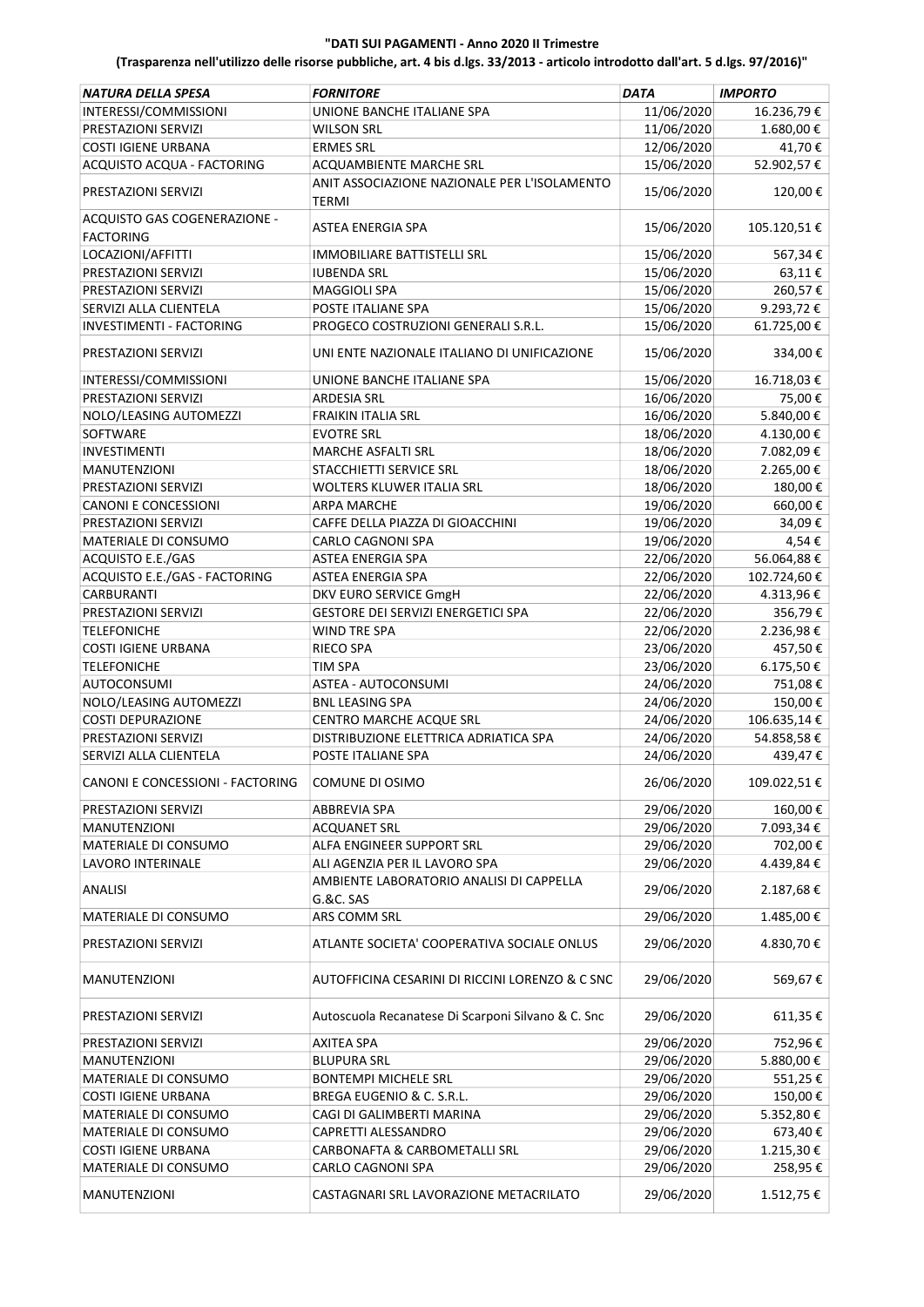| NATURA DELLA SPESA          | <b>FORNITORE</b>                                          | <b>DATA</b> | <b>IMPORTO</b> |
|-----------------------------|-----------------------------------------------------------|-------------|----------------|
| PRESTAZIONI SERVIZI         | CENTRO ASSISTENZA ECOLOGICA SRL                           | 29/06/2020  | 2.750,00 €     |
| <b>COSTI IGIENE URBANA</b>  | CENTRO MARCHE ACQUE SRL                                   | 29/06/2020  | 427,20€        |
| <b>MANUTENZIONI</b>         | CHIACCHIERA GOMME SRL                                     | 29/06/2020  | 271,00€        |
| <b>MANUTENZIONI</b>         | <b>CM CARPANO SRL</b>                                     | 29/06/2020  | 204,92€        |
| <b>MANUTENZIONI</b>         | CO.M.A.R. SAS DI RAMAZZOTTI & C.                          | 29/06/2020  | 775,85€        |
| <b>ANALISI</b>              | CONSULCHIMICA AMBIENTE SRL                                | 29/06/2020  | 6.576,54€      |
| PRESTAZIONI SERVIZI         | <b>CREDEMTEL SPA</b>                                      | 29/06/2020  | 1.276,50€      |
| PRESTAZIONI SERVIZI         | <b>DELOITTE &amp; TOUCHE SPA</b>                          | 29/06/2020  | 4.915,00€      |
| <b>MANUTENZIONI</b>         | <b>DINAMICA SPURGHI SRL</b>                               | 29/06/2020  | 190,00€        |
|                             | <b>ECOSTUDIO SRL</b>                                      |             |                |
| PRESTAZIONI SERVIZI         |                                                           | 29/06/2020  | 1.250,00€      |
| MATERIALE DI CONSUMO        | <b>EDIF SPA</b>                                           | 29/06/2020  | 2.138,94€      |
| MATERIALE DI CONSUMO        | EFFELLE SAS Di F. MONTECCHIANI & C.                       | 29/06/2020  | 148,80€        |
| MATERIALE DI CONSUMO        | <b>ELECTRONIC FITTINGS SRL</b>                            | 29/06/2020  | 8,84€          |
| <b>INVESTIMENTI</b>         | ELETTRICA S.R.L.                                          | 29/06/2020  | 2.000,00 €     |
| <b>MANUTENZIONI</b>         | <b>ELETTROEFFE SRL</b>                                    | 29/06/2020  | 499,00€        |
| MATERIALE DI CONSUMO        | ELETTROMECCANICA FAGGIOLATI SRL                           | 29/06/2020  | 1.145,00 €     |
| MATERIALE DI CONSUMO        | ELETTROMECCANICA PIERPAOLI SNC DI PIERPAOLI<br>DEVID & C. | 29/06/2020  | 50,00€         |
| <b>MANUTENZIONI</b>         | <b>ELLE SRL</b>                                           | 29/06/2020  | 355,93€        |
| SOFTWARE                    | ENGINEERING INGEGNERIA INFORMATICA SPA                    | 29/06/2020  | 243,50€        |
| MATERIALE DI CONSUMO        | <b>ERREBIAN SPA</b>                                       | 29/06/2020  | 271,68€        |
| NOLO/LEASING AUTOMEZZI      | <b>ES MOBILITY SRL</b>                                    | 29/06/2020  | 151,23€        |
| <b>MATERIALE DI CONSUMO</b> | <b>EUROCARTA SRL</b>                                      | 29/06/2020  | 645,60€        |
| SOFTWARE                    | <b>EVOTRE SRL</b>                                         | 29/06/2020  | 6.200,00€      |
| <b>MANUTENZIONI</b>         | F.A.P.I. SRL                                              | 29/06/2020  | 950,00€        |
| <b>MANUTENZIONI</b>         | F.LLI COLA SNC DI GENESIO IVANO FRANCESCO                 | 29/06/2020  | 56,66€         |
| <b>MANUTENZIONI</b>         | FALEGNAMERIA SENESI SNC DI SENESI GIACOMO E               | 29/06/2020  | 60,00€         |
|                             | ALESSA                                                    |             |                |
| <b>MANUTENZIONI</b>         | <b>FAVA MASSIMO</b>                                       | 29/06/2020  | 1.200,00€      |
| MATERIALE DI CONSUMO        | <b>FITT SPA</b>                                           | 29/06/2020  | 497,10€        |
| MATERIALE DI CONSUMO        | FONDERIA MINNOZZI SRL                                     | 29/06/2020  | 2.304,00€      |
| <b>MANUTENZIONI</b>         | FORK LIFT SERVICE SRL                                     | 29/06/2020  | 404,67€        |
| <b>SOFTWARE</b>             | FORMULA IMPRESOFT SPA                                     | 29/06/2020  | 2.200,00€      |
| NOLO/LEASING AUTOMEZZI      | <b>FRAIKIN ITALIA SRL</b>                                 | 29/06/2020  | 2.998,00€      |
| <b>COSTI IGIENE URBANA</b>  | <b>FRANCIONI LUCIANO</b>                                  | 29/06/2020  | 196,40€        |
| MANUTENZIONI                | FRINGUELLI di FRINGUELLI MAURO                            | 29/06/2020  | 180,00€        |
| ALTRE FORNIT. RESIDUALI     | GALASSI SNC DI GALASSI ROBERO E RENZO                     | 29/06/2020  | 3.069,00€      |
| <b>INVESTIMENTI</b>         | <b>GENERAL IMPIANTI SRL</b>                               | 29/06/2020  | 39.000,00€     |
| MATERIALE DI CONSUMO        | <b>GENERALE CALCESTRUZZI SRL</b>                          | 29/06/2020  | 388,08€        |
| <b>MANUTENZIONI</b>         | <b>GF RICAMBI SRL</b>                                     | 29/06/2020  | 518,95€        |
| MATERIALE DI CONSUMO        | <b>GF RICAMBI SRL</b>                                     | 29/06/2020  | 418,84 €       |
| MATERIALE DI CONSUMO        | <b>GIULIODORI SRL</b>                                     | 29/06/2020  | 239,50€        |
| <b>MANUTENZIONI</b>         | GOMMAUTO DI PAOLUCCI & C. SNC                             | 29/06/2020  | 3.463,00 €     |
| MATERIALE DI CONSUMO        | <b>GREINER SPA</b>                                        | 29/06/2020  | 350,00€        |
| MATERIALE DI CONSUMO        | HIDROCOSTRUZIONI SRL                                      | 29/06/2020  | 500,00€        |
| MATERIALE DI CONSUMO        | HILTI ITALIA SPA                                          | 29/06/2020  | 299,00€        |
| PRESTAZIONI SERVIZI         | I. & S. T. INTEGRAZIONI E SISTEMI TELEMATICI SRL          | 29/06/2020  | 540,00€        |
| PRESTAZIONI SERVIZI         | <b>IMBALPLAST SRL</b>                                     | 29/06/2020  | 1.829,45€      |
| MATERIALE DI CONSUMO        | <b>IMETER SRL</b>                                         | 29/06/2020  | 249,92€        |
| <b>INVESTIMENTI</b>         | IMPIANTI COPPARI AGOSTINO                                 | 29/06/2020  | 2.755,00€      |
|                             |                                                           |             |                |
| <b>MANUTENZIONI</b>         | IMPIANTI COPPARI AGOSTINO                                 | 29/06/2020  | 2.952,62€      |
| PRESTAZIONI SERVIZI         | IMPRESA DI PULIZIE SABBATINI F. & C SNC                   | 29/06/2020  | 3.891,00€      |
| COSTI IGIENE URBANA         | IMPRESA SANGALLI GIANCARLO & C. SRL                       | 29/06/2020  | 4.751,00 €     |
| <b>MANUTENZIONI</b>         | <b>INTERGEN SPA</b>                                       | 29/06/2020  | 3.387,50€      |
| <b>MANUTENZIONI</b>         | ITALSPURGO SRL UNIPERSONALE                               | 29/06/2020  | 3.556,13€      |
| MATERIALE DI CONSUMO        | <b>KRATOS SRL</b>                                         | 29/06/2020  | 333,24€        |
| PRESTAZIONI SERVIZI         | LENOVO GLOBAL TECHNOLOGY ITALY SRL                        | 29/06/2020  | 200,87 €       |
| PRESTAZIONI SERVIZI         | M.M. SRL A SOCIO UNICO                                    | 29/06/2020  | 7.850,00€      |
| INVESTIMENTI                | <b>MAC SRL</b>                                            | 29/06/2020  | 4.798,75€      |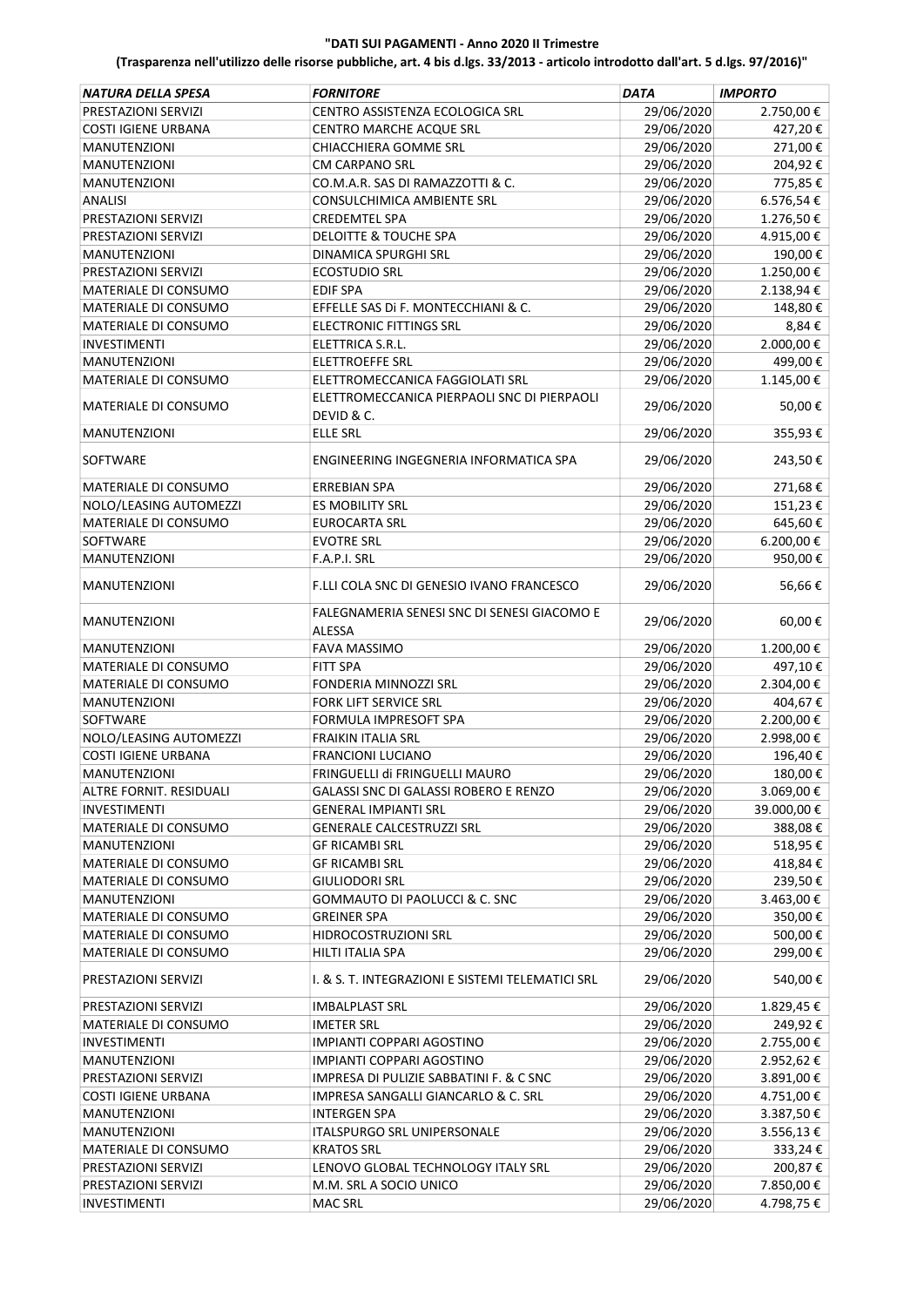| NATURA DELLA SPESA              | <b>FORNITORE</b>                                                    | <b>DATA</b> | <b>IMPORTO</b> |
|---------------------------------|---------------------------------------------------------------------|-------------|----------------|
| <b>MANUTENZIONI</b>             | MANGIATERRA SANDRO LA MOTOAGRICOLA                                  | 29/06/2020  | 180,10€        |
| MATERIALE DI CONSUMO            | ME.TE.MA. SRL                                                       | 29/06/2020  | 1.376,00€      |
| MANUTENZIONI                    | MORETTI ANTONIO & C. SNC                                            | 29/06/2020  | 3.455,35 €     |
| MATERIALE DI CONSUMO            | NET4MARKET - CSAMED SRL                                             | 29/06/2020  | 1.625,00 €     |
| <b>TELEFONICHE</b>              | NETOIP.COM SRL                                                      | 29/06/2020  | 343,94€        |
| <b>MANUTENZIONI</b>             | NUOVA CARROZZERIA ADRIATICA SNC                                     | 29/06/2020  | 533,32€        |
| MATERIALE DI CONSUMO            | O.R.D.I. SAS DI MARCHIONNE G. & C.                                  | 29/06/2020  | 728,78€        |
|                                 | OASI DEGLI ANIMALI SNC DI PESARESI A. &                             |             |                |
| <b>COSTI IGIENE URBANA</b>      | <b>MONTEFUSCO R.</b>                                                | 29/06/2020  | 85,00€         |
| <b>MANUTENZIONI</b>             | OFFICINA MECCANICA 3M SNC DI MOSCA G. -<br>MENGONI E. - MANGARRE D. | 29/06/2020  | 1.052,26€      |
| MATERIALE DI CONSUMO            | OFFICINE RIGAMONTI SPA                                              | 29/06/2020  | 2.180,82€      |
| PRESTAZIONI SERVIZI             | <b>ONEDIRECT SRL</b>                                                | 29/06/2020  | 490,25€        |
| <b>COSTI IGIENE URBANA</b>      | PAVONI ROSSANO SRL                                                  | 29/06/2020  | 7.799,10€      |
| MATERIALE DI CONSUMO            | PIERALISI MAIP SPA                                                  | 29/06/2020  | 775,00€        |
| <b>MANUTENZIONI</b>             | PIETRO FIORENTINI SPA                                               | 29/06/2020  | 2.421,65 €     |
| PRESTAZIONI SERVIZI             | PRESENT S.P.A                                                       | 29/06/2020  | 390,00€        |
| PRESTAZIONI SERVIZI             |                                                                     |             | 1.300,00€      |
|                                 | PRESSCOM SRL                                                        | 29/06/2020  |                |
| LOCAZIONI/AFFITTI               | PRISMA IMMOBILIARE SRL                                              | 29/06/2020  | 3.650,00 €     |
| <b>INVESTIMENTI</b>             | PROGECO COSTRUZIONI GENERALI S.R.L.                                 | 29/06/2020  | 1.803,99€      |
| NOLO/LEASING AUTOMEZZI          | PROGRAM DI AUTONOLEGGIO FIORENTINO SRL                              | 29/06/2020  | 6.532,17€      |
| MATERIALE DI CONSUMO            | <b>RACI SRL</b>                                                     | 29/06/2020  | 710,00€        |
| ALTRE FORNIT. RESIDUALI         | <b>RADIO ERRE SRL</b>                                               | 29/06/2020  | 580,00€        |
| MATERIALE DI CONSUMO            | <b>RAVETTI SRL</b>                                                  | 29/06/2020  | 453,86€        |
| MATERIALE DI CONSUMO            | REMATARLAZZI SPA                                                    | 29/06/2020  | 2.512,39€      |
| <b>COSTI IGIENE URBANA</b>      | <b>RIECO SPA</b>                                                    | 29/06/2020  | 735,50€        |
| MATERIALE DI CONSUMO            | RIO INERTI SRL                                                      | 29/06/2020  | 2.541,50€      |
| MATERIALE DI CONSUMO            | RIV RUBINETTERIE ITALIANE VELATTA SPA                               |             |                |
|                                 |                                                                     | 29/06/2020  | 2.233,00€      |
| MATERIALE DI CONSUMO            | RUBINETTERIE BRESCIANE BONOMI SPA                                   | 29/06/2020  | 1.825,20€      |
| <b>PROFESSIONISTI</b>           | SANTINELLI CIRO                                                     | 29/06/2020  | 1.125,00 €     |
| MATERIALE DI CONSUMO            | <b>SCAR SRL</b>                                                     | 29/06/2020  | 747,60 €       |
| <b>MANUTENZIONI</b>             | SEAR SNC DI BRACONI G. & M.                                         | 29/06/2020  | 13.675,55 €    |
| PRESTAZIONI SERVIZI             | SEBACH SPA                                                          | 29/06/2020  | 550,00€        |
| PRESTAZIONI SERVIZI             | SEDA PARTNERS SRL                                                   | 29/06/2020  | 5.000,00 €     |
| <b>MANUTENZIONI</b>             | SIAN SNC DI ROSI & C.                                               | 29/06/2020  | 977,05€        |
| MATERIALE DI CONSUMO            | <b>SIEMENS SPA</b>                                                  | 29/06/2020  | 2.588,00€      |
| PRESTAZIONI SERVIZI             | <b>SIOS SRL</b>                                                     | 29/06/2020  | 1.447,65 €     |
| <b>COSTI IGIENE URBANA</b>      | SO.GE.NU.S. SPA                                                     | 29/06/2020  | 5.441,90€      |
| PRESTAZIONI SERVIZI             | So.ge.s.i.                                                          | 29/06/2020  | 60,00€         |
| <b>MANUTENZIONI</b>             | STACCHIETTI SERVICE SRL                                             | 29/06/2020  | 318,53€        |
| MATERIALE DI CONSUMO            | T.I.S. SERVICE SPA                                                  | 29/06/2020  | 2.780,00€      |
| <b>PROFESSIONISTI</b>           | <b>TANGHERLINI MIRCO</b>                                            | 29/06/2020  | 2.250,00 €     |
| PRESTAZIONI SERVIZI             | <b>TECNOSTAMPA SRL</b>                                              | 29/06/2020  | 1.780,00 €     |
| PRESTAZIONI SERVIZI             | TELEKOTTAGE PLUS SRL                                                | 29/06/2020  | 20.695,78€     |
| <b>MANUTENZIONI</b>             | TERMOTECNICA DM SNC DI ACCIARRI D. &                                | 29/06/2020  | 64,43€         |
| MATERIALE DI CONSUMO            | STACCHIOTTI M.<br><b>THERMOVAPOR SRL</b>                            | 29/06/2020  |                |
|                                 |                                                                     |             | 363,10€        |
| <b>TELEFONICHE</b>              | <b>TIM SPA</b>                                                      | 29/06/2020  | 27.069,84€     |
| <b>TRASPORTI</b>                | TNT GLOBAL EXPRESS SPA                                              | 29/06/2020  | 69,79€         |
| <b>COSTI IGIENE URBANA</b>      | TRASPORTI ECOLOGICI CIRIONI ARDUINO SRL                             | 29/06/2020  | 572,40€        |
| <b>TRASPORTI</b>                | <b>TRK SRL</b>                                                      | 29/06/2020  | 1.503,50€      |
| MATERIALE DI CONSUMO            | VALLI ZABBAN SPA                                                    | 29/06/2020  | 1.792,50€      |
| MATERIALE DI CONSUMO            | VE.MA.PLA. SRL                                                      | 29/06/2020  | 2.534,80€      |
| PRESTAZIONI SERVIZI             | VEDETTA 2 MONDIALPOL SPA                                            | 29/06/2020  | 750,00€        |
| MATERIALE DI CONSUMO            | <b>WATERTECH SPA</b>                                                | 29/06/2020  | 5.944,00 €     |
| <b>MANUTENZIONI</b>             | Z.P.Z. MACCHINE AGRICOLE SRL                                        | 29/06/2020  | 500,00€        |
| MATERIALE DI CONSUMO            | Z.P.Z. MACCHINE AGRICOLE SRL                                        | 29/06/2020  | 2.600,00 €     |
| <b>COSTI IGIENE URBANA</b>      | AIMAG SPA                                                           | 30/06/2020  | 6.540,31€      |
| <b>TRASPORTI</b>                | AUTOSTRADE PER L'ITALIA SPA                                         | 30/06/2020  | 382,70€        |
| COSTI IGIENE URBANA - FACTORING | AZIENDA SERVIZI AMBIENTALI SRL                                      | 30/06/2020  | 23.187,14€     |